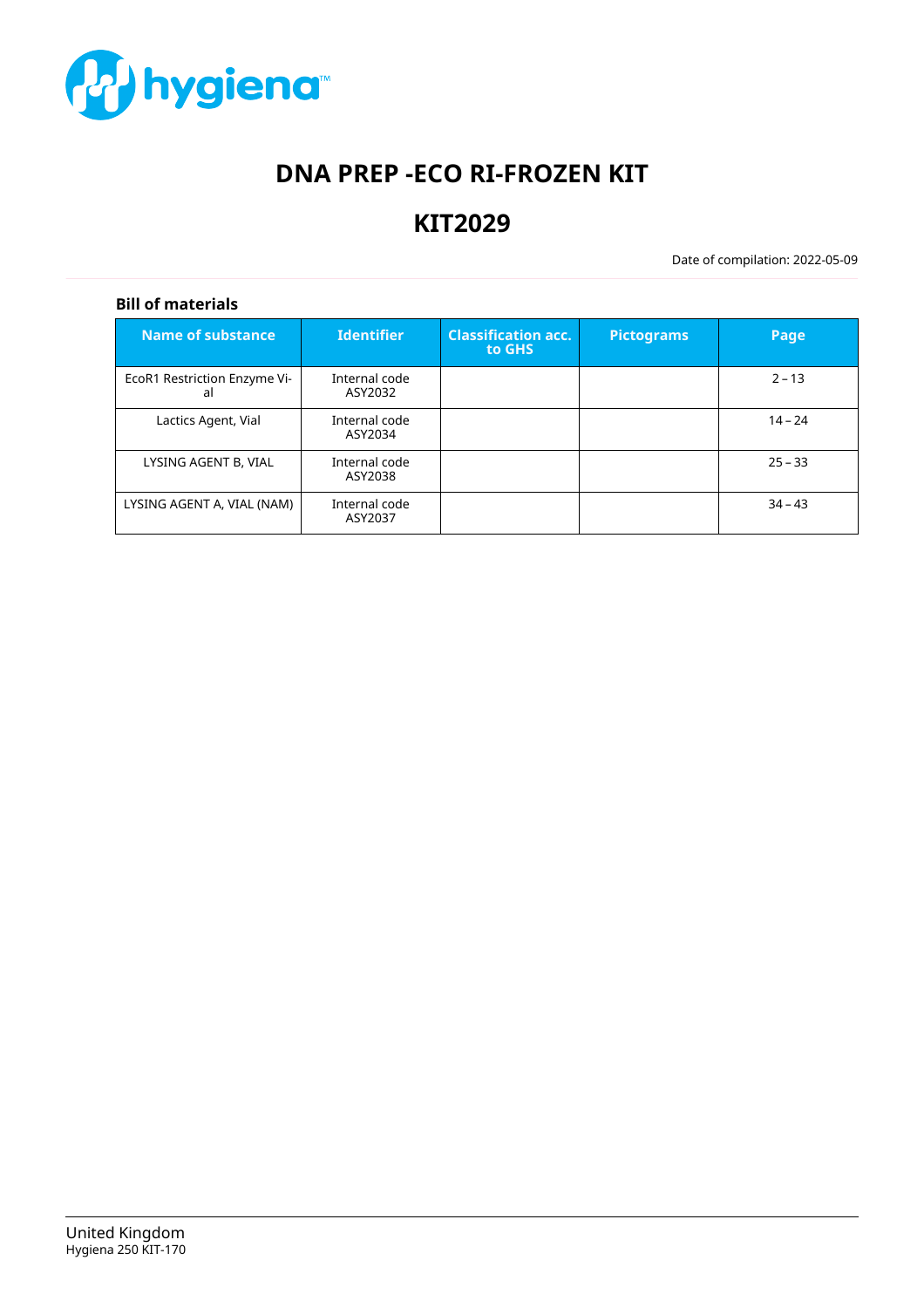<span id="page-1-0"></span>

acc. to Regulation (EC) No. 1907/2006 (REACH)

# **EcoR1 Restriction Enzyme Vial**

Version number: 1.2 Date of compilation: 2022-04-25

**SECTION 1: Identification of the substance/mixture and of the company/undertaking**

# **1.1 Product identifier**

Trade name **EcoR1 Restriction Enzyme Vial**

Product code(s) and a series are a series of the ASY2032

# **1.2 Relevant identified uses of the substance or mixture and uses advised against**

Relevant identified uses **Laboratory and analytical use** 

# **1.3 Details of the supplier of the safety data sheet**

Qualicon Diagnostics LLC 941 Avenida Acaso Camarillo CA 93012 United States

Telephone: 1-302-695-5300 Telefax: 1-302-351-6454 e-mail: diagnostics.support@hygiena.com Website: https://www.hygiena.com

# **1.4 Emergency telephone number**

Emergency information service 1-302-695-5300

e-mail (competent person) diagnostics.support@hygiena.com

This number is only available during the following office hours: Mon-Fri 08:00 AM - 05:00 PM

# **SECTION 2: Hazards identification**

# **2.1 Classification of the substance or mixture**

Classification acc. to GHS This mixture does not meet the criteria for classification.

# **2.2 Label elements**

Labelling

not required

# **2.3 Other hazards**

of no significance

# **SECTION 3: Composition/information on ingredients**

# **3.1 Substances**

Not relevant (mixture)

# **3.2 Mixtures**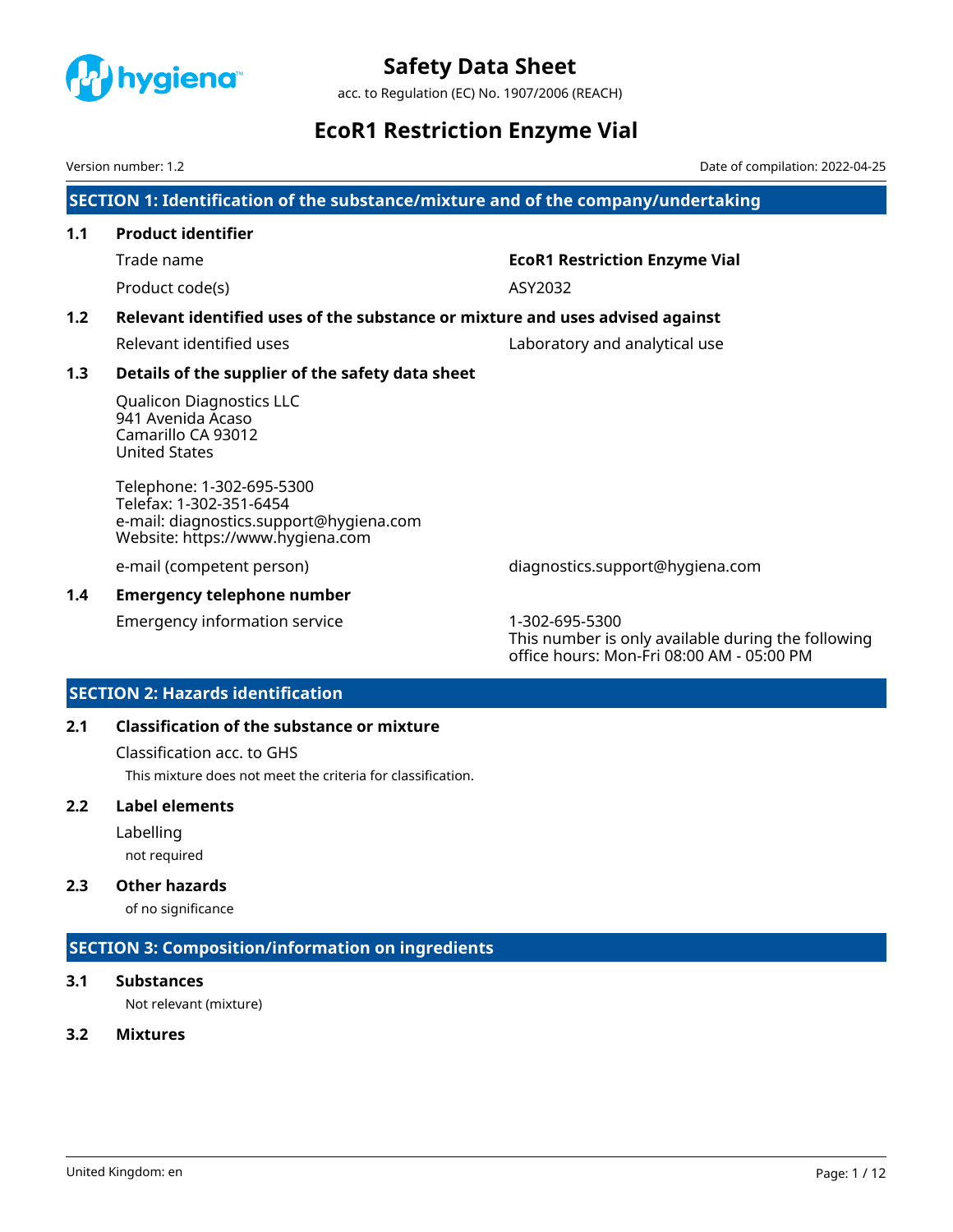

acc. to Regulation (EC) No. 1907/2006 (REACH)

# **EcoR1 Restriction Enzyme Vial**

Version number: 1.2 Date of compilation: 2022-04-25

### Description of the mixture

| <b>Name of substance</b>           | <b>Identifier</b>       | Wt%        | <b>Classification acc. to GHS</b> | <b>Pictograms</b> |
|------------------------------------|-------------------------|------------|-----------------------------------|-------------------|
| Glycerol                           | CAS No<br>$56 - 81 - 5$ | $50 - 75$  |                                   |                   |
| Water, distilled                   | CAS No<br>7732-18-5     | $25 - 50$  |                                   |                   |
| Sodium Chloride                    | CAS No<br>7647-14-5     | $1 - 5$    |                                   |                   |
| Triton X 100                       | CAS No<br>9002-93-1     | $0.1 - 1$  |                                   |                   |
| Tris HCl                           | CAS No<br>1185-53-1     | $0.1 - 1$  |                                   |                   |
| EcoR1 enzyme                       | CAS No<br>80498-17-5    | $0.1 - 1$  |                                   |                   |
| Bovine Serum Albumin               | CAS No<br>9048-46-8     | ${}_{0.1}$ |                                   |                   |
| <b>DTT</b>                         | CAS No<br>3483-12-3     | < 0.1      |                                   |                   |
| Ethylenediaminetetraacetic<br>acid | CAS No<br>60-00-4       | ${}_{0.1}$ | Eye Irrit. 2 / H319               |                   |

For full text of abbreviations: see SECTION 16.

### **SECTION 4: First aid measures**

### **4.1 Description of first aid measures**

#### General notes

Do not leave affected person unattended. Remove victim out of the danger area. Keep affected person warm, still and covered. Take off immediately all contaminated clothing. In all cases of doubt, or when symptoms persist, seek medical advice. In case of unconsciousness place person in the recovery position. Never give anything by mouth.

#### Following inhalation

If breathing is irregular or stopped, immediately seek medical assistance and start first aid actions. Provide fresh air.

#### Following skin contact

Wash with plenty of soap and water.

#### Following eye contact

Remove contact lenses, if present and easy to do. Continue rinsing. Irrigate copiously with clean, fresh water for at least 10 minutes, holding the eyelids apart.

#### Following ingestion

Rinse mouth with water (only if the person is conscious). Do NOT induce vomiting.

#### **4.2 Most important symptoms and effects, both acute and delayed**

Symptoms and effects are not known to date.

### **4.3 Indication of any immediate medical attention and special treatment needed**

none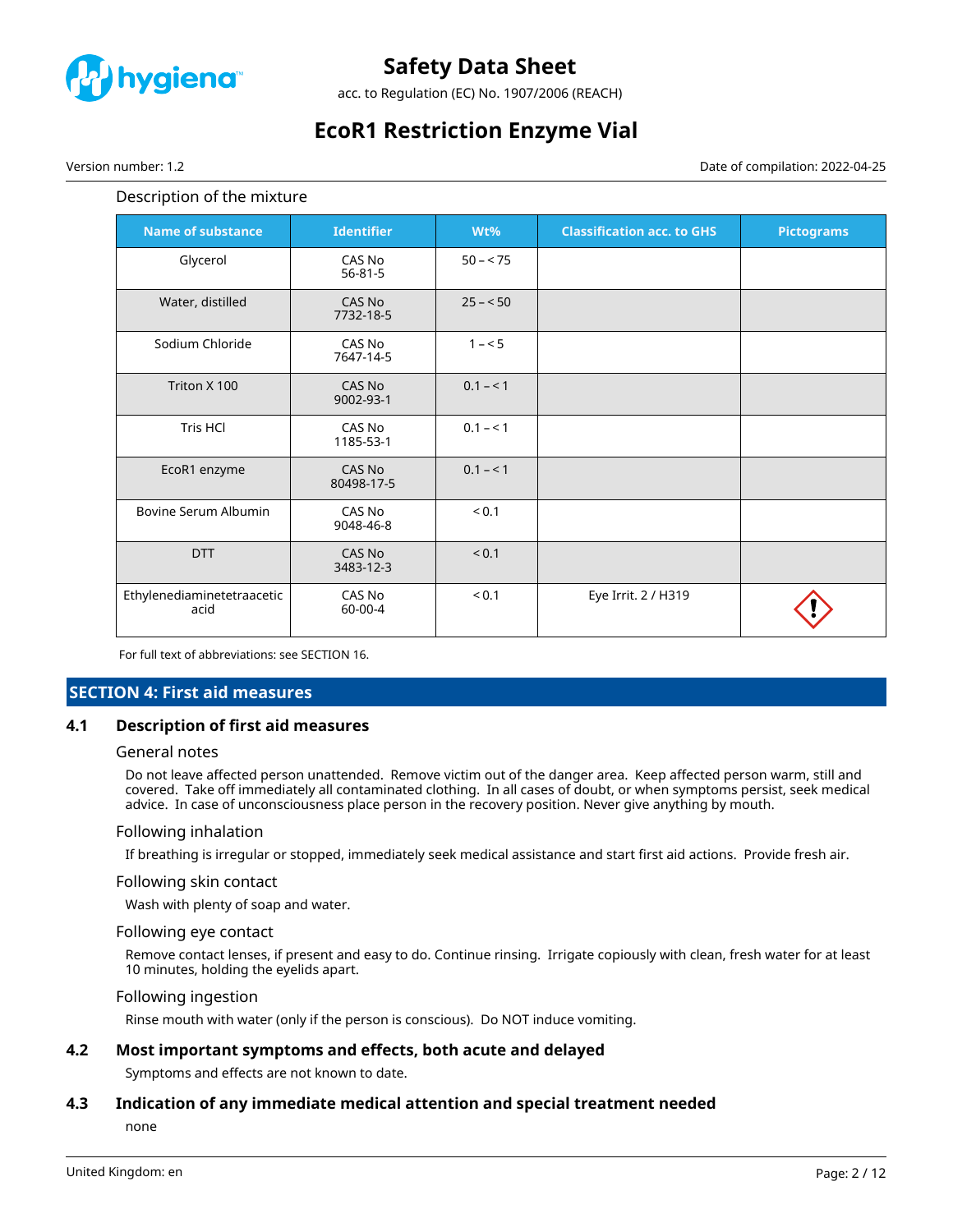

acc. to Regulation (EC) No. 1907/2006 (REACH)

# **EcoR1 Restriction Enzyme Vial**

Version number: 1.2 Date of compilation: 2022-04-25

# **SECTION 5: Firefighting measures**

### **5.1 Extinguishing media**

Suitable extinguishing media

Water spray, BC-powder, Carbon dioxide (CO2)

Unsuitable extinguishing media

Water jet

### **5.2 Special hazards arising from the substance or mixture**

Hazardous combustion products

Nitrogen oxides (NOx), Carbon monoxide (CO), Carbon dioxide (CO2)

### **5.3 Advice for firefighters**

In case of fire and/or explosion do not breathe fumes. Co-ordinate firefighting measures to the fire surroundings. Do not allow firefighting water to enter drains or water courses. Collect contaminated firefighting water separately. Fight fire with normal precautions from a reasonable distance.

# **SECTION 6: Accidental release measures**

#### **6.1 Personal precautions, protective equipment and emergency procedures**

For non-emergency personnel

Remove persons to safety.

#### For emergency responders

Wear breathing apparatus if exposed to vapours/dust/spray/gases.

### **6.2 Environmental precautions**

Keep away from drains, surface and ground water. Retain contaminated washing water and dispose of it.

### **6.3 Methods and material for containment and cleaning up**

Advice on how to contain a spill

Covering of drains

### Advice on how to clean up a spill

Wipe up with absorbent material (e.g. cloth, fleece). Collect spillage: sawdust, kieselgur (diatomite), sand, universal binder

### Appropriate containment techniques

Use of adsorbent materials.

### Other information relating to spills and releases

Place in appropriate containers for disposal. Ventilate affected area.

### **6.4 Reference to other sections**

Hazardous combustion products: see section 5. Personal protective equipment: see section 8. Incompatible materials: see section 10. Disposal considerations: see section 13.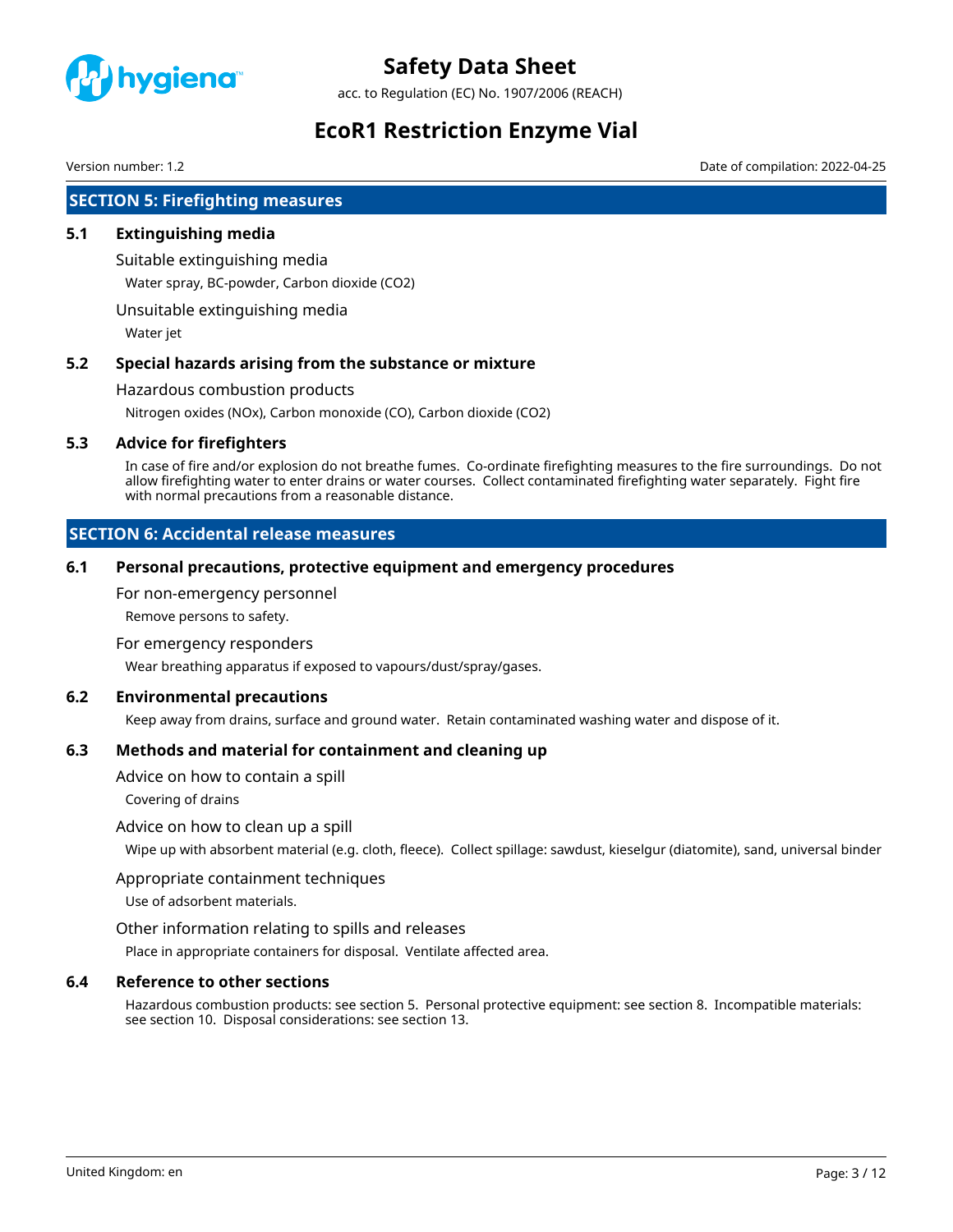

acc. to Regulation (EC) No. 1907/2006 (REACH)

# **EcoR1 Restriction Enzyme Vial**

Version number: 1.2 Date of compilation: 2022-04-25

# **SECTION 7: Handling and storage**

### **7.1 Precautions for safe handling**

#### Recommendations

- Measures to prevent fire as well as aerosol and dust generation

Use local and general ventilation. Use only in well-ventilated areas.

#### Advice on general occupational hygiene

Wash hands after use. Do not eat, drink and smoke in work areas. Remove contaminated clothing and protective equipment before entering eating areas. Never keep food or drink in the vicinity of chemicals. Never place chemicals in containers that are normally used for food or drink. Keep away from food, drink and animal feedingstuffs.

### **7.2 Conditions for safe storage, including any incompatibilities**

#### Control of effects

Protect against external exposure, such as

frost

### **7.3 Specific end use(s)**

See section 16 for a general overview.

# **SECTION 8: Exposure controls/personal protection**

#### **8.1 Control parameters**

| Occupational exposure limit values (Workplace Exposure Limits) |               |               |                 |                     |                                                                                                                                                                                                                                                                      |             |             |                           |      |               |
|----------------------------------------------------------------|---------------|---------------|-----------------|---------------------|----------------------------------------------------------------------------------------------------------------------------------------------------------------------------------------------------------------------------------------------------------------------|-------------|-------------|---------------------------|------|---------------|
| Coun-<br>try                                                   | Name of agent | <b>CAS No</b> | Identi-<br>fier | <b>TWA</b><br>[ppm] | <b>TWA</b><br>$\lceil \lceil \lfloor \frac{m}{3} \rfloor \rceil$ $\lceil \frac{m}{3} \rceil$ $\lceil \frac{m}{3} \rceil$ $\lceil \frac{m}{3} \rceil$ $\lceil \frac{m}{3} \rceil$ $\lceil \frac{m}{3} \rceil$ $\lceil \frac{m}{3} \rceil$ $\lceil \frac{m}{3} \rceil$ | <b>STEL</b> | <b>STEL</b> | Ceiling-C Ceiling-C Nota- |      | <b>Source</b> |
| GB                                                             | glycerol      | 56-81-5       | WEL             |                     | 10                                                                                                                                                                                                                                                                   |             |             |                           | mist | EH40/<br>2005 |

Notation<br>Ceiling-C Ceiling-C ceiling value is a limit value above which exposure should not occur mist as mists<br>STEL short-ter short-term exposure limit: a limit value above which exposure should not occur and which is related to a 15-minute period (unless otherwise specified) TWA time-weighted average (long-term exposure limit): measured or calculated in relation to a reference period of 8 hours timeweighted average (unless otherwise specified)

#### Relevant DNELs of components of the mixture

| <b>Name of substance</b>             | <b>CAS No</b> | <b>Endpoint</b> | <b>Threshold</b><br>level | <b>Protection goal,</b><br>route of exposure | <b>Used in</b>    | <b>Exposure time</b>            |
|--------------------------------------|---------------|-----------------|---------------------------|----------------------------------------------|-------------------|---------------------------------|
| Glycerol                             | $56 - 81 - 5$ | <b>DNEL</b>     | $220 \,\mathrm{mg/m^3}$   | human, inhalatory                            | worker (industry) | chronic - local effects         |
| <b>Tris HCI</b>                      | 1185-53-1     | <b>DNEL</b>     | 152.8 mg/m <sup>3</sup>   | human, inhalatory                            | worker (industry) | chronic - systemic ef-<br>fects |
| Tris HCl                             | 1185-53-1     | <b>DNEL</b>     | 216.6 mg/kg<br>bw/day     | human, dermal                                | worker (industry) | chronic - systemic ef-<br>fects |
| Ethylenediaminetet-<br>raacetic acid | $60-00-4$     | <b>DNEL</b>     | $1.5 \,\mathrm{mg/m^3}$   | human, inhalatory                            | worker (industry) | chronic - local effects         |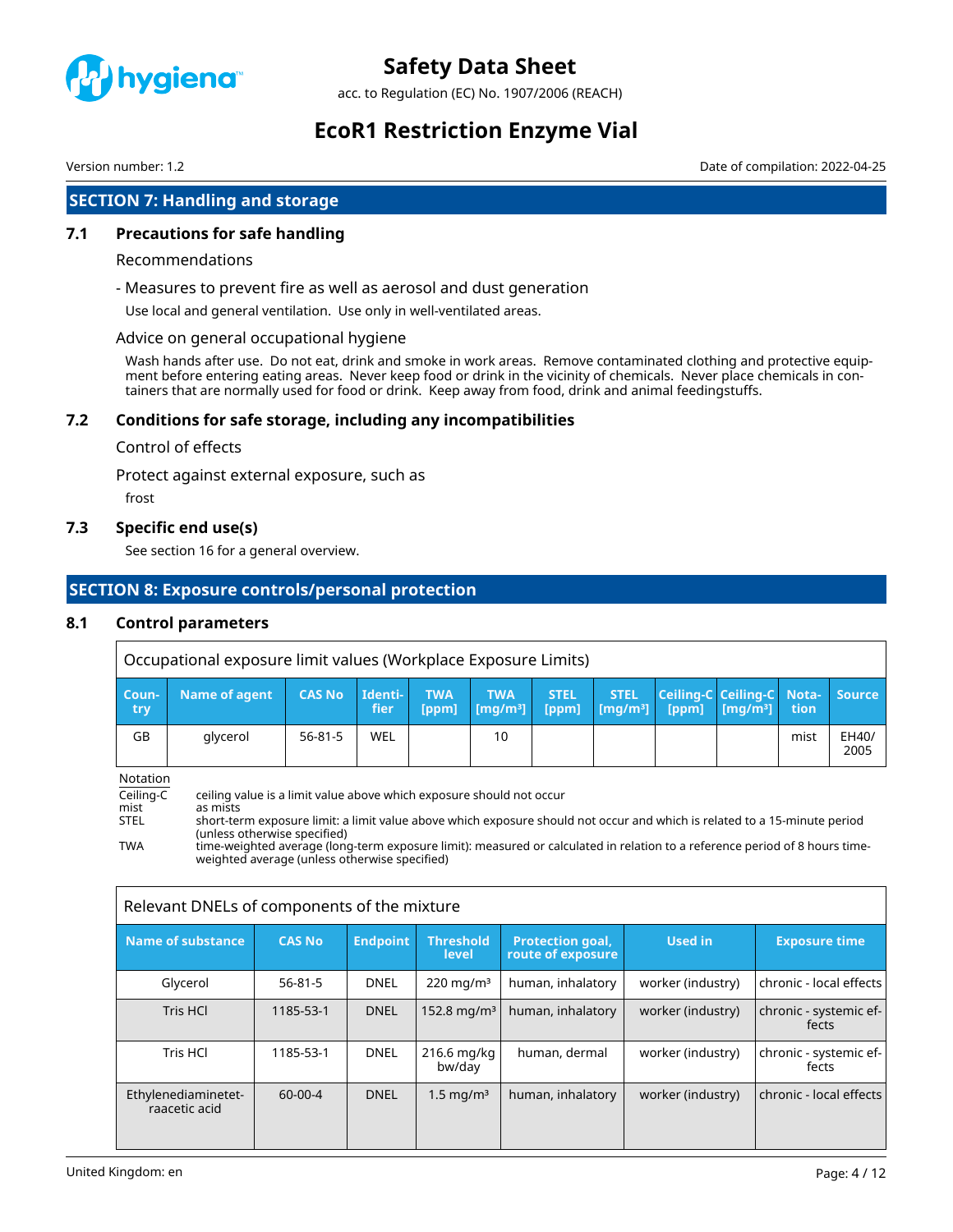

acc. to Regulation (EC) No. 1907/2006 (REACH)

# **EcoR1 Restriction Enzyme Vial**

Version number: 1.2 Date of compilation: 2022-04-25

| Relevant DNELs of components of the mixture |               |                 |                           |                                              |                   |                       |
|---------------------------------------------|---------------|-----------------|---------------------------|----------------------------------------------|-------------------|-----------------------|
| Name of substance                           | <b>CAS No</b> | <b>Endpoint</b> | <b>Threshold</b><br>level | <b>Protection goal,</b><br>route of exposure | Used in           | <b>Exposure time</b>  |
| Ethylenediaminetet-<br>raacetic acid        | 60-00-4       | <b>DNEL</b>     | $3 \text{ mg/m}^3$        | human, inhalatory                            | worker (industry) | acute - local effects |

#### Relevant PNECs of components of the mixture

| Name of substance                    | <b>CAS No</b> | <b>Endpoint</b> | <b>Threshold</b><br>level | <b>Organism</b>            | <b>Environmental com-</b><br>partment | <b>Exposure time</b>              |
|--------------------------------------|---------------|-----------------|---------------------------|----------------------------|---------------------------------------|-----------------------------------|
| Glycerol                             | $56 - 81 - 5$ | <b>PNEC</b>     | $1,000 \frac{mg}{l}$      | aquatic organisms          | sewage treatment<br>plant (STP)       | short-term (single in-<br>stance) |
| Ethylenediaminetet-<br>raacetic acid | $60 - 00 - 4$ | <b>PNEC</b>     | $2.2 \frac{mg}{l}$        | aquatic organisms          | freshwater                            | short-term (single in-<br>stance) |
| Ethylenediaminetet-<br>raacetic acid | 60-00-4       | <b>PNEC</b>     | $0.22 \text{ mg}$ /       | aquatic organisms          | marine water                          | short-term (single in-<br>stance) |
| Ethylenediaminetet-<br>raacetic acid | $60 - 00 - 4$ | <b>PNEC</b>     | $43 \frac{mg}{l}$         | aquatic organisms          | sewage treatment<br>plant (STP)       | short-term (single in-<br>stance) |
| Ethylenediaminetet-<br>raacetic acid | $60-00-4$     | <b>PNEC</b>     | 0.72 $mg/_{ka}$           | terrestrial organ-<br>isms | soil                                  | short-term (single in-<br>stance) |

### **8.2 Exposure controls**

### Appropriate engineering controls

General ventilation.

Individual protection measures (personal protective equipment)

#### Eye/face protection

Wear eye/face protection.

#### Skin protection

- Hand protection

Wear suitable gloves. Chemical protection gloves are suitable, which are tested according to EN 374. Check leak-tightness/impermeability prior to use. In the case of wanting to use the gloves again, clean them before taking off and air them well. For special purposes, it is recommended to check the resistance to chemicals of the protective gloves mentioned above together with the supplier of these gloves.

#### - Other protection measures

Take recovery periods for skin regeneration. Preventive skin protection (barrier creams/ointments) is recommended. Wash hands thoroughly after handling.

#### Respiratory protection

In case of inadequate ventilation wear respiratory protection.

#### Environmental exposure controls

Use appropriate container to avoid environmental contamination. Keep away from drains, surface and ground water.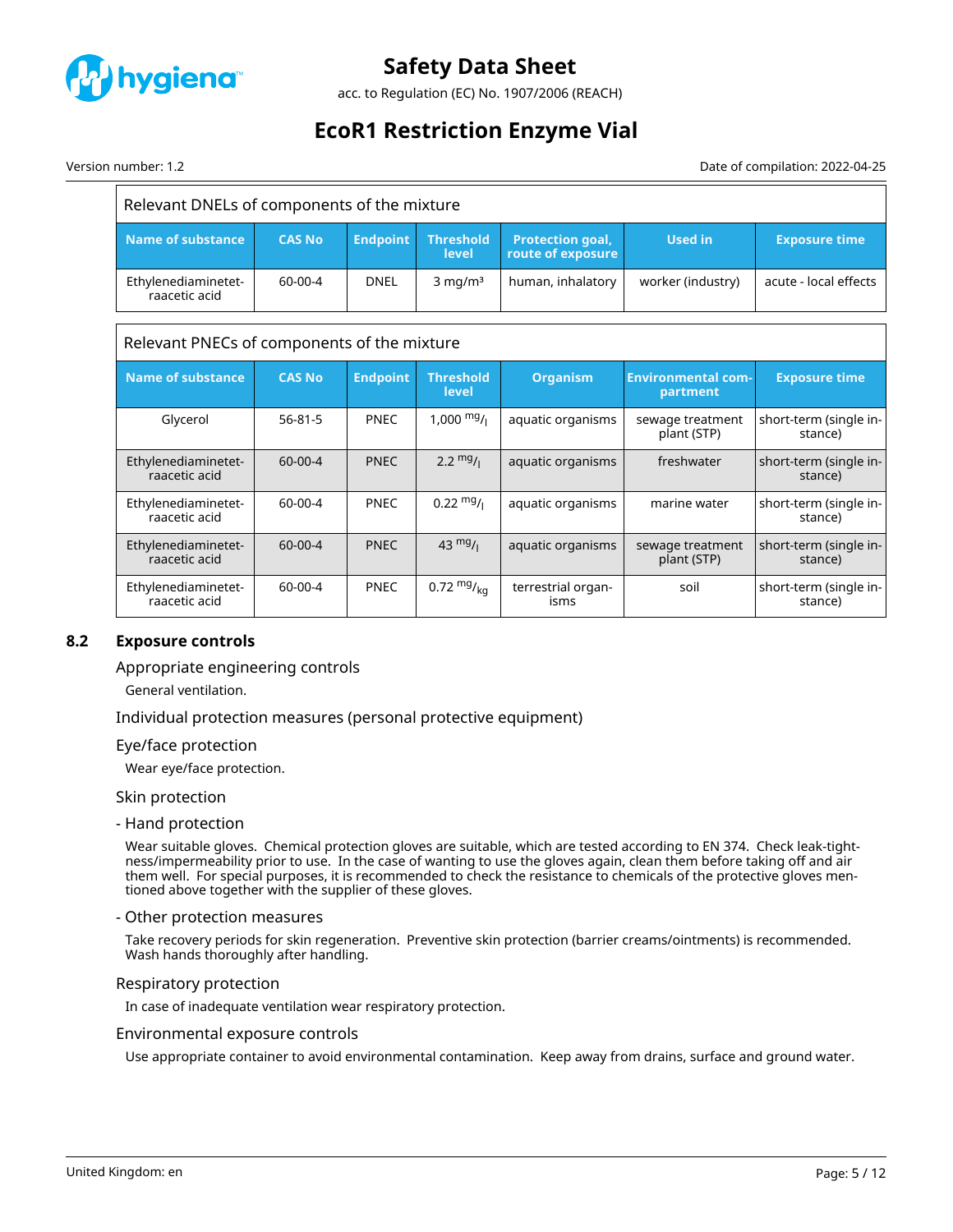

acc. to Regulation (EC) No. 1907/2006 (REACH)

# **EcoR1 Restriction Enzyme Vial**

Version number: 1.2 Date of compilation: 2022-04-25

# **SECTION 9: Physical and chemical properties**

# **9.1 Information on basic physical and chemical properties**

| Physical state                                              | liquid                                                       |
|-------------------------------------------------------------|--------------------------------------------------------------|
| Colour                                                      | not determined                                               |
| Odour                                                       | characteristic                                               |
| Melting point/freezing point                                | not determined                                               |
| Boiling point or initial boiling point and boiling<br>range | 100 °C                                                       |
| Flammability                                                | this material is combustible, but will not ignite<br>readily |
| Lower and upper explosion limit                             | 2.7 vol% - 19 vol%                                           |
| Flash point                                                 | not determined                                               |
| Auto-ignition temperature                                   | 370 °C                                                       |
| Decomposition temperature                                   | not relevant                                                 |
| pH (value)                                                  | not determined                                               |
| Kinematic viscosity                                         | not determined                                               |
| Solubility(ies)                                             | not determined                                               |

# Partition coefficient

| Partition coefficient n-octanol/water (log value) | this information is not available |
|---------------------------------------------------|-----------------------------------|
|---------------------------------------------------|-----------------------------------|

| Vapour pressure | 0.003 mmHg at 50 $^{\circ}$ C |
|-----------------|-------------------------------|
|-----------------|-------------------------------|

### Density and/or relative density

| Density                 | not determined                                |
|-------------------------|-----------------------------------------------|
| Relative vapour density | information on this property is not available |

| Particle characteristics | not relevant (liquid) |
|--------------------------|-----------------------|
|--------------------------|-----------------------|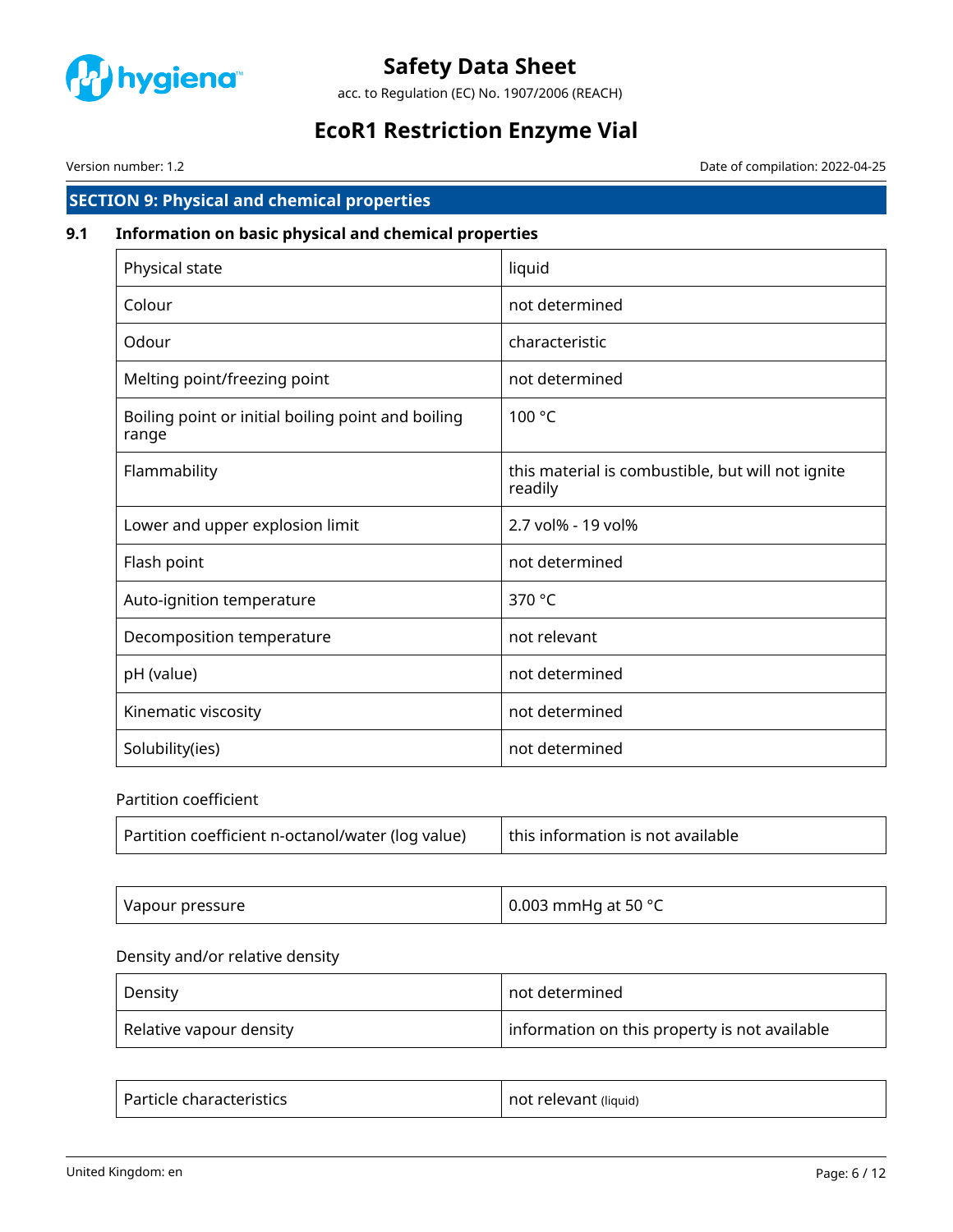

acc. to Regulation (EC) No. 1907/2006 (REACH)

# **EcoR1 Restriction Enzyme Vial**

Version number: 1.2 Date of compilation: 2022-04-25

# **9.2 Other information** Information with regard to physical hazard classes  $\vert$  hazard classes acc. to GHS (physical hazards): not relevant Other safety characteristics Solvent content and the state of  $\vert$  97.63 % Solid content 2.46 %

# **SECTION 10: Stability and reactivity**

### **10.1 Reactivity**

Concerning incompatibility: see below "Conditions to avoid" and "Incompatible materials".

### **10.2 Chemical stability**

The material is stable under normal ambient and anticipated storage and handling conditions of temperature and pressure.

### **10.3 Possibility of hazardous reactions**

No known hazardous reactions.

#### **10.4 Conditions to avoid**

There are no specific conditions known which have to be avoided.

### **10.5 Incompatible materials**

**Oxidisers** 

### **10.6 Hazardous decomposition products**

Reasonably anticipated hazardous decomposition products produced as a result of use, storage, spill and heating are not known. Hazardous combustion products: see section 5.

# **SECTION 11: Toxicological information**

### **11.1 Information on toxicological effects**

Test data are not available for the complete mixture.

#### Classification procedure

The method for classification of the mixture is based on ingredients of the mixture (additivity formula).

### **Classification acc. to GHS**

This mixture does not meet the criteria for classification.

#### Acute toxicity

Shall not be classified as acutely toxic.

GHS of the United Nations, annex 4: May be harmful if inhaled.

#### Skin corrosion/irritation

Shall not be classified as corrosive/irritant to skin.

#### Serious eye damage/eye irritation

Shall not be classified as seriously damaging to the eye or eye irritant.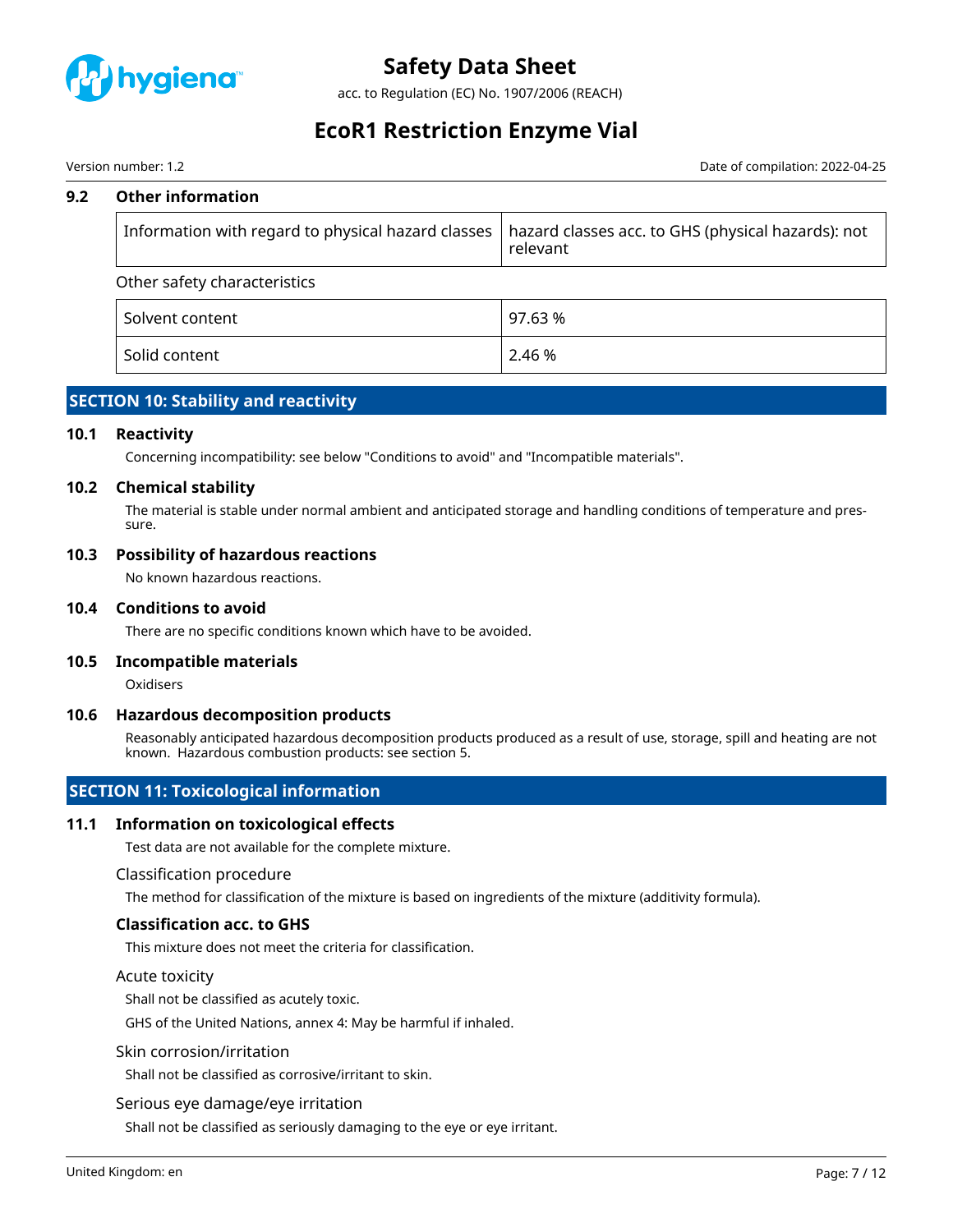

acc. to Regulation (EC) No. 1907/2006 (REACH)

# **EcoR1 Restriction Enzyme Vial**

Version number: 1.2 Date of compilation: 2022-04-25

Respiratory or skin sensitisation Shall not be classified as a respiratory or skin sensitiser.

### Germ cell mutagenicity

Shall not be classified as germ cell mutagenic.

### Carcinogenicity

Shall not be classified as carcinogenic.

### Reproductive toxicity

Shall not be classified as a reproductive toxicant.

# Specific target organ toxicity - single exposure

Shall not be classified as a specific target organ toxicant (single exposure).

### Specific target organ toxicity - repeated exposure

Shall not be classified as a specific target organ toxicant (repeated exposure).

### Aspiration hazard

Shall not be classified as presenting an aspiration hazard.

### **11.2 Information on other hazards**

There is no additional information.

# **SECTION 12: Ecological information**

### **12.1 Toxicity**

Shall not be classified as hazardous to the aquatic environment.

# **12.2 Persistence and degradability**

Data are not available.

### **12.3 Bioaccumulative potential**

Data are not available.

### **12.4 Mobility in soil**

Data are not available.

# **12.5 Results of PBT and vPvB assessment**

Data are not available.

# **12.6 Endocrine disrupting properties**

None of the ingredients are listed.

### **12.7 Other adverse effects**

Data are not available.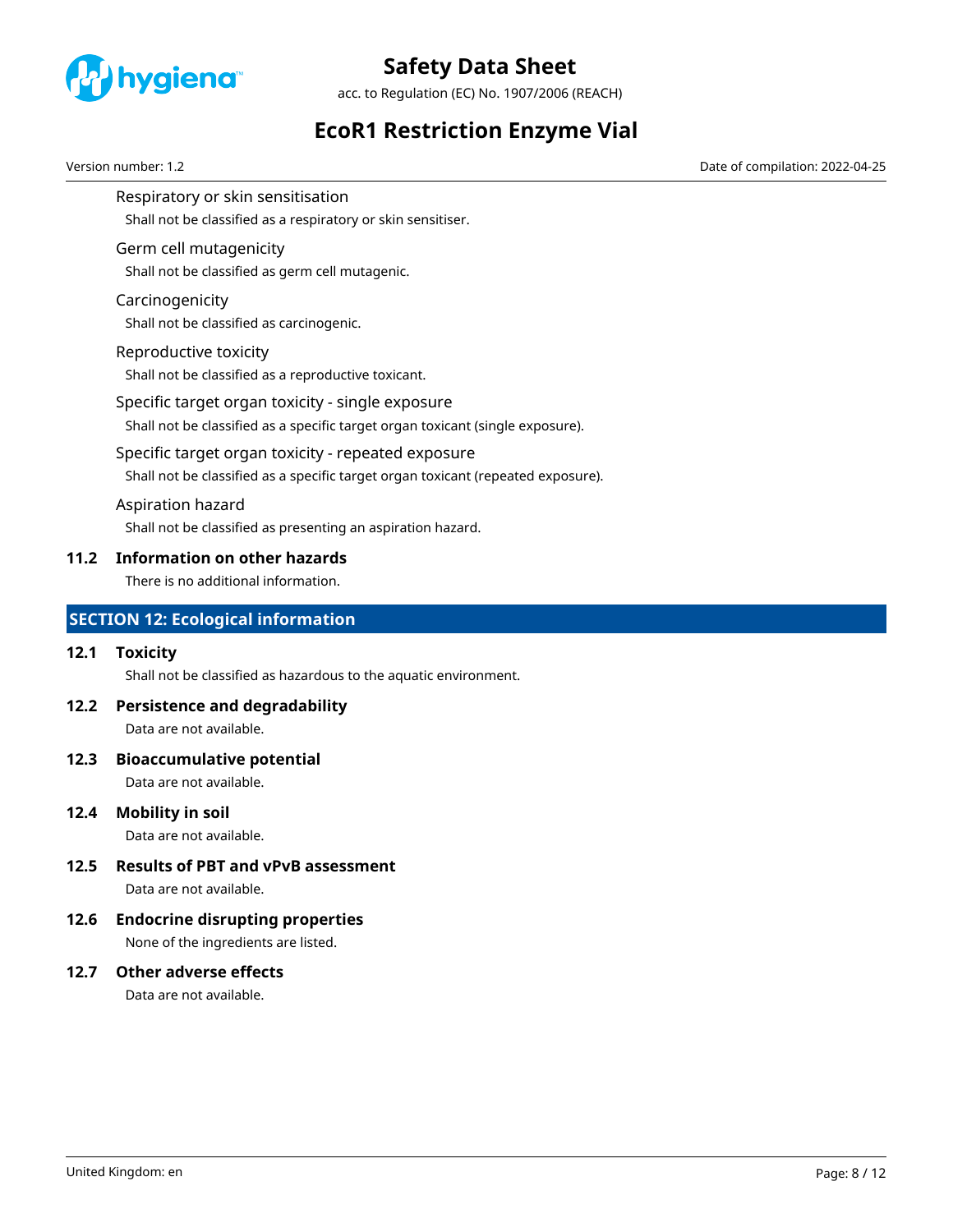

acc. to Regulation (EC) No. 1907/2006 (REACH)

# **EcoR1 Restriction Enzyme Vial**

Version number: 1.2 Date of compilation: 2022-04-25

# **SECTION 13: Disposal considerations**

#### **13.1 Waste treatment methods**

Sewage disposal-relevant information

Do not empty into drains. Avoid release to the environment. Refer to special instructions/safety data sheets.

#### Waste treatment of containers/packagings

Completely emptied packages can be recycled. Handle contaminated packages in the same way as the substance itself.

#### **Remarks**

Please consider the relevant national or regional provisions. Waste shall be separated into the categories that can be handled separately by the local or national waste management facilities.

| <b>SECTION 14: Transport information</b> |  |  |  |  |
|------------------------------------------|--|--|--|--|
|------------------------------------------|--|--|--|--|

- 
- **14.2 UN proper shipping name** not relevant
- **14.3 Transport hazard class(es)** none
- **14.4 Packing group not assigned not assigned**
- 

**14.1 UN number or ID number not subject to transport regulations** 

- -
- **14.5 Environmental hazards non-environmentally hazardous acc. to the danger**ous goods regulations

### **14.6 Special precautions for user**

There is no additional information.

**14.7 Maritime transport in bulk according to IMO instruments** The cargo is not intended to be carried in bulk.

### **Information for each of the UN Model Regulations**

### **International Maritime Dangerous Goods Code (IMDG) - Additional information** Not subject to IMDG.

# **International Civil Aviation Organization (ICAO-IATA/DGR) - Additional information**

Not subject to ICAO-IATA.

# **SECTION 15: Regulatory information**

# **15.1 Safety, health and environmental regulations/legislation specific for the substance or mixture Relevant provisions of the European Union (EU)**

# **Deco-Paint Directive**

| VOC content                                 | 0.436 %         |  |
|---------------------------------------------|-----------------|--|
| <b>Industrial Emissions Directive (IED)</b> |                 |  |
| l VOC content                               | $\vert$ 0.315 % |  |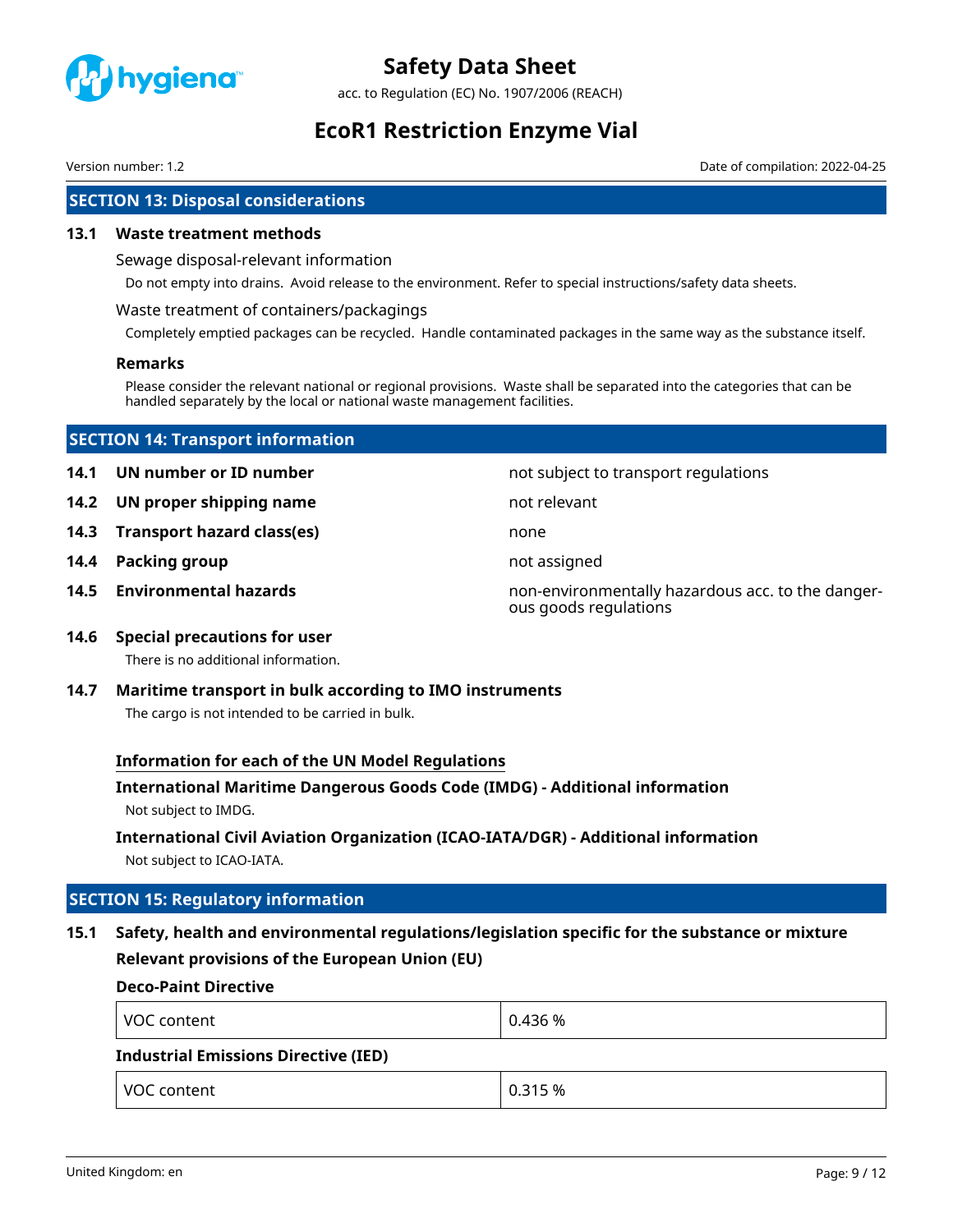

acc. to Regulation (EC) No. 1907/2006 (REACH)

# **EcoR1 Restriction Enzyme Vial**

Version number: 1.2 Date of compilation: 2022-04-25

### **Directive on the restriction of the use of certain hazardous substances in electrical and electronic equipment (RoHS)**

none of the ingredients are listed

### **Regulation concerning the establishment of a European Pollutant Release and Transfer Register (PRTR)**

none of the ingredients are listed

### **Water Framework Directive (WFD)**

none of the ingredients are listed

### **Regulation on persistent organic pollutants (POP)**

None of the ingredients are listed.

#### **National inventories**

| <b>Country</b> | <b>Inventory</b> | <b>Status</b>                  |
|----------------|------------------|--------------------------------|
| AU             | AIIC             | not all ingredients are listed |
| CA             | <b>DSL</b>       | not all ingredients are listed |
| <b>CN</b>      | <b>IECSC</b>     | not all ingredients are listed |
| EU             | <b>ECSI</b>      | not all ingredients are listed |
| EU             | REACH Reg.       | not all ingredients are listed |
| JP             | <b>CSCL-ENCS</b> | not all ingredients are listed |
| <b>KR</b>      | KECI             | not all ingredients are listed |
| <b>MX</b>      | <b>INSQ</b>      | not all ingredients are listed |
| NZ             | NZIOC            | not all ingredients are listed |
| <b>PH</b>      | <b>PICCS</b>     | not all ingredients are listed |
| <b>TR</b>      | <b>CICR</b>      | not all ingredients are listed |
| <b>TW</b>      | <b>TCSI</b>      | not all ingredients are listed |
| US             | <b>TSCA</b>      | not all ingredients are listed |

Legend

| AIIC       | Australian Inventory of Industrial Chemicals                            |
|------------|-------------------------------------------------------------------------|
| CICR       | Chemical Inventory and Control Regulation                               |
| CSCL-ENCS  | List of Existing and New Chemical Substances (CSCL-ENCS)                |
| DSL        | Domestic Substances List (DSL)                                          |
| ECSI       | EC Substance Inventory (EINECS, ELINCS, NLP)                            |
| IECSC      | Inventory of Existing Chemical Substances Produced or Imported in China |
| INSO       | National Inventory of Chemical Substances                               |
| KECI       | Korea Existing Chemicals Inventory                                      |
| NZIoC      | New Zealand Inventory of Chemicals                                      |
| PICCS      | Philippine Inventory of Chemicals and Chemical Substances (PICCS)       |
| REACH Reg. | REACH registered substances                                             |
| TCSI       | Taiwan Chemical Substance Inventory                                     |
| TSCA       | Toxic Substance Control Act                                             |
|            |                                                                         |

### **15.2 Chemical Safety Assessment**

Chemical safety assessments for substances in this mixture were not carried out.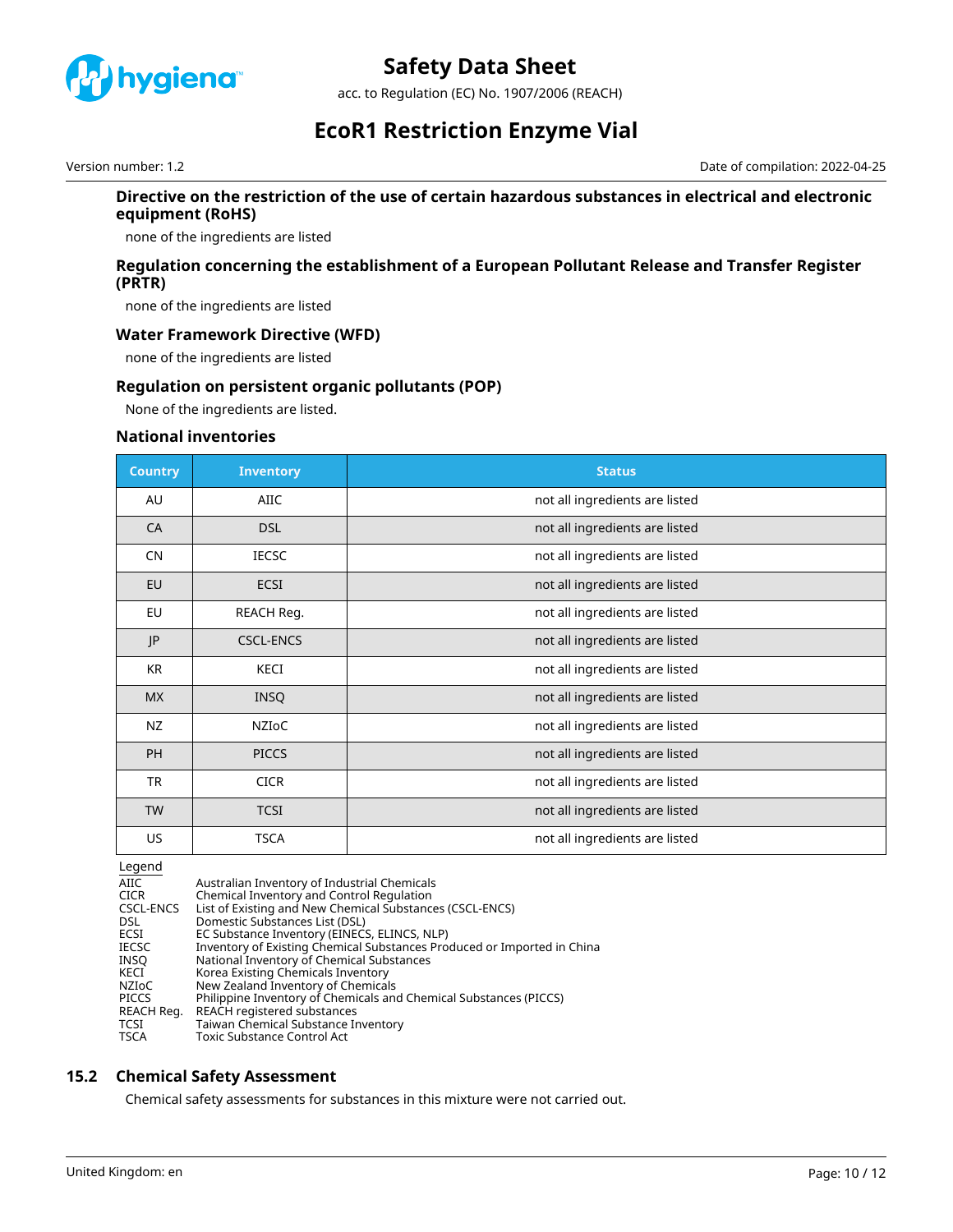

acc. to Regulation (EC) No. 1907/2006 (REACH)

# **EcoR1 Restriction Enzyme Vial**

Version number: 1.2 Date of compilation: 2022-04-25

# **SECTION 16: Other information**

#### **Abbreviations and acronyms**

| Abbr.         | <b>Descriptions of used abbreviations</b>                                                                                                                                  |  |
|---------------|----------------------------------------------------------------------------------------------------------------------------------------------------------------------------|--|
| <b>ADR</b>    | Accord relatif au transport international des marchandises dangereuses par route (Agreement concerning<br>the International Carriage of Dangerous Goods by Road)           |  |
| CAS           | Chemical Abstracts Service (service that maintains the most comprehensive list of chemical substances)                                                                     |  |
| Ceiling-C     | Ceiling value                                                                                                                                                              |  |
| <b>DGR</b>    | Dangerous Goods Regulations (see IATA/DGR)                                                                                                                                 |  |
| <b>DNEL</b>   | Derived No-Effect Level                                                                                                                                                    |  |
| EH40/2005     | EH40/2005 Workplace exposure limits (http://www.nationalarchives.gov.uk/doc/open-government-licence/)                                                                      |  |
| <b>EINECS</b> | European Inventory of Existing Commercial Chemical Substances                                                                                                              |  |
| <b>ELINCS</b> | European List of Notified Chemical Substances                                                                                                                              |  |
| Eye Dam.      | Seriously damaging to the eye                                                                                                                                              |  |
| Eye Irrit.    | Irritant to the eye                                                                                                                                                        |  |
| <b>GHS</b>    | "Globally Harmonized System of Classification and Labelling of Chemicals" developed by the United Nations                                                                  |  |
| <b>IATA</b>   | International Air Transport Association                                                                                                                                    |  |
| IATA/DGR      | Dangerous Goods Regulations (DGR) for the air transport (IATA)                                                                                                             |  |
| <b>ICAO</b>   | International Civil Aviation Organization                                                                                                                                  |  |
| <b>IMDG</b>   | International Maritime Dangerous Goods Code                                                                                                                                |  |
| <b>NLP</b>    | No-Longer Polymer                                                                                                                                                          |  |
| PBT           | Persistent, Bioaccumulative and Toxic                                                                                                                                      |  |
| <b>PNEC</b>   | <b>Predicted No-Effect Concentration</b>                                                                                                                                   |  |
| ppm           | Parts per million                                                                                                                                                          |  |
| <b>REACH</b>  | Registration, Evaluation, Authorisation and Restriction of Chemicals                                                                                                       |  |
| <b>RID</b>    | Règlement concernant le transport International ferroviaire des marchandises Dangereuses (Regulations<br>concerning the International carriage of Dangerous goods by Rail) |  |
| <b>STEL</b>   | Short-term exposure limit                                                                                                                                                  |  |
| <b>TWA</b>    | Time-weighted average                                                                                                                                                      |  |
| <b>VOC</b>    | Volatile Organic Compounds                                                                                                                                                 |  |
| vPvB          | Very Persistent and very Bioaccumulative                                                                                                                                   |  |
| <b>WEL</b>    | Workplace exposure limit                                                                                                                                                   |  |

### **Key literature references and sources for data**

Agreement concerning the International Carriage of Dangerous Goods by Road (ADR). Regulations concerning the International Carriage of Dangerous Goods by Rail (RID). International Maritime Dangerous Goods Code (IMDG). Dangerous Goods Regulations (DGR) for the air transport (IATA).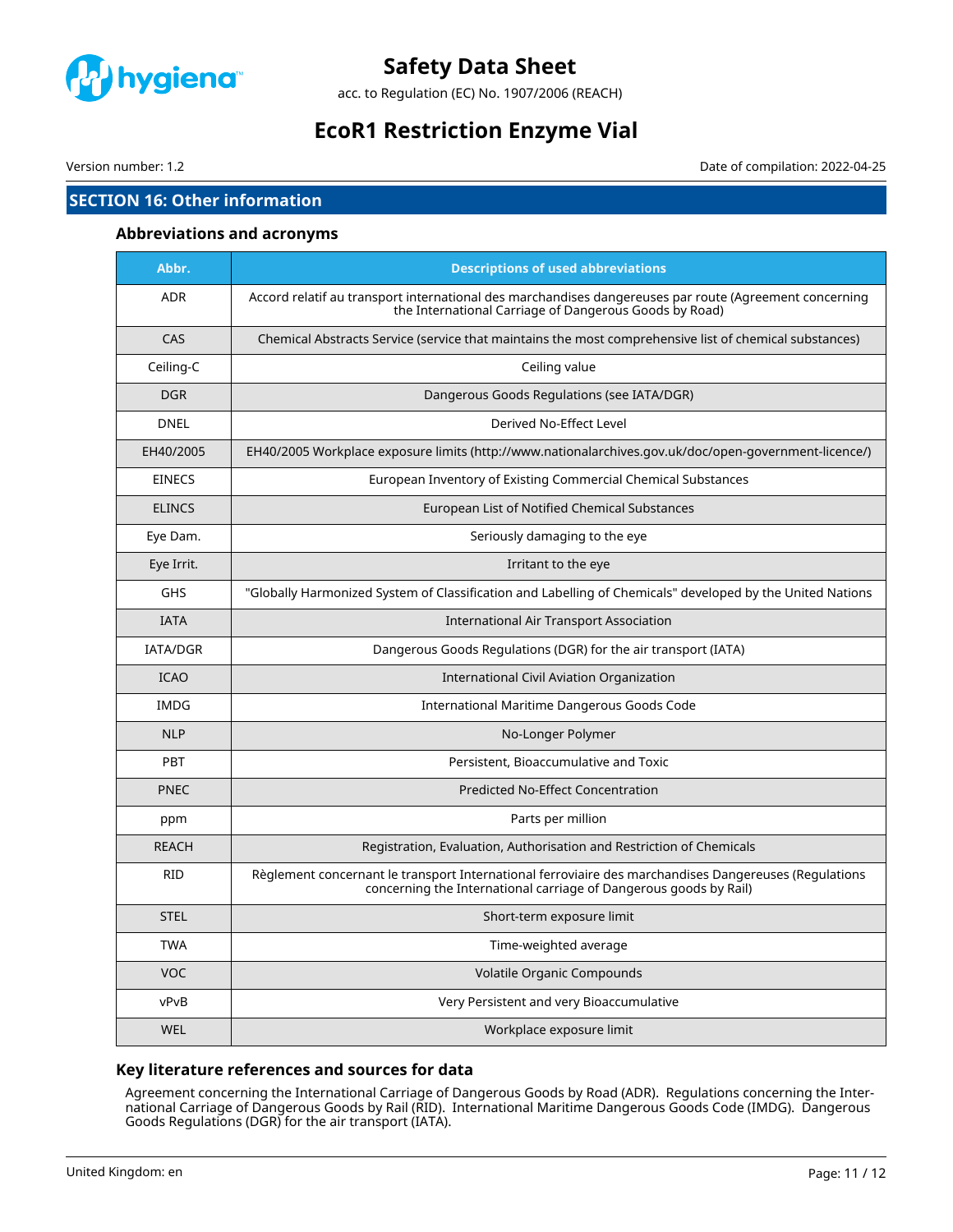

acc. to Regulation (EC) No. 1907/2006 (REACH)

# **EcoR1 Restriction Enzyme Vial**

Version number: 1.2 Date of compilation: 2022-04-25

### **Classification procedure**

Physical and chemical properties: The classification is based on tested mixture. Health hazards, Environmental hazards: The method for classification of the mixture is based on ingredients of the mixture (additivity formula).

### **List of relevant phrases (code and full text as stated in section 2 and 3)**

| Code | Text                           |
|------|--------------------------------|
| H319 | Causes serious eye irritation. |

#### **Disclaimer**

This information is based upon the present state of our knowledge. This SDS has been compiled and is solely intended for this product.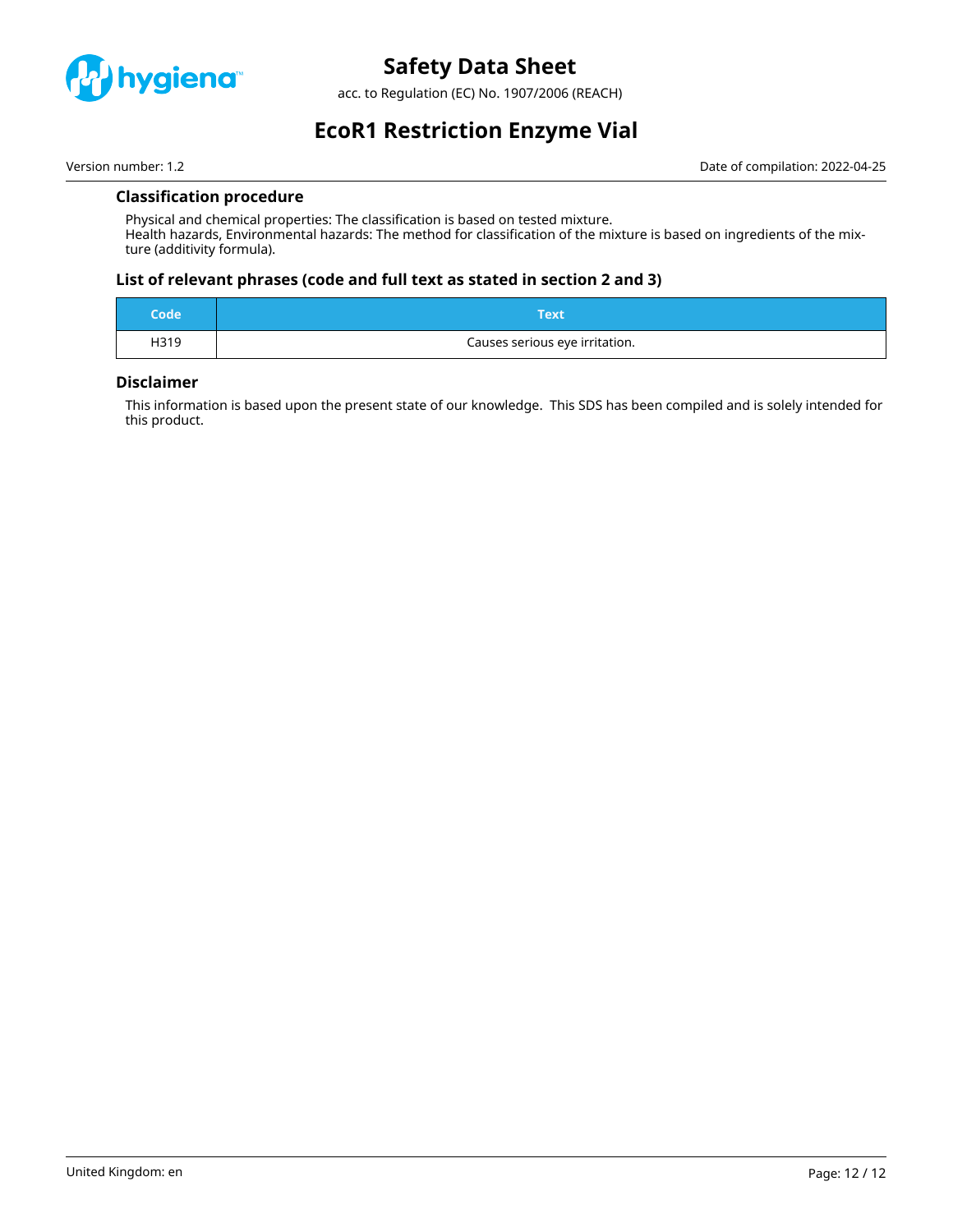<span id="page-13-0"></span>

acc. to Regulation (EC) No. 1907/2006 (REACH)

# **Lactics Agent, Vial**

Version number: 1.1 Date of compilation: 2022-05-09

**SECTION 1: Identification of the substance/mixture and of the company/undertaking**

| 1.1 | <b>Product identifier</b> |                            |
|-----|---------------------------|----------------------------|
|     | Trade name                | <b>Lactics Agent, Vial</b> |
|     | Alternative name(s)       | Spermidine                 |
|     | Product code(s)           | ASY2034                    |

# **1.2 Relevant identified uses of the substance or mixture and uses advised against**

Relevant identified uses Laboratory and analytical use

### **1.3 Details of the supplier of the safety data sheet**

Qualicon Diagnostics LLC 941 Avenida Acaso Camarillo CA 93012 United States

Telephone: 1-302-695-5300 Telefax: 1-302-351-6454 e-mail: diagnostics.support@hygiena.com Website: https://www.hygiena.com

e-mail (competent person) diagnostics.support@hygiena.com

# **1.4 Emergency telephone number**

Emergency information service 1-302-695-5300

This number is only available during the following office hours: Mon-Fri 08:00 AM - 05:00 PM

# **SECTION 2: Hazards identification**

# **2.1 Classification of the substance or mixture**

Classification acc. to GHS

This mixture does not meet the criteria for classification.

### **2.2 Label elements**

Labelling

- Signal word not required
- Pictograms not required
- Supplemental hazard information EUH210 Safety data sheet available on request.

# **2.3 Other hazards**

There is no additional information.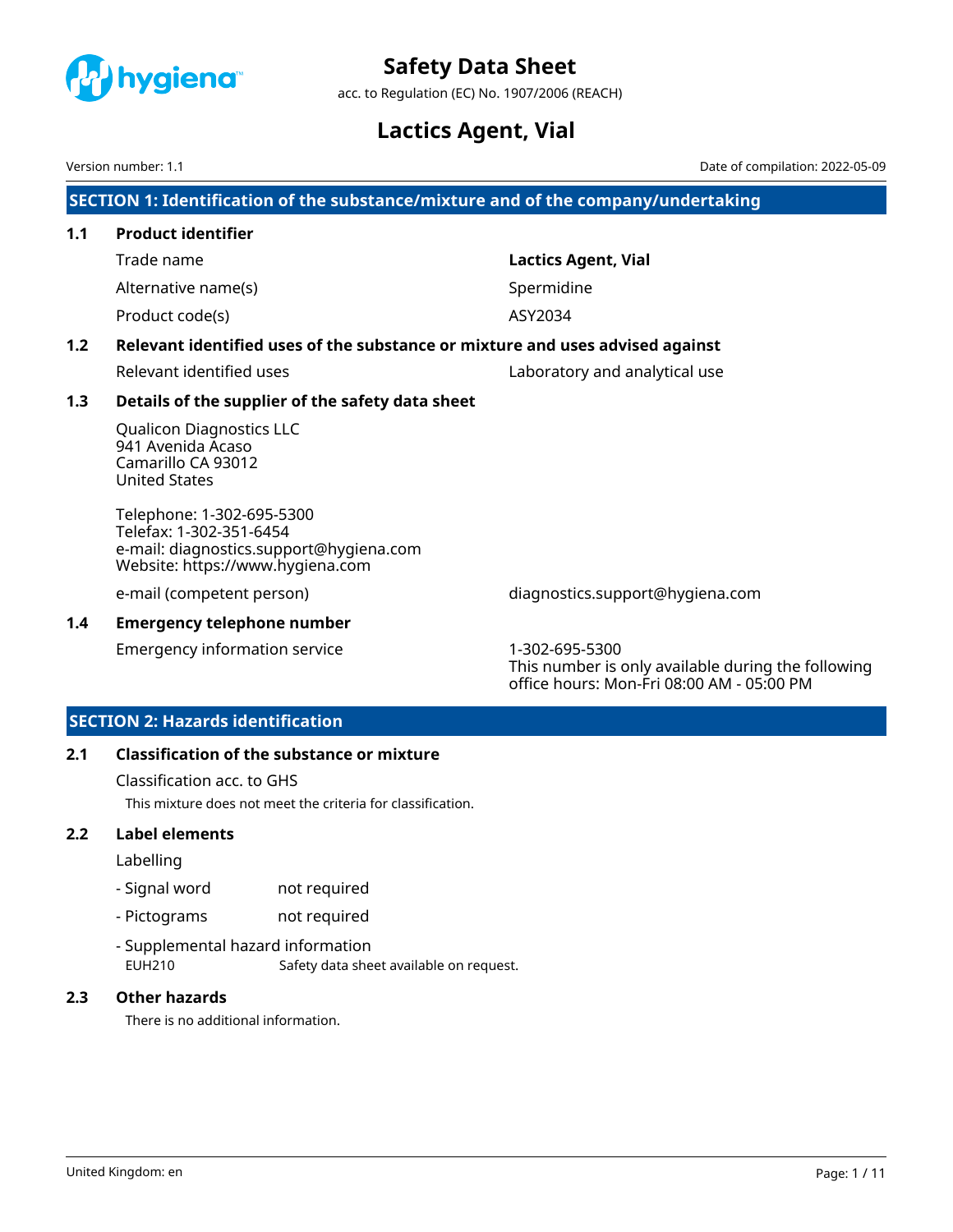

acc. to Regulation (EC) No. 1907/2006 (REACH)

# **Lactics Agent, Vial**

Version number: 1.1 Date of compilation: 2022-05-09

# **SECTION 3: Composition/information on ingredients**

#### **3.1 Substances**

Not relevant (mixture)

#### **3.2 Mixtures**

#### Description of the mixture

| <b>Name of substance</b>     | <b>Identifier</b>            | $Wt\%$    |                  | <b>Classification acc. to GHS</b> | <b>Pictograms</b>     |
|------------------------------|------------------------------|-----------|------------------|-----------------------------------|-----------------------|
| Pyrogen Free Water           | CAS No<br>7732-18-5          | $75 - 90$ |                  |                                   |                       |
| Spermidine, Trihydrochloride | CAS No<br>334-50-9           | $10 - 25$ |                  | Acute Tox. 4 / H302               |                       |
| <b>Name of substance</b>     | <b>Specific Conc. Limits</b> |           | <b>M-Factors</b> | <b>ATE</b>                        | <b>Exposure route</b> |
| Spermidine, Trihydrochloride |                              |           |                  | 870 $mg/$ <sub>kc</sub>           | oral                  |

For full text of abbreviations: see SECTION 16.

# **SECTION 4: First aid measures**

#### **4.1 Description of first aid measures**

#### General notes

Do not leave affected person unattended. Remove victim out of the danger area. Keep affected person warm, still and covered. Take off immediately all contaminated clothing. In all cases of doubt, or when symptoms persist, seek medical advice. In case of unconsciousness place person in the recovery position. Never give anything by mouth.

#### Following inhalation

If breathing is irregular or stopped, immediately seek medical assistance and start first aid actions. Provide fresh air.

#### Following skin contact

Wash with plenty of soap and water.

#### Following eye contact

Remove contact lenses, if present and easy to do. Continue rinsing. Irrigate copiously with clean, fresh water for at least 10 minutes, holding the eyelids apart.

#### Following ingestion

Rinse mouth with water (only if the person is conscious). Do NOT induce vomiting.

#### **4.2 Most important symptoms and effects, both acute and delayed**

Symptoms and effects are not known to date.

#### **4.3 Indication of any immediate medical attention and special treatment needed**

none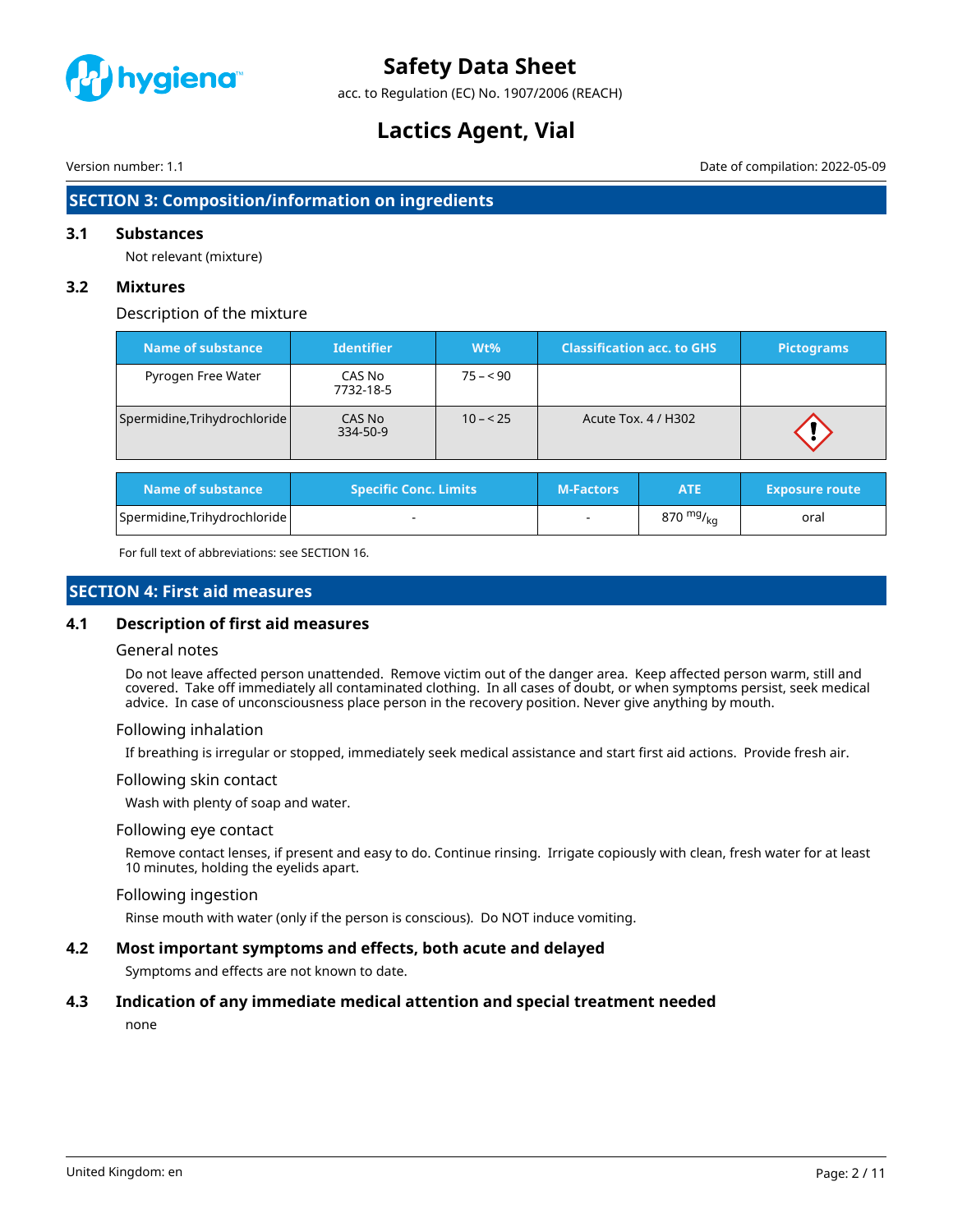

acc. to Regulation (EC) No. 1907/2006 (REACH)

# **Lactics Agent, Vial**

Version number: 1.1 Date of compilation: 2022-05-09

# **SECTION 5: Firefighting measures**

### **5.1 Extinguishing media**

Suitable extinguishing media Water spray, BC-powder, Carbon dioxide (CO2)

Unsuitable extinguishing media

Water jet

### **5.2 Special hazards arising from the substance or mixture**

Hazardous combustion products

Carbon monoxide (CO), Carbon dioxide (CO2)

### **5.3 Advice for firefighters**

In case of fire and/or explosion do not breathe fumes. Co-ordinate firefighting measures to the fire surroundings. Do not allow firefighting water to enter drains or water courses. Collect contaminated firefighting water separately. Fight fire with normal precautions from a reasonable distance.

# **SECTION 6: Accidental release measures**

#### **6.1 Personal precautions, protective equipment and emergency procedures**

For non-emergency personnel

Remove persons to safety.

#### For emergency responders

Wear breathing apparatus if exposed to vapours/dust/spray/gases.

### **6.2 Environmental precautions**

Keep away from drains, surface and ground water. Retain contaminated washing water and dispose of it.

### **6.3 Methods and material for containment and cleaning up**

Advice on how to contain a spill

Covering of drains

### Advice on how to clean up a spill

Wipe up with absorbent material (e.g. cloth, fleece). Collect spillage: sawdust, kieselgur (diatomite), sand, universal binder

### Appropriate containment techniques

Use of adsorbent materials.

### Other information relating to spills and releases

Place in appropriate containers for disposal. Ventilate affected area.

### **6.4 Reference to other sections**

Hazardous combustion products: see section 5. Personal protective equipment: see section 8. Incompatible materials: see section 10. Disposal considerations: see section 13.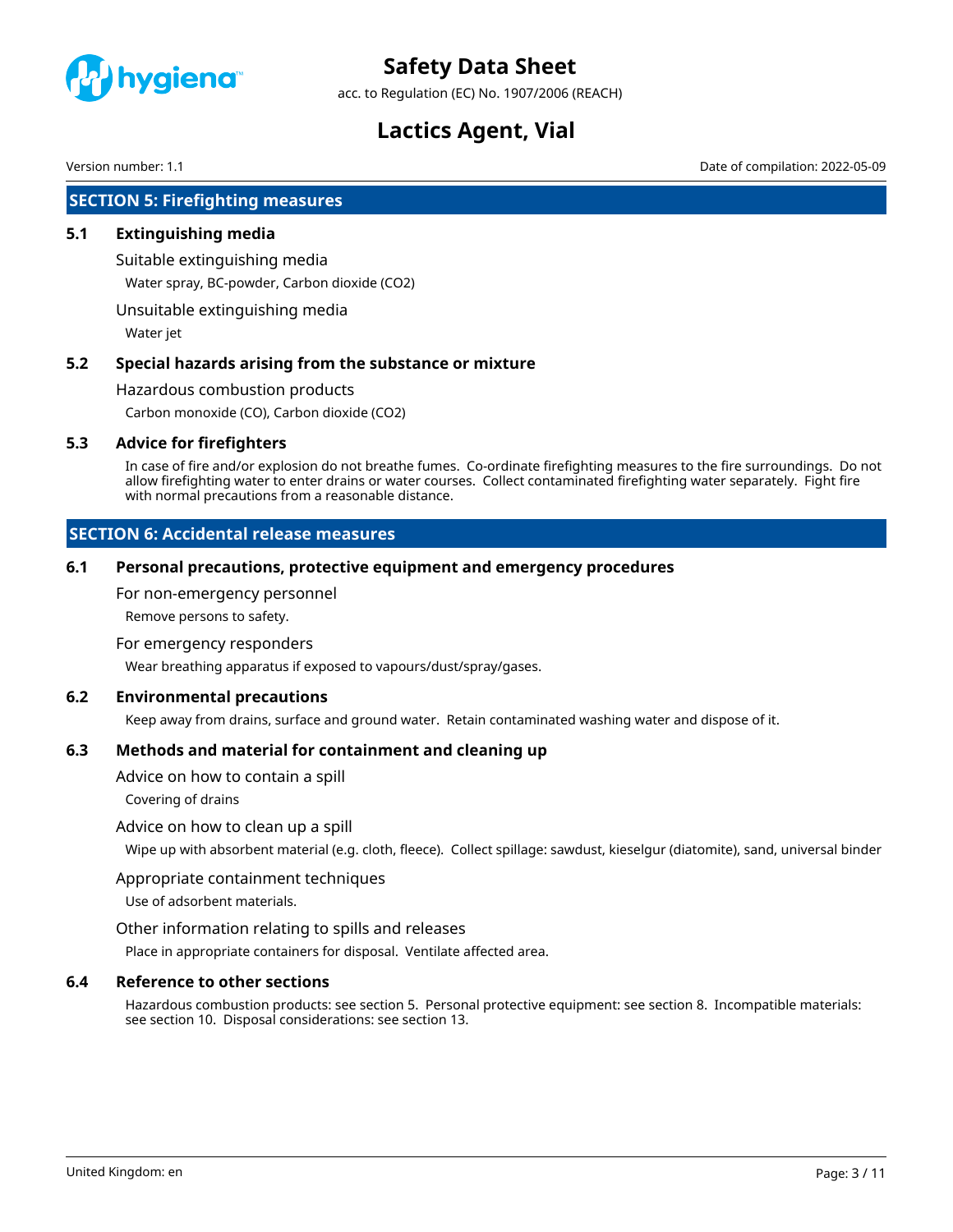

acc. to Regulation (EC) No. 1907/2006 (REACH)

# **Lactics Agent, Vial**

Version number: 1.1 Date of compilation: 2022-05-09

# **SECTION 7: Handling and storage**

#### **7.1 Precautions for safe handling**

#### Recommendations

- Measures to prevent fire as well as aerosol and dust generation

Use local and general ventilation. Use only in well-ventilated areas.

#### Advice on general occupational hygiene

Wash hands after use. Do not eat, drink and smoke in work areas. Remove contaminated clothing and protective equipment before entering eating areas. Never keep food or drink in the vicinity of chemicals. Never place chemicals in containers that are normally used for food or drink. Keep away from food, drink and animal feedingstuffs.

### **7.2 Conditions for safe storage, including any incompatibilities**

#### Control of effects

Protect against external exposure, such as

frost

#### **7.3 Specific end use(s)**

See section 16 for a general overview.

### **SECTION 8: Exposure controls/personal protection**

#### **8.1 Control parameters**

This information is not available.

### **8.2 Exposure controls**

Appropriate engineering controls

General ventilation.

Individual protection measures (personal protective equipment)

#### Eye/face protection

Wear eye/face protection.

Skin protection

- Hand protection

Wear suitable gloves. Chemical protection gloves are suitable, which are tested according to EN 374. Check leak-tightness/impermeability prior to use. In the case of wanting to use the gloves again, clean them before taking off and air them well. For special purposes, it is recommended to check the resistance to chemicals of the protective gloves mentioned above together with the supplier of these gloves.

#### - Other protection measures

Take recovery periods for skin regeneration. Preventive skin protection (barrier creams/ointments) is recommended. Wash hands thoroughly after handling.

#### Respiratory protection

In case of inadequate ventilation wear respiratory protection.

#### Environmental exposure controls

Use appropriate container to avoid environmental contamination. Keep away from drains, surface and ground water.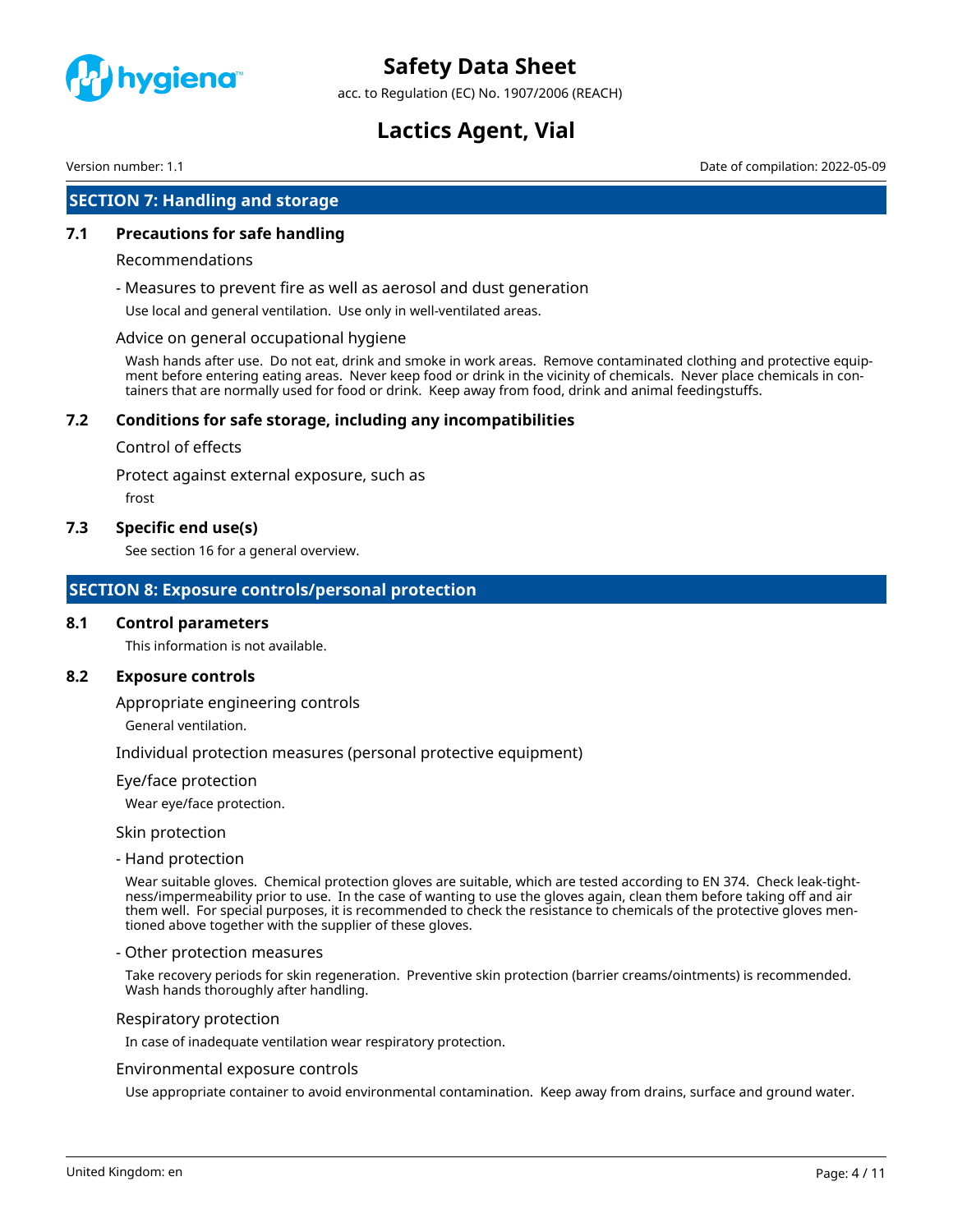

acc. to Regulation (EC) No. 1907/2006 (REACH)

# **Lactics Agent, Vial**

Version number: 1.1 **Date of compilation: 2022-05-09** Date of compilation: 2022-05-09

# **SECTION 9: Physical and chemical properties**

# **9.1 Information on basic physical and chemical properties**

| Physical state                                              | liquid                                                       |
|-------------------------------------------------------------|--------------------------------------------------------------|
| Colour                                                      | not determined                                               |
| Odour                                                       | characteristic                                               |
| Melting point/freezing point                                | not determined                                               |
| Boiling point or initial boiling point and boiling<br>range | not determined                                               |
| Flammability                                                | this material is combustible, but will not ignite<br>readily |
| Lower and upper explosion limit                             | not determined                                               |
| Flash point                                                 | not determined                                               |
| Auto-ignition temperature                                   | not determined                                               |
| Decomposition temperature                                   | not relevant                                                 |
| pH (value)                                                  | not determined                                               |
| Kinematic viscosity                                         | not determined                                               |
| Solubility(ies)                                             | not determined                                               |

# Partition coefficient

| Partition coefficient n-octanol/water (log value) | this information is not available |
|---------------------------------------------------|-----------------------------------|
|---------------------------------------------------|-----------------------------------|

| $\sim$<br>essure,<br>, apour -<br>. זו<br>. . | not<br>THILEG<br>− |
|-----------------------------------------------|--------------------|
|-----------------------------------------------|--------------------|

### Density and/or relative density

| Density                 | not determined                                |
|-------------------------|-----------------------------------------------|
| Relative vapour density | information on this property is not available |

| Particle characteristics | not relevant (liquid) |
|--------------------------|-----------------------|
|--------------------------|-----------------------|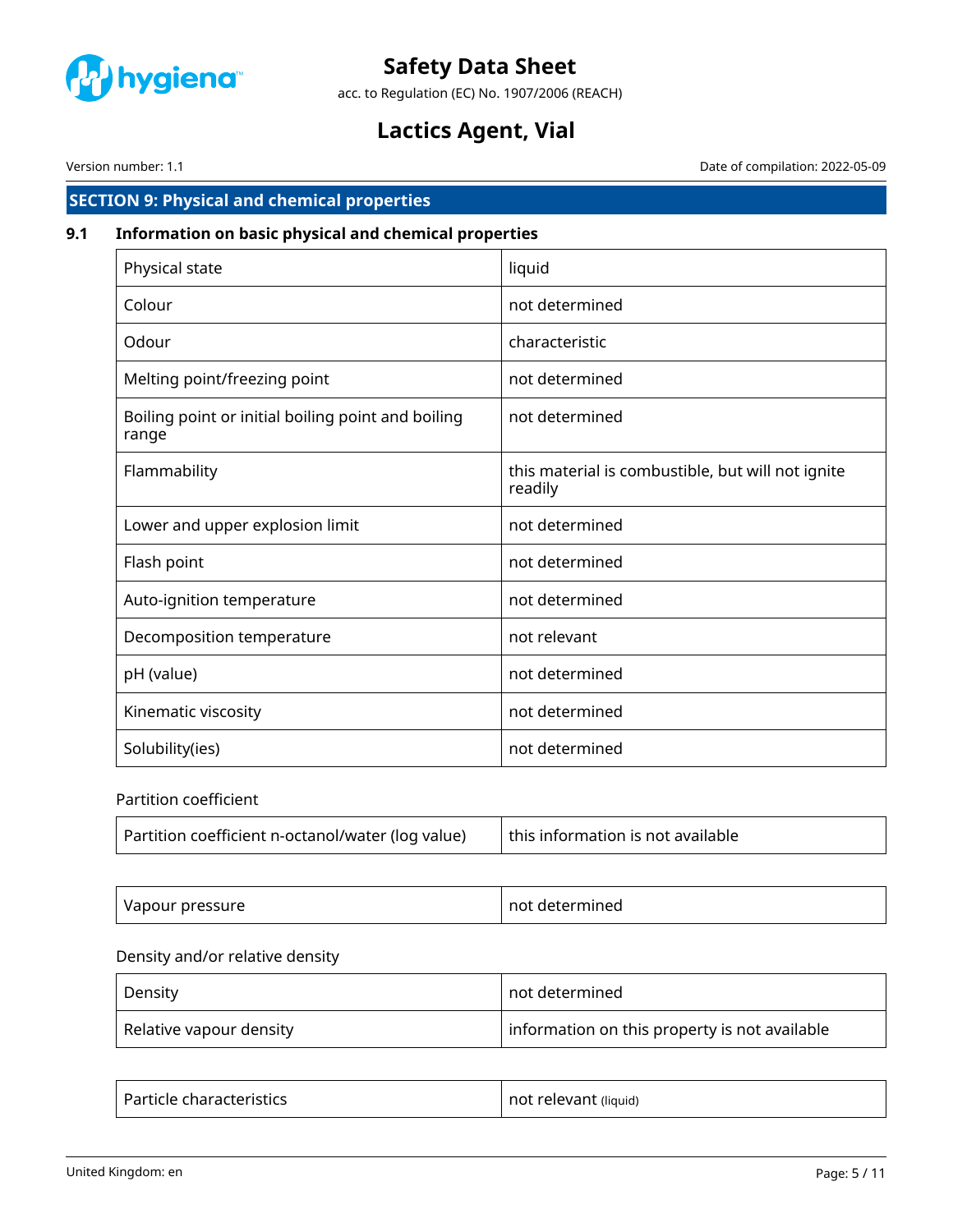

acc. to Regulation (EC) No. 1907/2006 (REACH)

# **Lactics Agent, Vial**

Version number: 1.1 Date of compilation: 2022-05-09

| 9.2 | <b>Other information</b>                           |                                                                |  |
|-----|----------------------------------------------------|----------------------------------------------------------------|--|
|     | Information with regard to physical hazard classes | hazard classes acc. to GHS (physical hazards): not<br>relevant |  |
|     | Other safety characteristics                       |                                                                |  |
|     | Solvent content                                    | 80 %                                                           |  |
|     | Solid content                                      | 20 %                                                           |  |

# **SECTION 10: Stability and reactivity**

### **10.1 Reactivity**

Concerning incompatibility: see below "Conditions to avoid" and "Incompatible materials".

### **10.2 Chemical stability**

The material is stable under normal ambient and anticipated storage and handling conditions of temperature and pressure.

### **10.3 Possibility of hazardous reactions**

No known hazardous reactions.

#### **10.4 Conditions to avoid**

There are no specific conditions known which have to be avoided.

### **10.5 Incompatible materials**

**Oxidisers** 

#### **10.6 Hazardous decomposition products**

Reasonably anticipated hazardous decomposition products produced as a result of use, storage, spill and heating are not known. Hazardous combustion products: see section 5.

# **SECTION 11: Toxicological information**

#### **11.1 Information on toxicological effects**

Test data are not available for the complete mixture.

#### Classification procedure

The method for classification of the mixture is based on ingredients of the mixture (additivity formula).

### **Classification acc. to GHS**

This mixture does not meet the criteria for classification.

#### Acute toxicity

Shall not be classified as acutely toxic.

GHS of the United Nations, annex 4: May be harmful if swallowed.

| Acute toxicity estimate (ATE) of components of the mixture |               |                       |                |
|------------------------------------------------------------|---------------|-----------------------|----------------|
| Name of substance                                          | <b>CAS No</b> | <b>Exposure route</b> | <b>ATE</b>     |
| Spermidine, Trihydrochloride                               | 334-50-9      | oral                  | 870 $mg/_{kq}$ |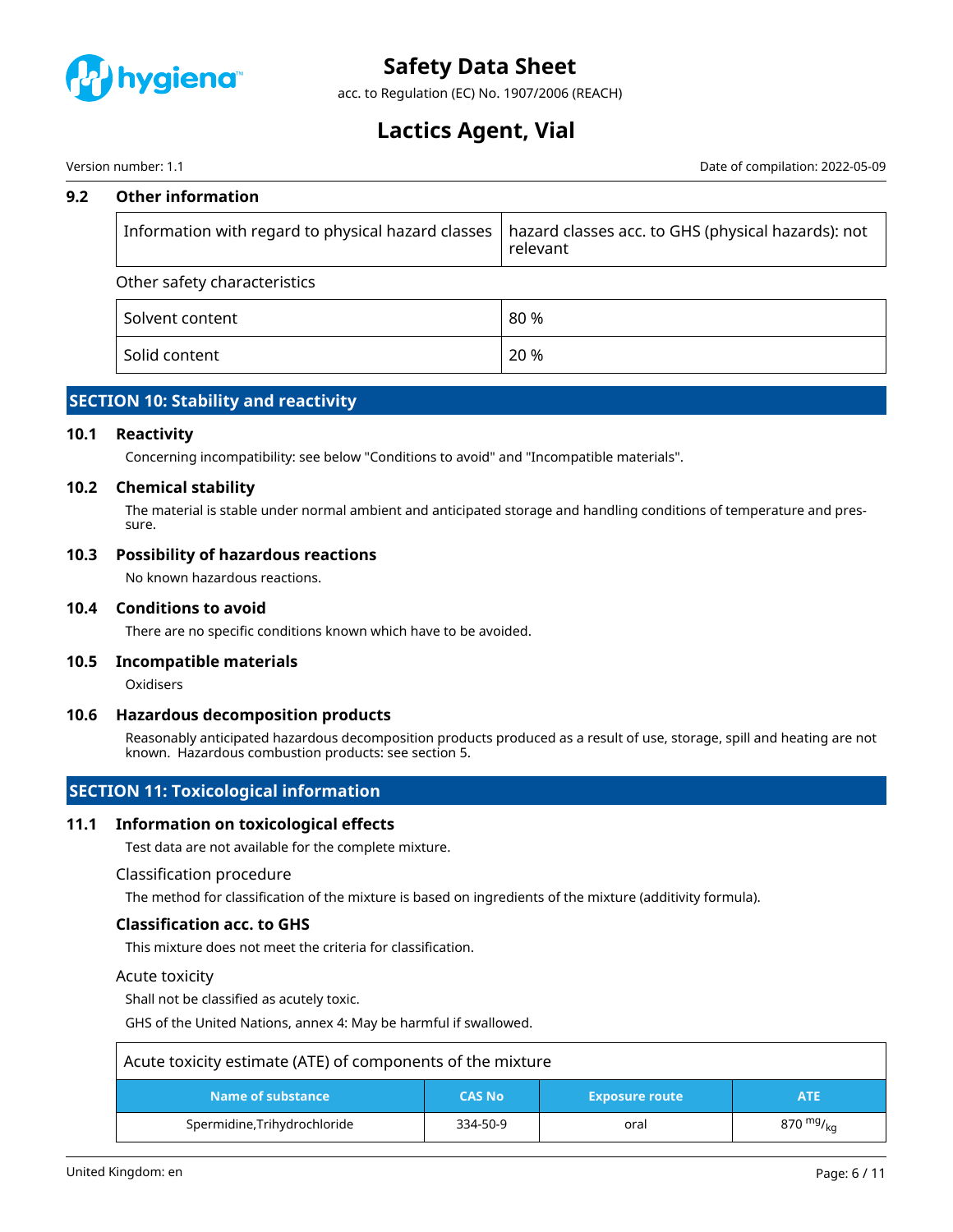

acc. to Regulation (EC) No. 1907/2006 (REACH)

# **Lactics Agent, Vial**

Version number: 1.1 Date of compilation: 2022-05-09

Skin corrosion/irritation

Shall not be classified as corrosive/irritant to skin.

Serious eye damage/eye irritation

Shall not be classified as seriously damaging to the eye or eye irritant.

Respiratory or skin sensitisation

Shall not be classified as a respiratory or skin sensitiser.

### Germ cell mutagenicity

Shall not be classified as germ cell mutagenic.

### Carcinogenicity

Shall not be classified as carcinogenic.

### Reproductive toxicity

Shall not be classified as a reproductive toxicant.

### Specific target organ toxicity - single exposure

Shall not be classified as a specific target organ toxicant (single exposure).

### Specific target organ toxicity - repeated exposure

Shall not be classified as a specific target organ toxicant (repeated exposure).

### Aspiration hazard

Shall not be classified as presenting an aspiration hazard.

# **11.2 Information on other hazards**

There is no additional information.

# **SECTION 12: Ecological information**

### **12.1 Toxicity**

Shall not be classified as hazardous to the aquatic environment.

# **12.2 Persistence and degradability**

Data are not available.

**12.3 Bioaccumulative potential**

Data are not available.

# **12.4 Mobility in soil**

Data are not available.

# **12.5 Results of PBT and vPvB assessment**

Data are not available.

# **12.6 Endocrine disrupting properties**

None of the ingredients are listed.

### **12.7 Other adverse effects**

Data are not available.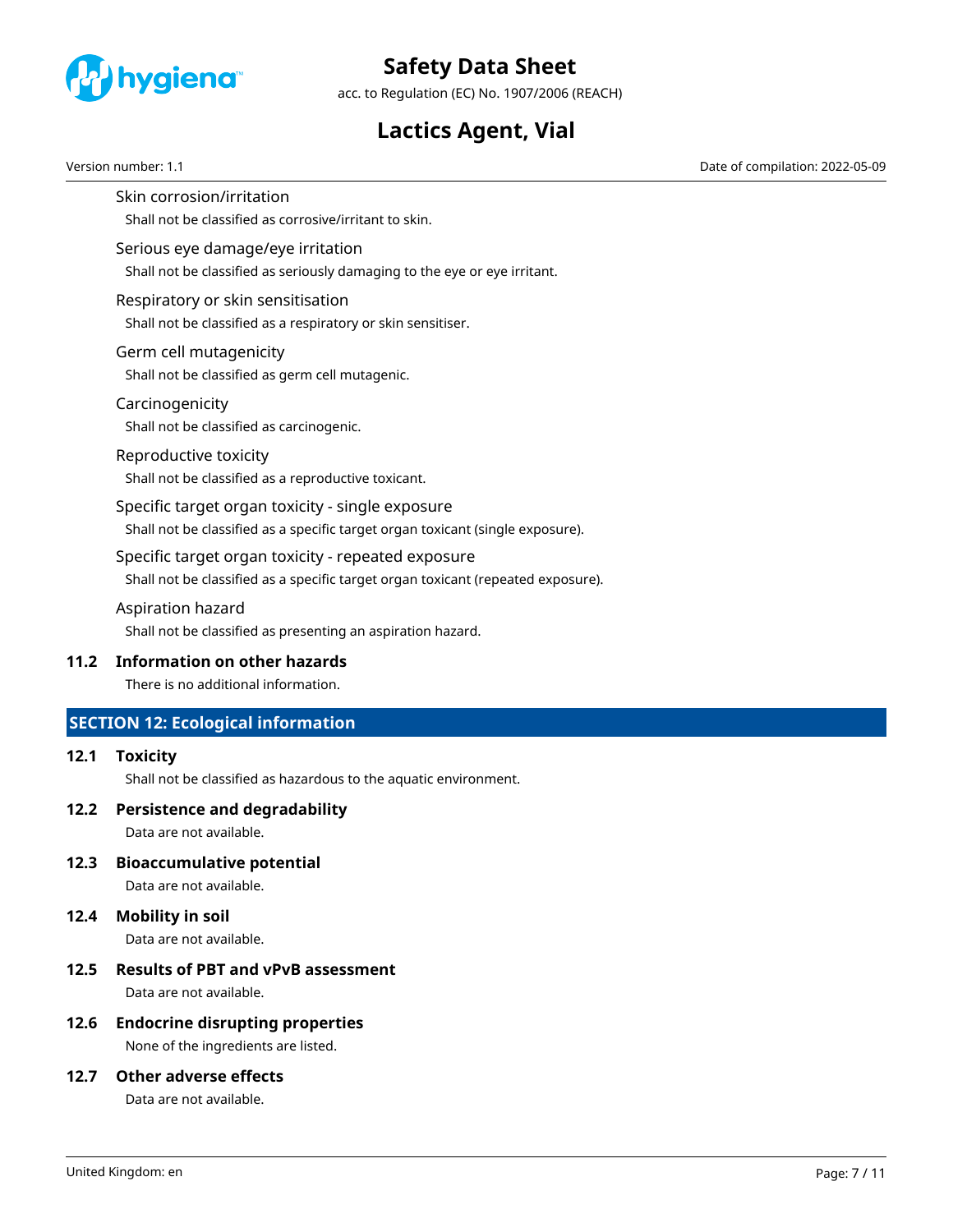

acc. to Regulation (EC) No. 1907/2006 (REACH)

# **Lactics Agent, Vial**

Version number: 1.1 Date of compilation: 2022-05-09

# **SECTION 13: Disposal considerations**

#### **13.1 Waste treatment methods**

Sewage disposal-relevant information

Do not empty into drains. Avoid release to the environment. Refer to special instructions/safety data sheets.

#### Waste treatment of containers/packagings

Completely emptied packages can be recycled. Handle contaminated packages in the same way as the substance itself.

#### **Remarks**

Please consider the relevant national or regional provisions. Waste shall be separated into the categories that can be handled separately by the local or national waste management facilities.

# **SECTION 14: Transport information**

- **14.2 UN proper shipping name** not relevant
- **14.3 Transport hazard class(es)** none
- **14.4 Packing group not assigned**
- 

**14.1 UN number or ID number not subject to transport regulations** 

- -

**14.5 Environmental hazards non-environmentally hazardous acc. to the danger**ous goods regulations

### **14.6 Special precautions for user**

There is no additional information.

**14.7 Maritime transport in bulk according to IMO instruments**

The cargo is not intended to be carried in bulk.

### **Information for each of the UN Model Regulations**

# **International Maritime Dangerous Goods Code (IMDG) - Additional information** Not subject to IMDG.

# **International Civil Aviation Organization (ICAO-IATA/DGR) - Additional information**

Not subject to ICAO-IATA.

# **SECTION 15: Regulatory information**

# **15.1 Safety, health and environmental regulations/legislation specific for the substance or mixture Relevant provisions of the European Union (EU)**

# **Deco-Paint Directive**

| VOC content                                 | 80 % |  |
|---------------------------------------------|------|--|
| <b>Industrial Emissions Directive (IED)</b> |      |  |
| VOC content                                 | 80 % |  |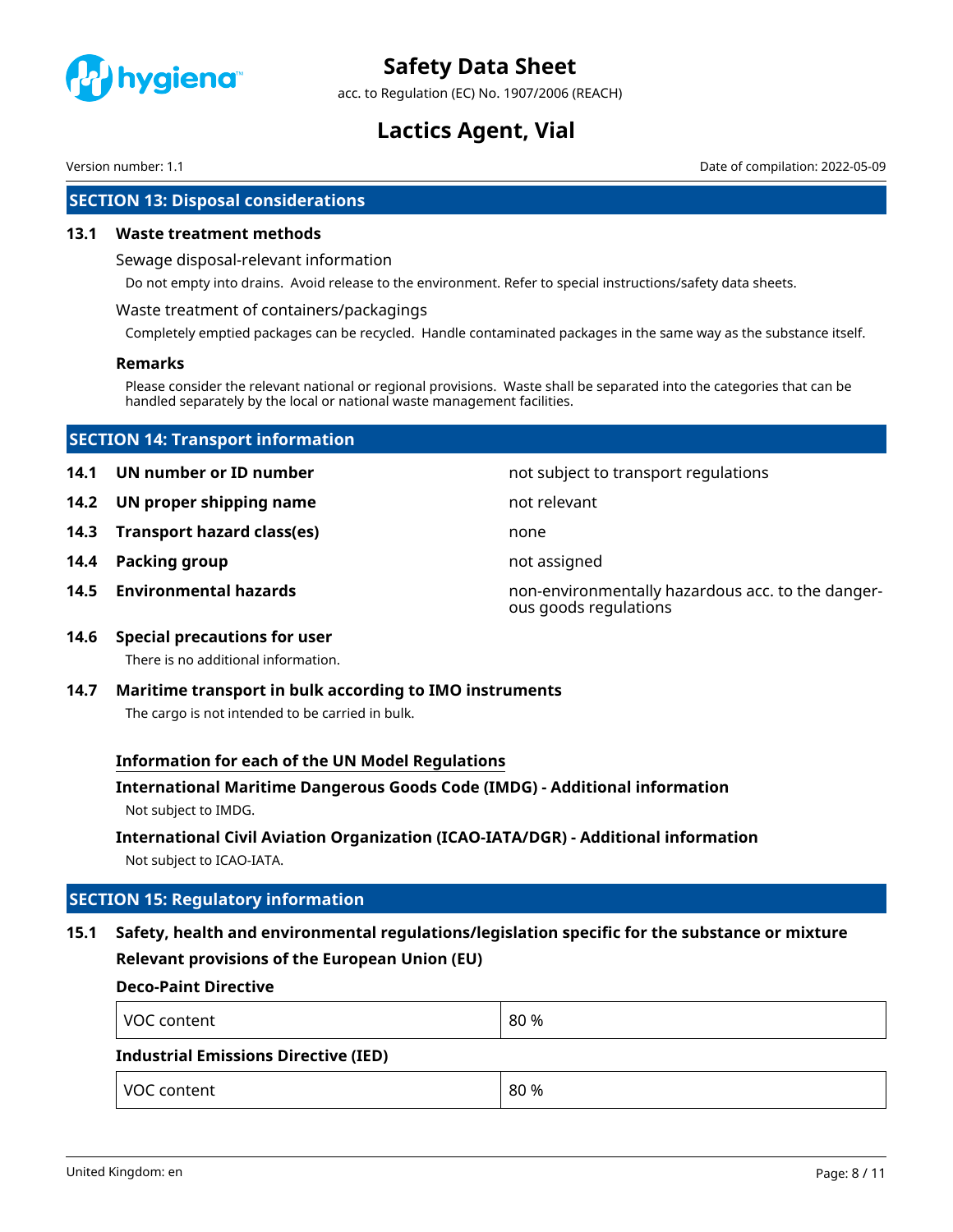

acc. to Regulation (EC) No. 1907/2006 (REACH)

# **Lactics Agent, Vial**

Version number: 1.1 Date of compilation: 2022-05-09

### **Directive on the restriction of the use of certain hazardous substances in electrical and electronic equipment (RoHS)**

none of the ingredients are listed

### **Regulation concerning the establishment of a European Pollutant Release and Transfer Register (PRTR)**

none of the ingredients are listed

### **Water Framework Directive (WFD)**

none of the ingredients are listed

### **Regulation on persistent organic pollutants (POP)**

None of the ingredients are listed.

#### **National inventories**

| <b>Country</b> | <b>Inventory</b> | <b>Status</b>                  |
|----------------|------------------|--------------------------------|
| AU             | <b>AIIC</b>      | not all ingredients are listed |
| CA             | <b>DSL</b>       | not all ingredients are listed |
| CA             | <b>NDSL</b>      | not all ingredients are listed |
| <b>CN</b>      | <b>IECSC</b>     | all ingredients are listed     |
| EU             | <b>ECSI</b>      | all ingredients are listed     |
| EU             | REACH Reg.       | not all ingredients are listed |
| JP             | <b>CSCL-ENCS</b> | not all ingredients are listed |
| <b>KR</b>      | <b>KECI</b>      | not all ingredients are listed |
| <b>MX</b>      | <b>INSQ</b>      | not all ingredients are listed |
| NZ             | <b>NZIOC</b>     | all ingredients are listed     |
| PH             | <b>PICCS</b>     | not all ingredients are listed |
| <b>TR</b>      | <b>CICR</b>      | not all ingredients are listed |
| TW             | <b>TCSI</b>      | all ingredients are listed     |
| <b>US</b>      | <b>TSCA</b>      | all ingredients are listed     |

Legend

| Australian Inventory of Industrial Chemicals                            |
|-------------------------------------------------------------------------|
| Chemical Inventory and Control Regulation                               |
| List of Existing and New Chemical Substances (CSCL-ENCS)                |
| Domestic Substances List (DSL)                                          |
| EC Substance Inventory (EINECS, ELINCS, NLP)                            |
| Inventory of Existing Chemical Substances Produced or Imported in China |
| National Inventory of Chemical Substances                               |
| Korea Existing Chemicals Inventory                                      |
| Non-domestic Substances List (NDSL)                                     |
| New Zealand Inventory of Chemicals                                      |
| Philippine Inventory of Chemicals and Chemical Substances (PICCS)       |
| REACH registered substances                                             |
| Taiwan Chemical Substance Inventory                                     |
| Toxic Substance Control Act                                             |
|                                                                         |

### **15.2 Chemical Safety Assessment**

Chemical safety assessments for substances in this mixture were not carried out.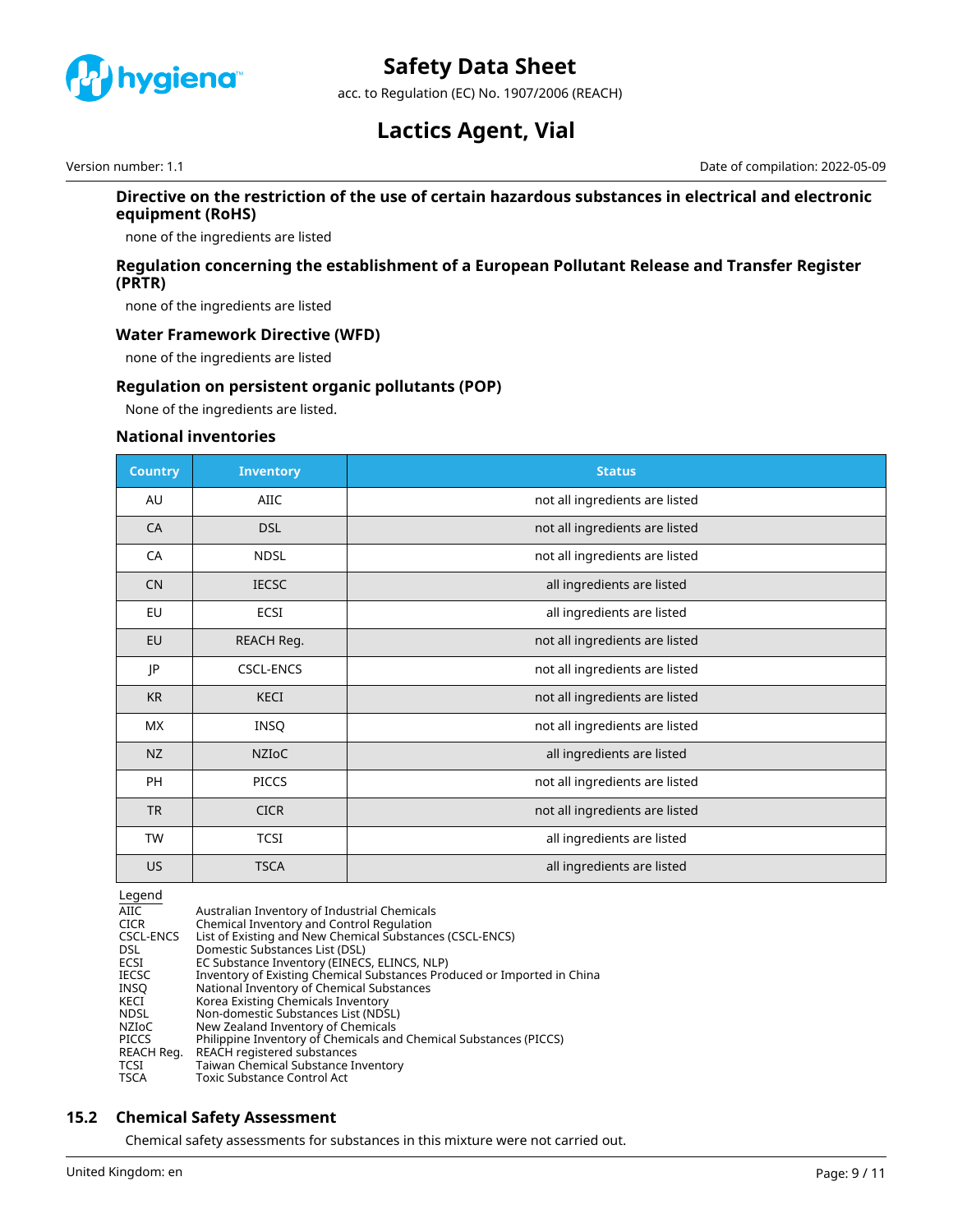

acc. to Regulation (EC) No. 1907/2006 (REACH)

# **Lactics Agent, Vial**

Version number: 1.1 Date of compilation: 2022-05-09

# **SECTION 16: Other information**

#### **Abbreviations and acronyms**

| Abbr.           | <b>Descriptions of used abbreviations</b>                                                                                                                                  |  |
|-----------------|----------------------------------------------------------------------------------------------------------------------------------------------------------------------------|--|
| Acute Tox.      | Acute toxicity                                                                                                                                                             |  |
| <b>ADR</b>      | Accord relatif au transport international des marchandises dangereuses par route (Agreement concerning<br>the International Carriage of Dangerous Goods by Road)           |  |
| <b>ATE</b>      | <b>Acute Toxicity Estimate</b>                                                                                                                                             |  |
| CAS             | Chemical Abstracts Service (service that maintains the most comprehensive list of chemical substances)                                                                     |  |
| <b>DGR</b>      | Dangerous Goods Regulations (see IATA/DGR)                                                                                                                                 |  |
| <b>EINECS</b>   | European Inventory of Existing Commercial Chemical Substances                                                                                                              |  |
| <b>ELINCS</b>   | European List of Notified Chemical Substances                                                                                                                              |  |
| <b>GHS</b>      | "Globally Harmonized System of Classification and Labelling of Chemicals" developed by the United Nations                                                                  |  |
| <b>IATA</b>     | <b>International Air Transport Association</b>                                                                                                                             |  |
| <b>IATA/DGR</b> | Dangerous Goods Regulations (DGR) for the air transport (IATA)                                                                                                             |  |
| <b>ICAO</b>     | <b>International Civil Aviation Organization</b>                                                                                                                           |  |
| <b>IMDG</b>     | International Maritime Dangerous Goods Code                                                                                                                                |  |
| <b>NLP</b>      | No-Longer Polymer                                                                                                                                                          |  |
| PBT             | Persistent, Bioaccumulative and Toxic                                                                                                                                      |  |
| <b>REACH</b>    | Registration, Evaluation, Authorisation and Restriction of Chemicals                                                                                                       |  |
| <b>RID</b>      | Règlement concernant le transport International ferroviaire des marchandises Dangereuses (Regulations<br>concerning the International carriage of Dangerous goods by Rail) |  |
| VOC             | Volatile Organic Compounds                                                                                                                                                 |  |
| vPvB            | Very Persistent and very Bioaccumulative                                                                                                                                   |  |

### **Key literature references and sources for data**

Agreement concerning the International Carriage of Dangerous Goods by Road (ADR). Regulations concerning the International Carriage of Dangerous Goods by Rail (RID). International Maritime Dangerous Goods Code (IMDG). Dangerous Goods Regulations (DGR) for the air transport (IATA).

### **Classification procedure**

Physical and chemical properties: The classification is based on tested mixture. Health hazards, Environmental hazards: The method for classification of the mixture is based on ingredients of the mixture (additivity formula).

### **List of relevant phrases (code and full text as stated in section 2 and 3)**

| Code | Text                  |
|------|-----------------------|
| H302 | Harmful if swallowed. |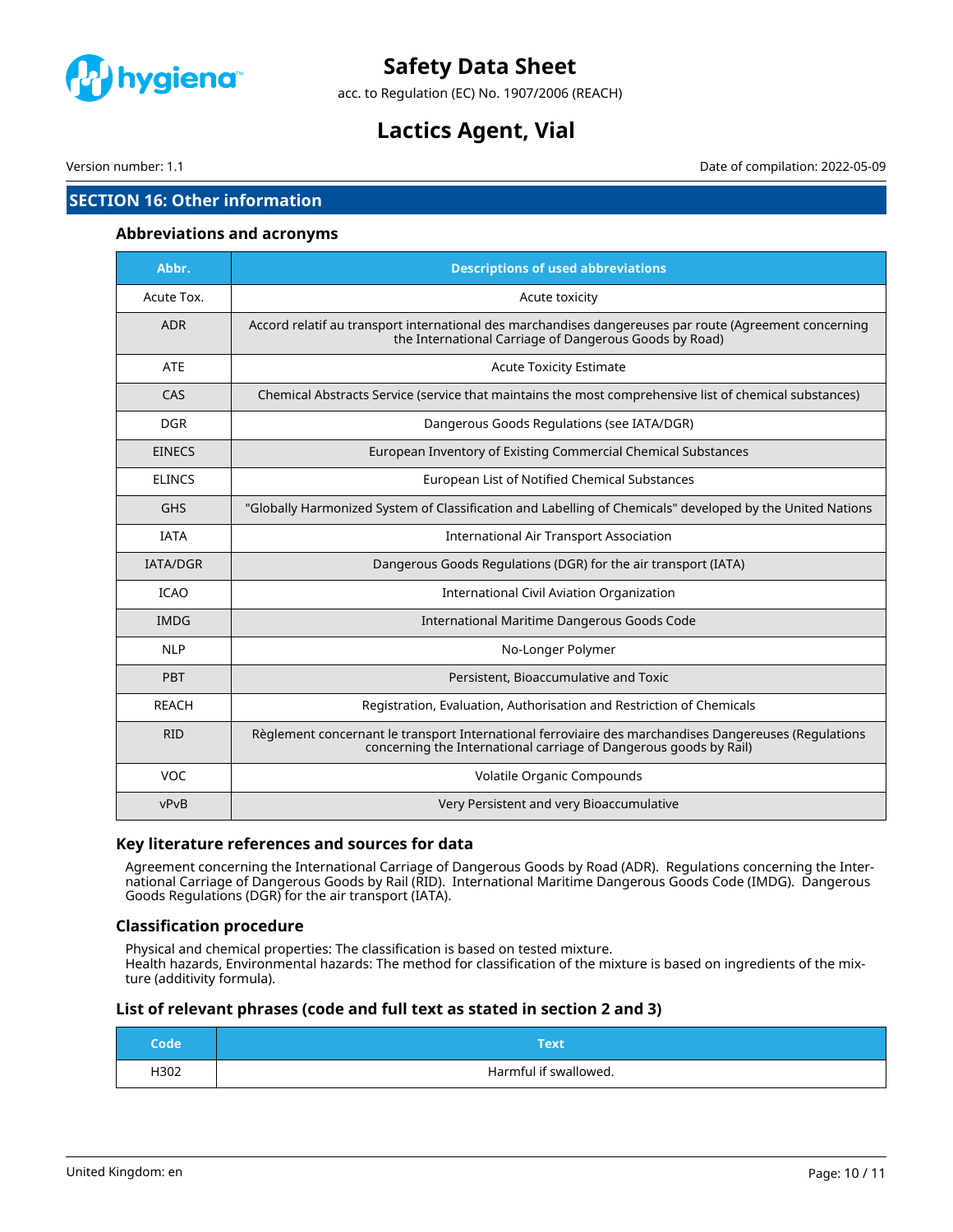

acc. to Regulation (EC) No. 1907/2006 (REACH)

# **Lactics Agent, Vial**

Version number: 1.1 Date of compilation: 2022-05-09

# **Disclaimer**

This information is based upon the present state of our knowledge. This SDS has been compiled and is solely intended for this product.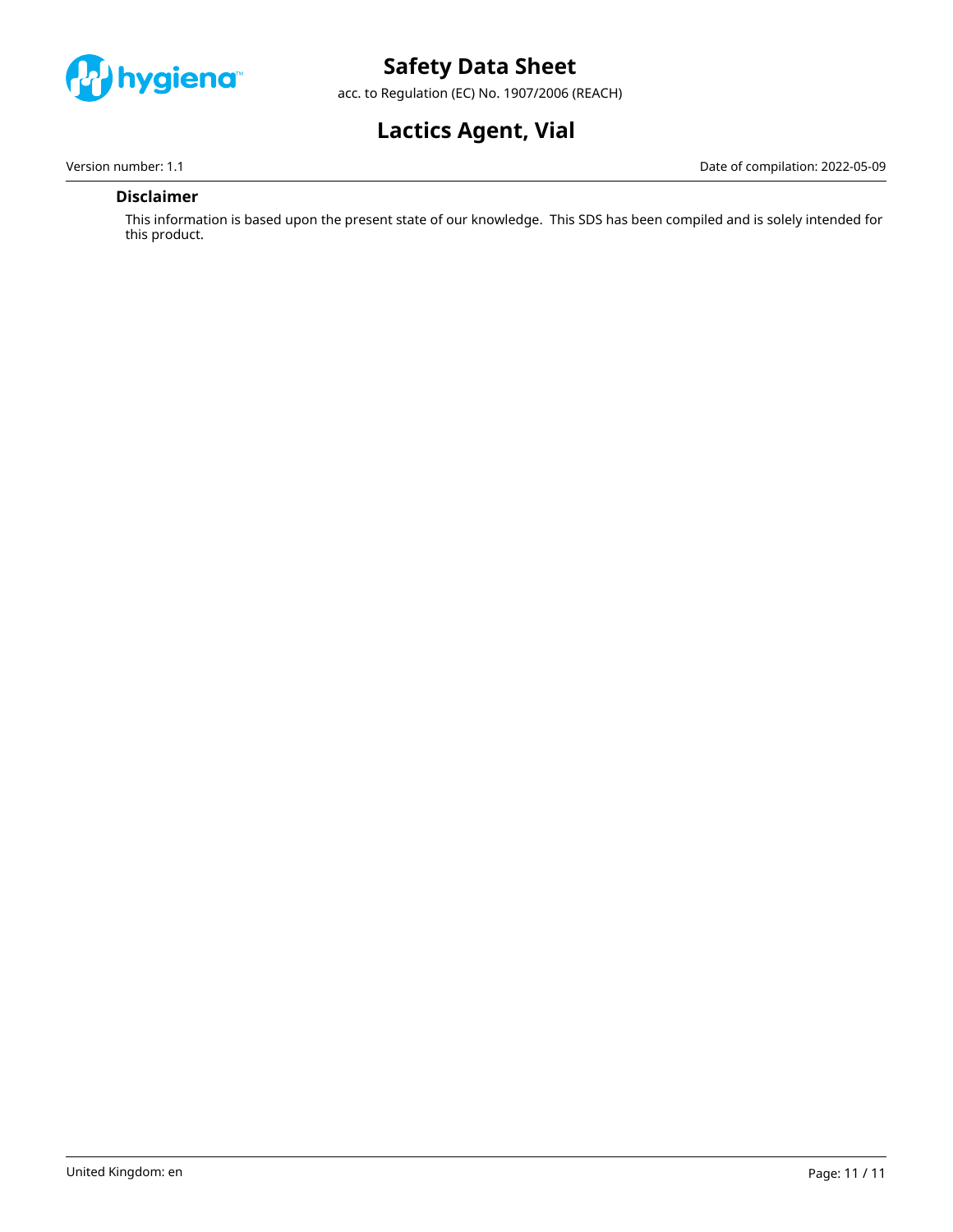<span id="page-24-0"></span>

acc. to Regulation (EC) No. 1907/2006 (REACH)

# **LYSING AGENT B, VIAL**

Version number: 1.1 Date of compilation: 2022-05-04

**SECTION 1: Identification of the substance/mixture and of the company/undertaking**

# **1.1 Product identifier** Trade name **LYSING AGENT B, VIAL**

Alternative name(s) and the control of the system of the system of the system of the system of the system of the system of the system of the system of the system of the system of the system of the system of the system of t

Product code(s) ASY2038

# **1.2 Relevant identified uses of the substance or mixture and uses advised against**

Relevant identified uses Laboratory and analytical use

# **1.3 Details of the supplier of the safety data sheet**

Qualicon Diagnostics LLC 941 Avenida Acaso Camarillo CA 93012 United States

Telephone: 1-302-695-5300 Telefax: 1-302-351-6454 e-mail: diagnostics.support@hygiena.com Website: https://www.hygiena.com

e-mail (competent person) diagnostics.support@hygiena.com

# **1.4 Emergency telephone number**

Emergency information service 1-302-695-5300

This number is only available during the following office hours: Mon-Fri 08:00 AM - 05:00 PM

# **SECTION 2: Hazards identification**

# **2.1 Classification of the substance or mixture**

Classification acc. to GHS

This mixture does not meet the criteria for classification.

# **2.2 Label elements**

Labelling

not required

# **2.3 Other hazards**

of no significance

# **SECTION 3: Composition/information on ingredients**

# **3.1 Substances**

Not relevant (mixture)

# **3.2 Mixtures**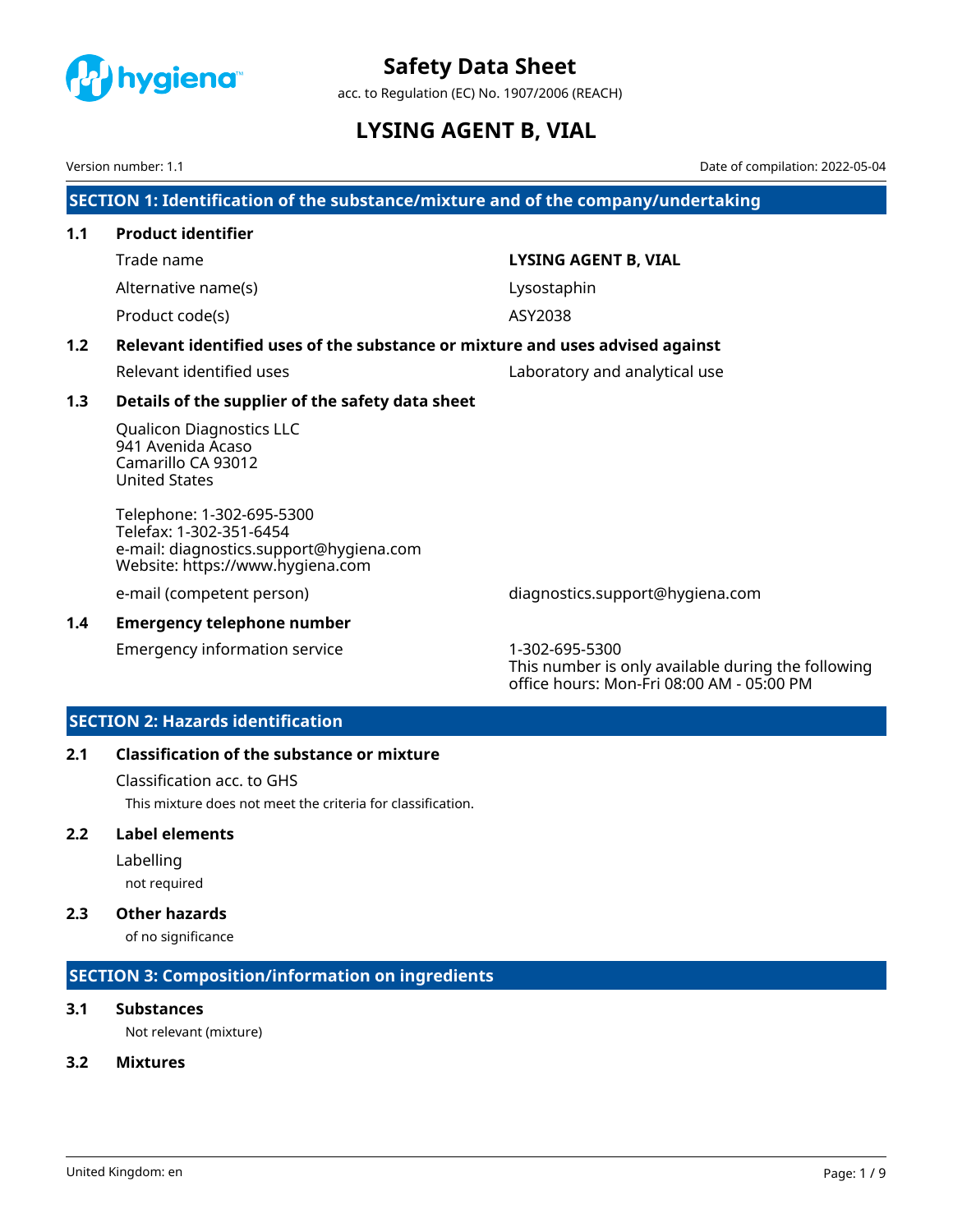

acc. to Regulation (EC) No. 1907/2006 (REACH)

# **LYSING AGENT B, VIAL**

Version number: 1.1 Date of compilation: 2022-05-04

#### Description of the mixture

| Name of substance  | <b>Identifier</b>   | $Wt\%$    | <b>Classification acc. to GHS</b> | <b>Pictograms</b> |
|--------------------|---------------------|-----------|-----------------------------------|-------------------|
| Pyrogen Free Water | CAS No<br>7732-18-5 | $\geq 90$ |                                   |                   |
| Lysostaphin        | CAS No<br>9011-93-2 | $0.1 - 1$ |                                   |                   |
| Stabiliser         |                     | $0.1 - 1$ |                                   |                   |

For full text of abbreviations: see SECTION 16.

### **SECTION 4: First aid measures**

### **4.1 Description of first aid measures**

#### General notes

Do not leave affected person unattended. Remove victim out of the danger area. Keep affected person warm, still and covered. Take off immediately all contaminated clothing. In all cases of doubt, or when symptoms persist, seek medical advice. In case of unconsciousness place person in the recovery position. Never give anything by mouth.

#### Following inhalation

If breathing is irregular or stopped, immediately seek medical assistance and start first aid actions. Provide fresh air.

#### Following skin contact

Wash with plenty of soap and water.

#### Following eye contact

Remove contact lenses, if present and easy to do. Continue rinsing. Irrigate copiously with clean, fresh water for at least 10 minutes, holding the eyelids apart.

#### Following ingestion

Rinse mouth with water (only if the person is conscious). Do NOT induce vomiting.

### **4.2 Most important symptoms and effects, both acute and delayed**

Symptoms and effects are not known to date.

### **4.3 Indication of any immediate medical attention and special treatment needed**

none

### **SECTION 5: Firefighting measures**

### **5.1 Extinguishing media**

Suitable extinguishing media

Water spray, BC-powder, Carbon dioxide (CO2)

Unsuitable extinguishing media

Water jet

# **5.2 Special hazards arising from the substance or mixture**

# Hazardous combustion products

Carbon monoxide (CO), Carbon dioxide (CO2)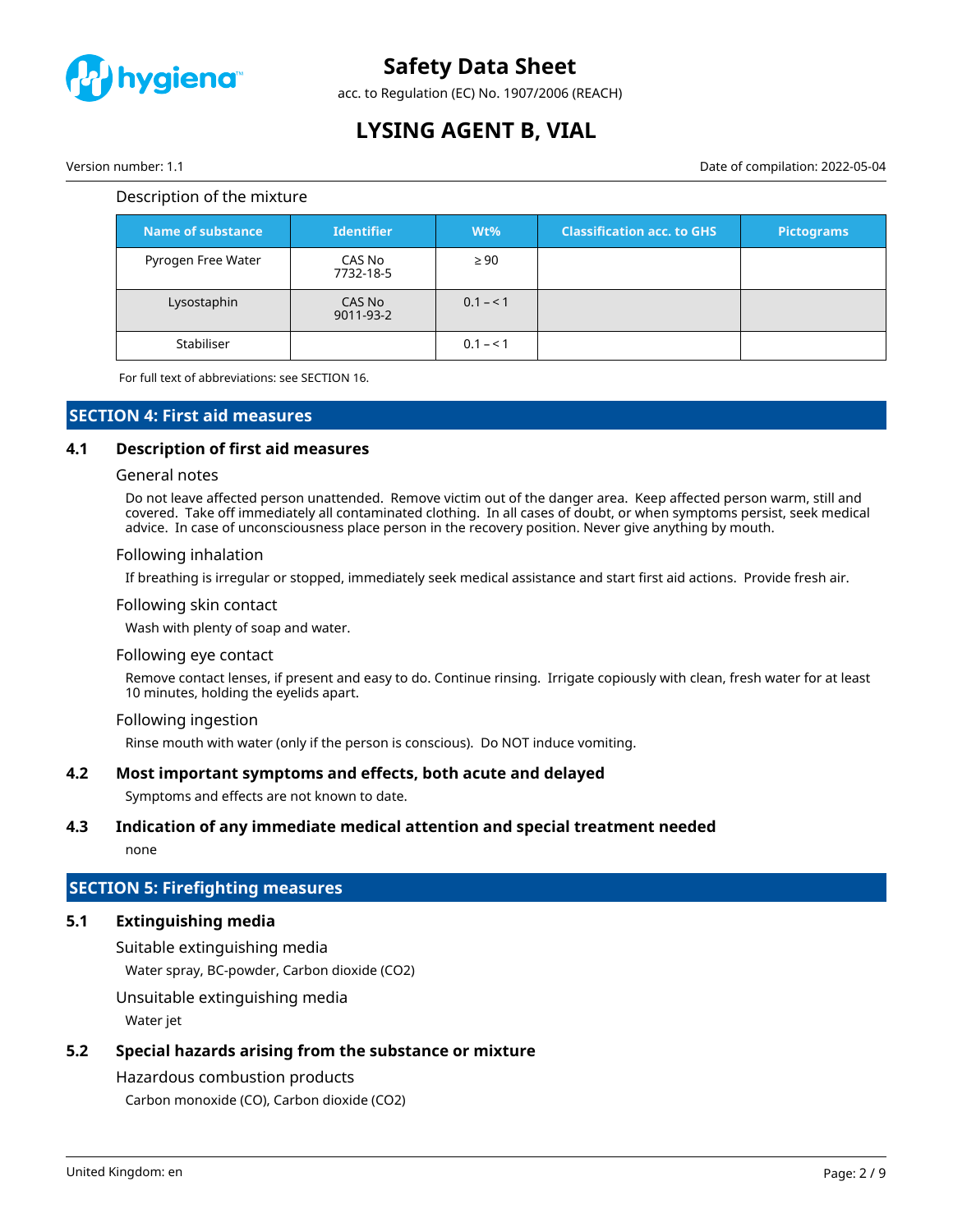

acc. to Regulation (EC) No. 1907/2006 (REACH)

# **LYSING AGENT B, VIAL**

Version number: 1.1 Date of compilation: 2022-05-04

#### **5.3 Advice for firefighters**

In case of fire and/or explosion do not breathe fumes. Co-ordinate firefighting measures to the fire surroundings. Do not allow firefighting water to enter drains or water courses. Collect contaminated firefighting water separately. Fight fire with normal precautions from a reasonable distance.

### **SECTION 6: Accidental release measures**

#### **6.1 Personal precautions, protective equipment and emergency procedures**

For non-emergency personnel

Remove persons to safety.

#### For emergency responders

Wear breathing apparatus if exposed to vapours/dust/spray/gases.

#### **6.2 Environmental precautions**

Keep away from drains, surface and ground water. Retain contaminated washing water and dispose of it.

#### **6.3 Methods and material for containment and cleaning up**

Advice on how to contain a spill

Covering of drains

#### Advice on how to clean up a spill

Wipe up with absorbent material (e.g. cloth, fleece). Collect spillage: sawdust, kieselgur (diatomite), sand, universal binder

#### Appropriate containment techniques

Use of adsorbent materials.

#### Other information relating to spills and releases

Place in appropriate containers for disposal. Ventilate affected area.

#### **6.4 Reference to other sections**

Hazardous combustion products: see section 5. Personal protective equipment: see section 8. Incompatible materials: see section 10. Disposal considerations: see section 13.

# **SECTION 7: Handling and storage**

#### **7.1 Precautions for safe handling**

#### Recommendations

- Measures to prevent fire as well as aerosol and dust generation

Use local and general ventilation. Use only in well-ventilated areas.

#### Advice on general occupational hygiene

Wash hands after use. Do not eat, drink and smoke in work areas. Remove contaminated clothing and protective equipment before entering eating areas. Never keep food or drink in the vicinity of chemicals. Never place chemicals in containers that are normally used for food or drink. Keep away from food, drink and animal feedingstuffs.

#### **7.2 Conditions for safe storage, including any incompatibilities**

#### Control of effects

Protect against external exposure, such as

frost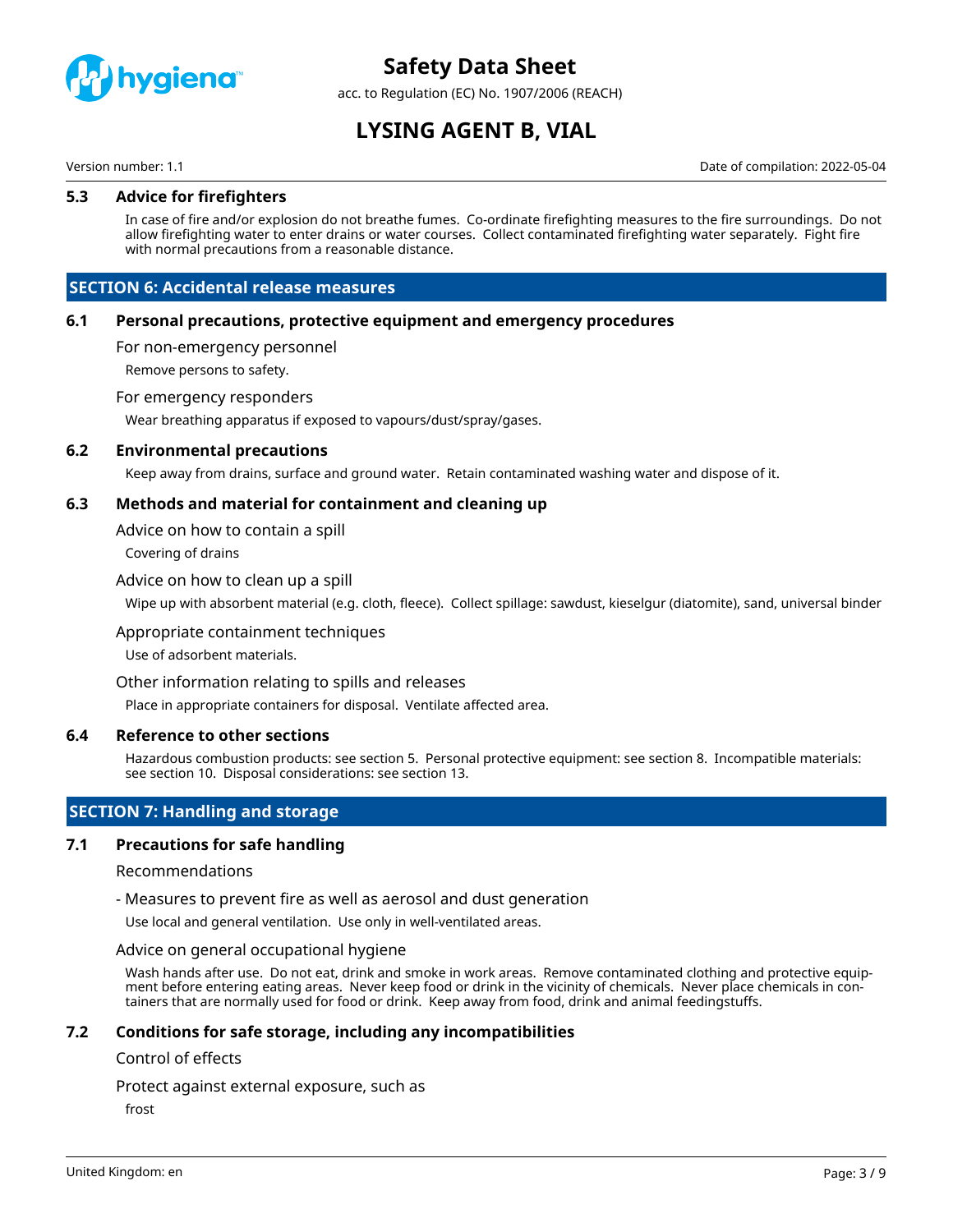

acc. to Regulation (EC) No. 1907/2006 (REACH)

# **LYSING AGENT B, VIAL**

#### Version number: 1.1 Date of compilation: 2022-05-04

# **7.3 Specific end use(s)**

See section 16 for a general overview.

### **SECTION 8: Exposure controls/personal protection**

#### **8.1 Control parameters**

This information is not available.

#### **8.2 Exposure controls**

Appropriate engineering controls

General ventilation.

#### Individual protection measures (personal protective equipment)

#### Eye/face protection

Wear eye/face protection.

#### Skin protection

#### - Hand protection

Wear suitable gloves. Chemical protection gloves are suitable, which are tested according to EN 374. Check leak-tightness/impermeability prior to use. In the case of wanting to use the gloves again, clean them before taking off and air them well. For special purposes, it is recommended to check the resistance to chemicals of the protective gloves mentioned above together with the supplier of these gloves.

#### - Other protection measures

Take recovery periods for skin regeneration. Preventive skin protection (barrier creams/ointments) is recommended. Wash hands thoroughly after handling.

#### Respiratory protection

In case of inadequate ventilation wear respiratory protection.

#### Environmental exposure controls

Use appropriate container to avoid environmental contamination. Keep away from drains, surface and ground water.

### **SECTION 9: Physical and chemical properties**

#### **9.1 Information on basic physical and chemical properties**

| Physical state                                              | liquid                                                       |
|-------------------------------------------------------------|--------------------------------------------------------------|
| Colour                                                      | not determined                                               |
| Odour                                                       | characteristic                                               |
| Melting point/freezing point                                | not determined                                               |
| Boiling point or initial boiling point and boiling<br>range | not determined                                               |
| Flammability                                                | this material is combustible, but will not ignite<br>readily |
| Lower and upper explosion limit                             | not determined                                               |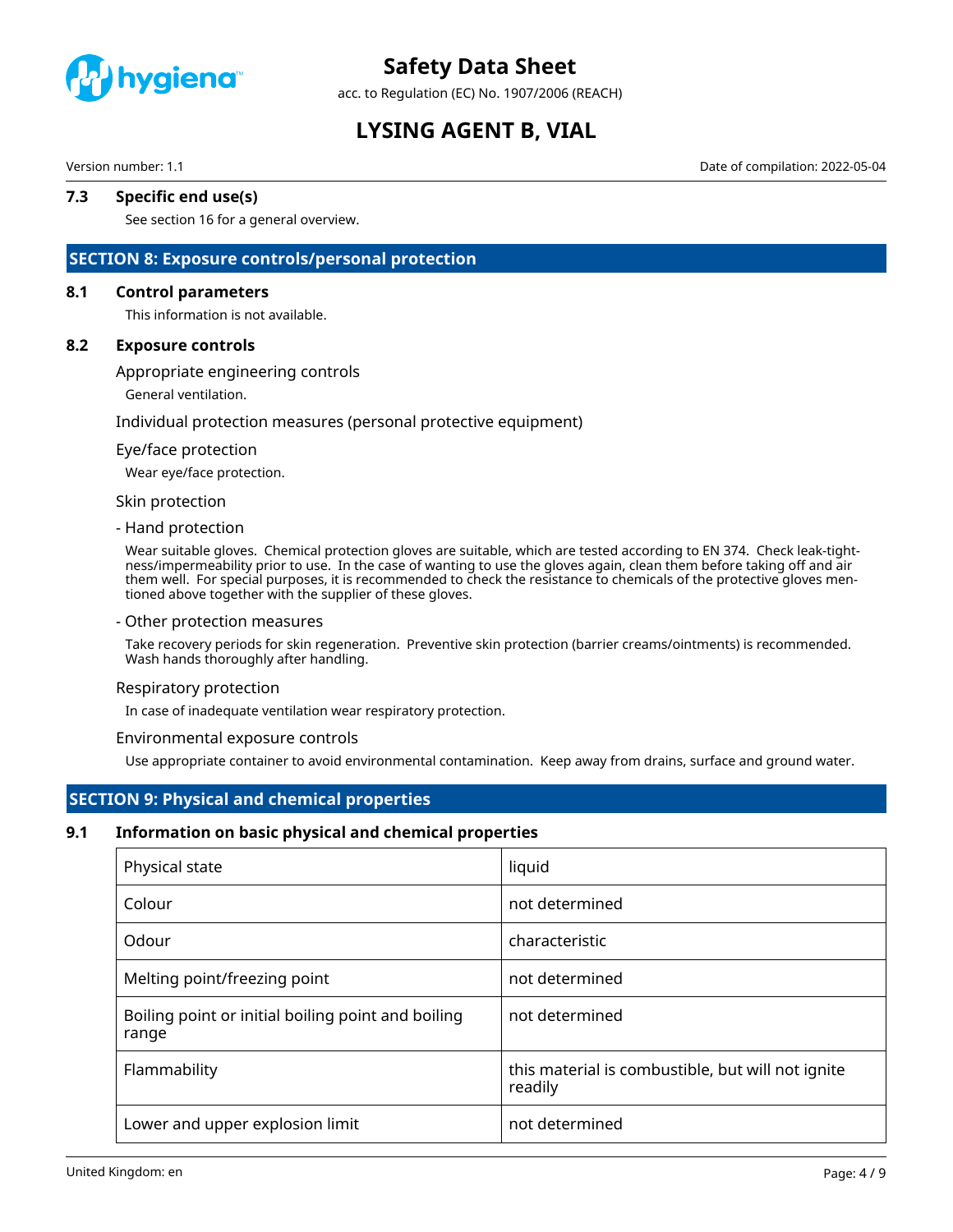

acc. to Regulation (EC) No. 1907/2006 (REACH)

# **LYSING AGENT B, VIAL**

Version number: 1.1 Date of compilation: 2022-05-04

| Flash point               | not determined |
|---------------------------|----------------|
| Auto-ignition temperature | not determined |
| Decomposition temperature | not relevant   |
| pH (value)                | not determined |
| Kinematic viscosity       | not determined |
| Solubility(ies)           | not determined |

### Partition coefficient

| Partition coefficient n-octanol/water (log value) | this information is not available |
|---------------------------------------------------|-----------------------------------|
|                                                   |                                   |

| Vapour pressure | not determined |
|-----------------|----------------|
|-----------------|----------------|

### Density and/or relative density

| Density                 | not determined                                |
|-------------------------|-----------------------------------------------|
| Relative vapour density | information on this property is not available |

| Particle characteristics | not relevant (liquid) |
|--------------------------|-----------------------|
|--------------------------|-----------------------|

### **9.2 Other information**

| Information with regard to physical hazard classes | hazard classes acc. to GHS (physical hazards): not<br>relevant |
|----------------------------------------------------|----------------------------------------------------------------|
| Other safety characteristics                       |                                                                |
| Solvent content                                    | 100 %                                                          |
| Solid content                                      | 0 %                                                            |

# **SECTION 10: Stability and reactivity**

### **10.1 Reactivity**

Concerning incompatibility: see below "Conditions to avoid" and "Incompatible materials".

# **10.2 Chemical stability**

The material is stable under normal ambient and anticipated storage and handling conditions of temperature and pressure.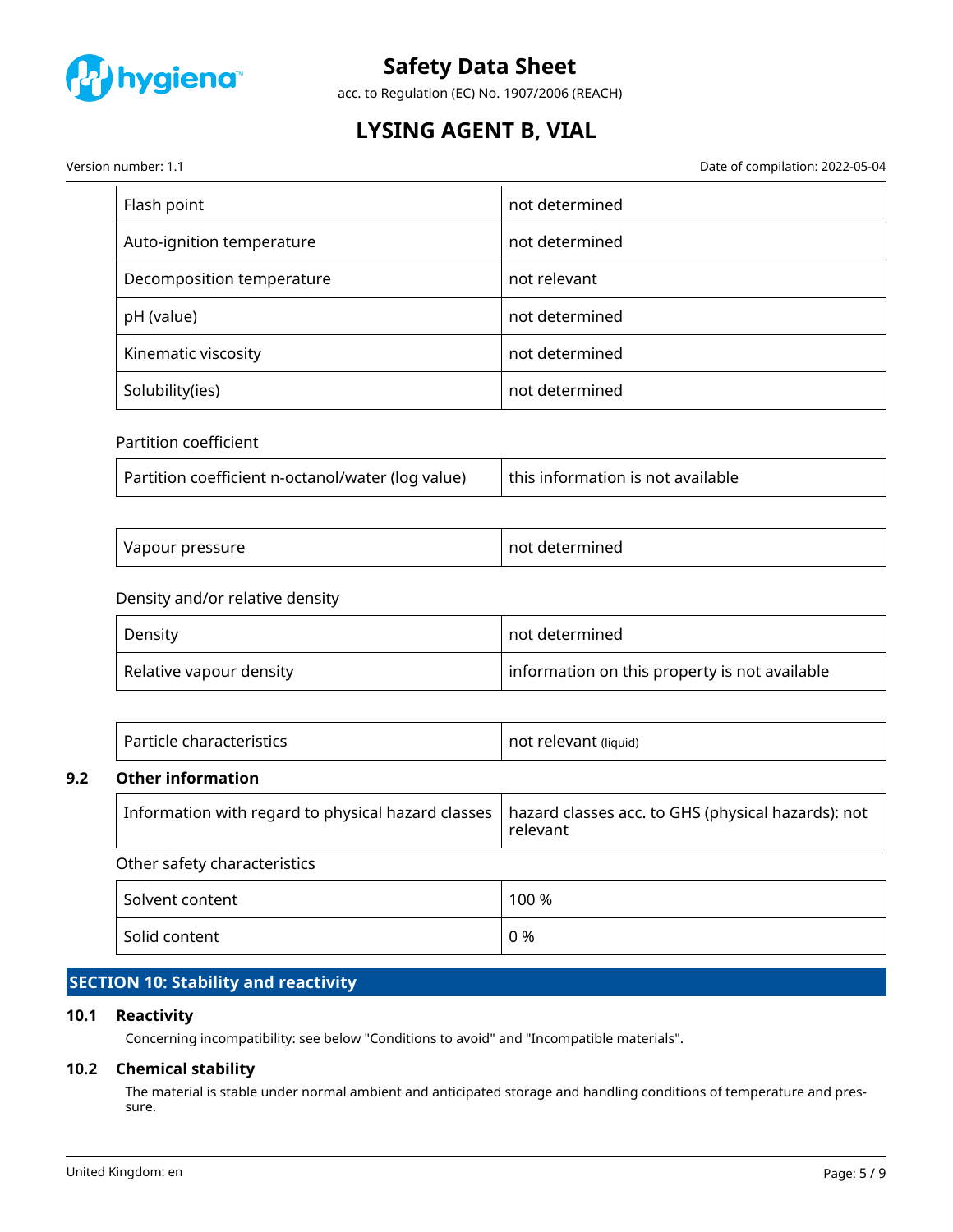

acc. to Regulation (EC) No. 1907/2006 (REACH)

# **LYSING AGENT B, VIAL**

Version number: 1.1 Date of compilation: 2022-05-04

### **10.3 Possibility of hazardous reactions**

No known hazardous reactions.

#### **10.4 Conditions to avoid**

There are no specific conditions known which have to be avoided.

#### **10.5 Incompatible materials**

**Oxidisers** 

#### **10.6 Hazardous decomposition products**

Reasonably anticipated hazardous decomposition products produced as a result of use, storage, spill and heating are not known. Hazardous combustion products: see section 5.

#### **SECTION 11: Toxicological information**

#### **11.1 Information on toxicological effects**

Test data are not available for the complete mixture.

#### Classification procedure

The method for classification of the mixture is based on ingredients of the mixture (additivity formula).

#### **Classification acc. to GHS**

This mixture does not meet the criteria for classification.

#### Acute toxicity

Shall not be classified as acutely toxic.

#### Skin corrosion/irritation

Shall not be classified as corrosive/irritant to skin.

#### Serious eye damage/eye irritation

Shall not be classified as seriously damaging to the eye or eye irritant.

#### Respiratory or skin sensitisation

Shall not be classified as a respiratory or skin sensitiser.

#### Germ cell mutagenicity

Shall not be classified as germ cell mutagenic.

#### Carcinogenicity

Shall not be classified as carcinogenic.

#### Reproductive toxicity

Shall not be classified as a reproductive toxicant.

#### Specific target organ toxicity - single exposure

Shall not be classified as a specific target organ toxicant (single exposure).

#### Specific target organ toxicity - repeated exposure

Shall not be classified as a specific target organ toxicant (repeated exposure).

#### Aspiration hazard

Shall not be classified as presenting an aspiration hazard.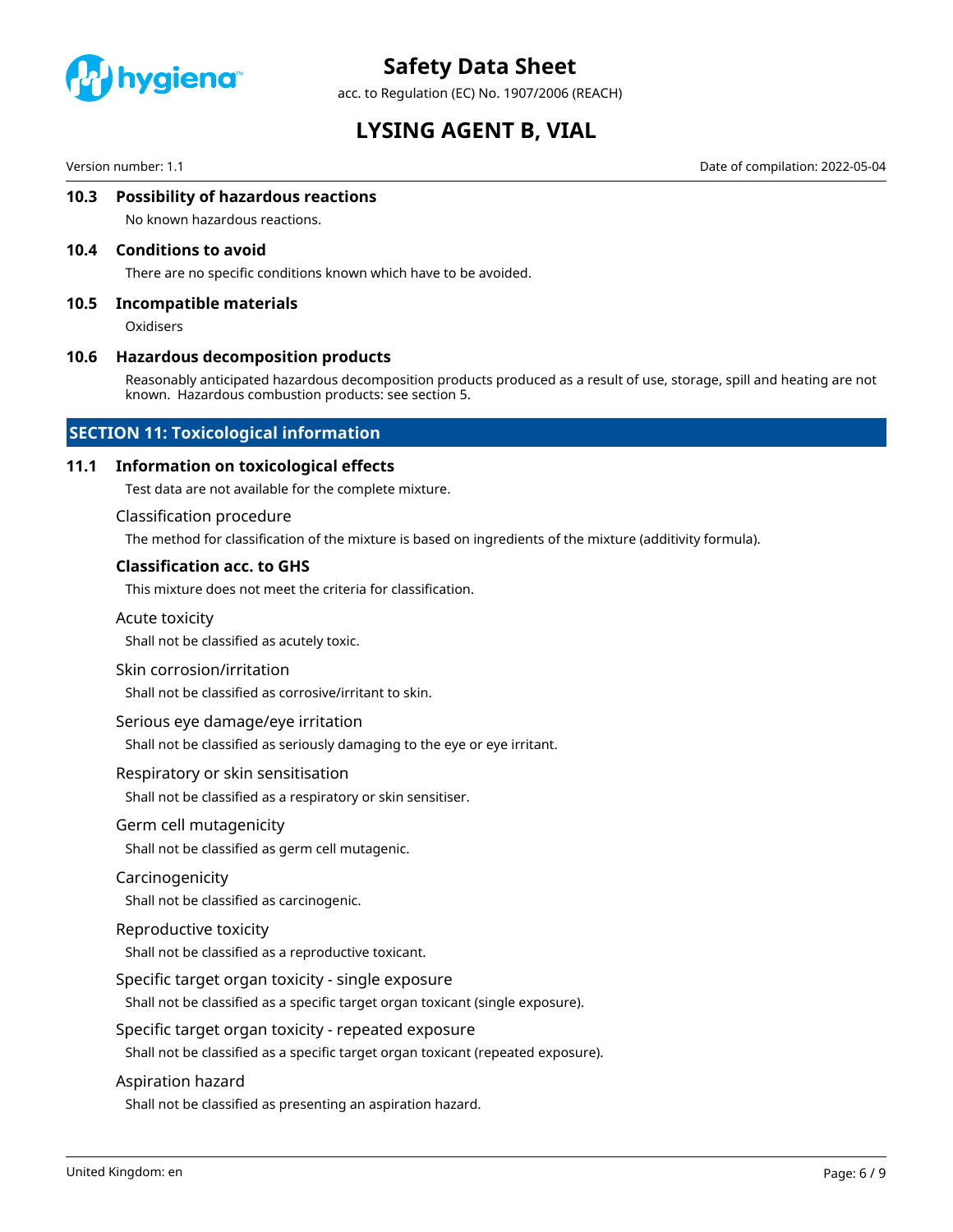

acc. to Regulation (EC) No. 1907/2006 (REACH)

# **LYSING AGENT B, VIAL**

Version number: 1.1 Date of compilation: 2022-05-04

### **11.2 Information on other hazards**

There is no additional information.

# **SECTION 12: Ecological information**

#### **12.1 Toxicity**

Shall not be classified as hazardous to the aquatic environment.

#### **12.2 Persistence and degradability**

Data are not available.

# **12.3 Bioaccumulative potential**

Data are not available.

#### **12.4 Mobility in soil**

Data are not available.

**12.5 Results of PBT and vPvB assessment** Data are not available.

#### **12.6 Endocrine disrupting properties**

None of the ingredients are listed.

#### **12.7 Other adverse effects**

Data are not available.

### **SECTION 13: Disposal considerations**

#### **13.1 Waste treatment methods**

Sewage disposal-relevant information

Do not empty into drains. Avoid release to the environment. Refer to special instructions/safety data sheets.

#### Waste treatment of containers/packagings

Completely emptied packages can be recycled. Handle contaminated packages in the same way as the substance itself.

#### **Remarks**

Please consider the relevant national or regional provisions. Waste shall be separated into the categories that can be handled separately by the local or national waste management facilities.

# **SECTION 14: Transport information**

- **14.1 UN number or ID number not subject to transport regulations**
- **14.2 UN proper shipping name** not relevant
- **14.3 Transport hazard class(es)** none
- **14.4 Packing group not assigned**
- 

### **14.6 Special precautions for user**

There is no additional information.

**14.5 Environmental hazards** non-environmentally hazardous acc. to the dangerous goods regulations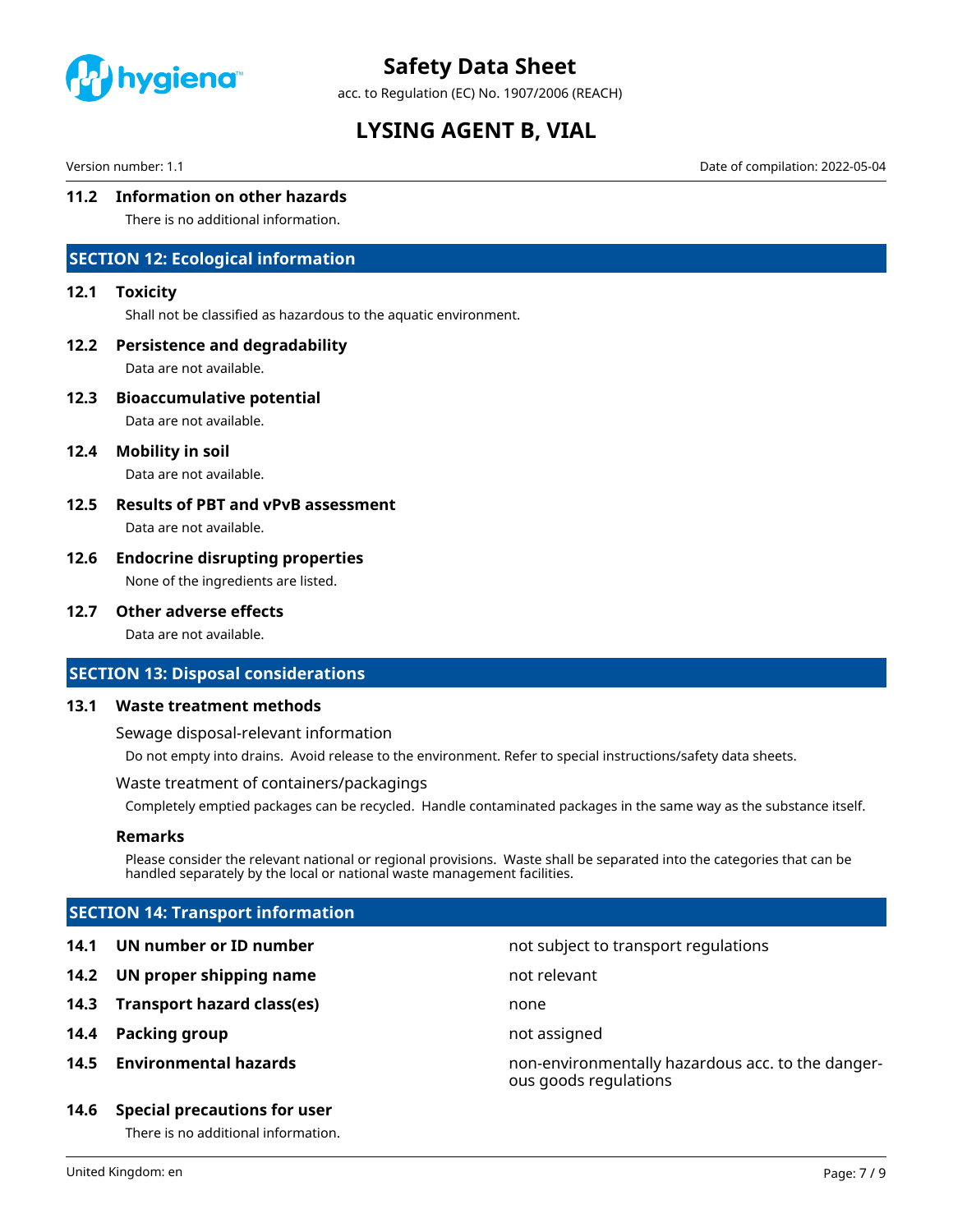

acc. to Regulation (EC) No. 1907/2006 (REACH)

# **LYSING AGENT B, VIAL**

Version number: 1.1 Date of compilation: 2022-05-04

# **14.7 Maritime transport in bulk according to IMO instruments**

The cargo is not intended to be carried in bulk.

### **Information for each of the UN Model Regulations**

**International Maritime Dangerous Goods Code (IMDG) - Additional information** Not subject to IMDG.

# **International Civil Aviation Organization (ICAO-IATA/DGR) - Additional information** Not subject to ICAO-IATA.

### **SECTION 15: Regulatory information**

# **15.1 Safety, health and environmental regulations/legislation specific for the substance or mixture Relevant provisions of the European Union (EU)**

### **Deco-Paint Directive**

| $00\%$<br>$\mathsf{V}$<br>.<br>$\sim$ |
|---------------------------------------|
|---------------------------------------|

### **Industrial Emissions Directive (IED)**

| VOC content | 100 % |
|-------------|-------|
|-------------|-------|

# **Directive on the restriction of the use of certain hazardous substances in electrical and electronic equipment (RoHS)**

none of the ingredients are listed

### **Regulation concerning the establishment of a European Pollutant Release and Transfer Register (PRTR)**

none of the ingredients are listed

### **Water Framework Directive (WFD)**

none of the ingredients are listed

### **Regulation on persistent organic pollutants (POP)**

None of the ingredients are listed.

### **15.2 Chemical Safety Assessment**

Chemical safety assessments for substances in this mixture were not carried out.

# **SECTION 16: Other information**

#### **Abbreviations and acronyms**

| Abbr.      | <b>Descriptions of used abbreviations</b>                                                                                                                        |  |
|------------|------------------------------------------------------------------------------------------------------------------------------------------------------------------|--|
| <b>ADR</b> | Accord relatif au transport international des marchandises dangereuses par route (Agreement concerning<br>the International Carriage of Dangerous Goods by Road) |  |
| CAS        | Chemical Abstracts Service (service that maintains the most comprehensive list of chemical substances)                                                           |  |
| <b>DGR</b> | Dangerous Goods Regulations (see IATA/DGR)                                                                                                                       |  |
| <b>GHS</b> | "Globally Harmonized System of Classification and Labelling of Chemicals" developed by the United Nations                                                        |  |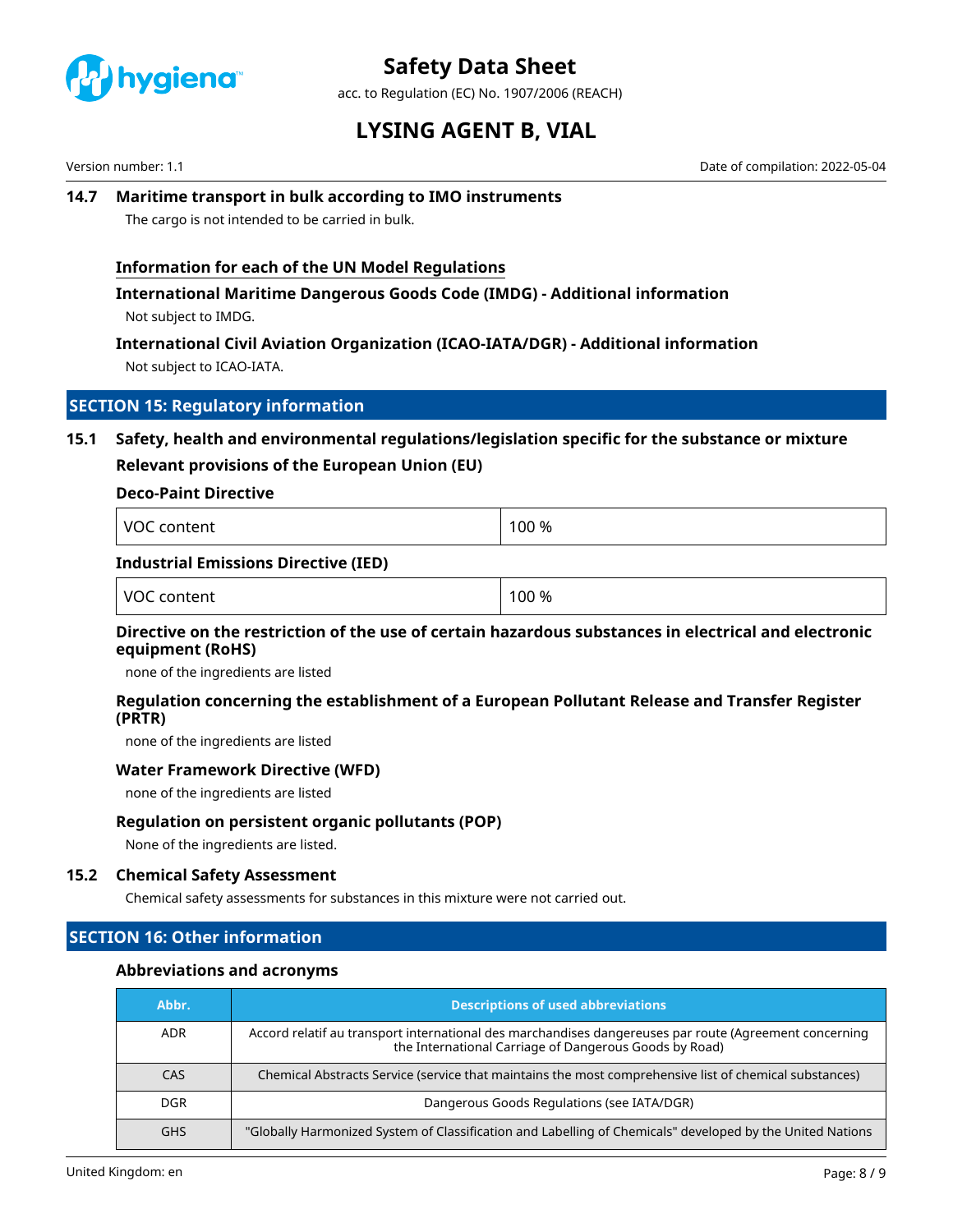

acc. to Regulation (EC) No. 1907/2006 (REACH)

# **LYSING AGENT B, VIAL**

Version number: 1.1 Date of compilation: 2022-05-04

| Abbr.           | <b>Descriptions of used abbreviations</b>                                                                                                                                  |  |
|-----------------|----------------------------------------------------------------------------------------------------------------------------------------------------------------------------|--|
| <b>IATA</b>     | International Air Transport Association                                                                                                                                    |  |
| <b>IATA/DGR</b> | Dangerous Goods Regulations (DGR) for the air transport (IATA)                                                                                                             |  |
| ICAO            | International Civil Aviation Organization                                                                                                                                  |  |
| <b>IMDG</b>     | International Maritime Dangerous Goods Code                                                                                                                                |  |
| <b>PBT</b>      | Persistent, Bioaccumulative and Toxic                                                                                                                                      |  |
| <b>REACH</b>    | Registration, Evaluation, Authorisation and Restriction of Chemicals                                                                                                       |  |
| <b>RID</b>      | Règlement concernant le transport International ferroviaire des marchandises Dangereuses (Regulations<br>concerning the International carriage of Dangerous goods by Rail) |  |
| VOC.            | <b>Volatile Organic Compounds</b>                                                                                                                                          |  |
| vPvB            | Very Persistent and very Bioaccumulative                                                                                                                                   |  |

### **Key literature references and sources for data**

Agreement concerning the International Carriage of Dangerous Goods by Road (ADR). Regulations concerning the International Carriage of Dangerous Goods by Rail (RID). International Maritime Dangerous Goods Code (IMDG). Dangerous Goods Regulations (DGR) for the air transport (IATA).

#### **Classification procedure**

Physical and chemical properties: The classification is based on tested mixture. Health hazards, Environmental hazards: The method for classification of the mixture is based on ingredients of the mixture (additivity formula).

#### **Disclaimer**

This information is based upon the present state of our knowledge. This SDS has been compiled and is solely intended for this product.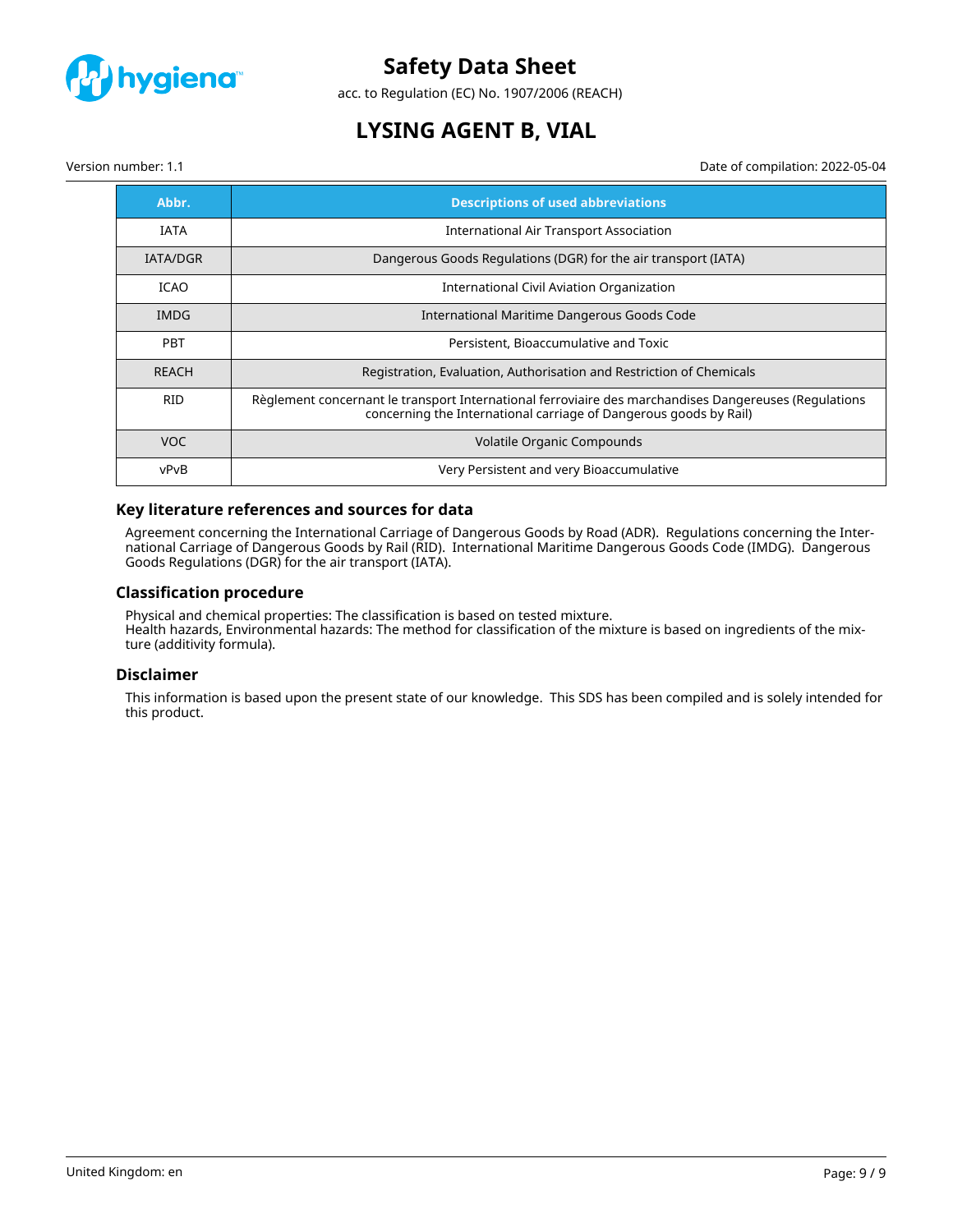<span id="page-33-0"></span>

acc. to Regulation (EC) No. 1907/2006 (REACH)

# **LYSING AGENT A, VIAL (NAM)**

Version number: 1.1 Date of compilation: 2022-05-04

**SECTION 1: Identification of the substance/mixture and of the company/undertaking**

# **1.1 Product identifier** Trade name **LYSING AGENT A, VIAL (NAM)** Alternative name(s) and the matrix of the Mutanolysin Mutanolysin

Product code(s) ASY2037

# **1.2 Relevant identified uses of the substance or mixture and uses advised against**

Relevant identified uses Laboratory and analytical use

# **1.3 Details of the supplier of the safety data sheet**

Qualicon Diagnostics LLC 941 Avenida Acaso Camarillo CA 93012 United States

Telephone: 1-302-695-5300 Telefax: 1-302-351-6454 e-mail: diagnostics.support@hygiena.com Website: https://www.hygiena.com

e-mail (competent person) diagnostics.support@hygiena.com

### **1.4 Emergency telephone number**

Emergency information service 1-302-695-5300

This number is only available during the following office hours: Mon-Fri 08:00 AM - 05:00 PM

# **SECTION 2: Hazards identification**

# **2.1 Classification of the substance or mixture**

Classification acc. to GHS

This mixture does not meet the criteria for classification.

### **2.2 Label elements**

Labelling

not required

### **2.3 Other hazards**

of no significance

# **SECTION 3: Composition/information on ingredients**

# **3.1 Substances**

Not relevant (mixture)

# **3.2 Mixtures**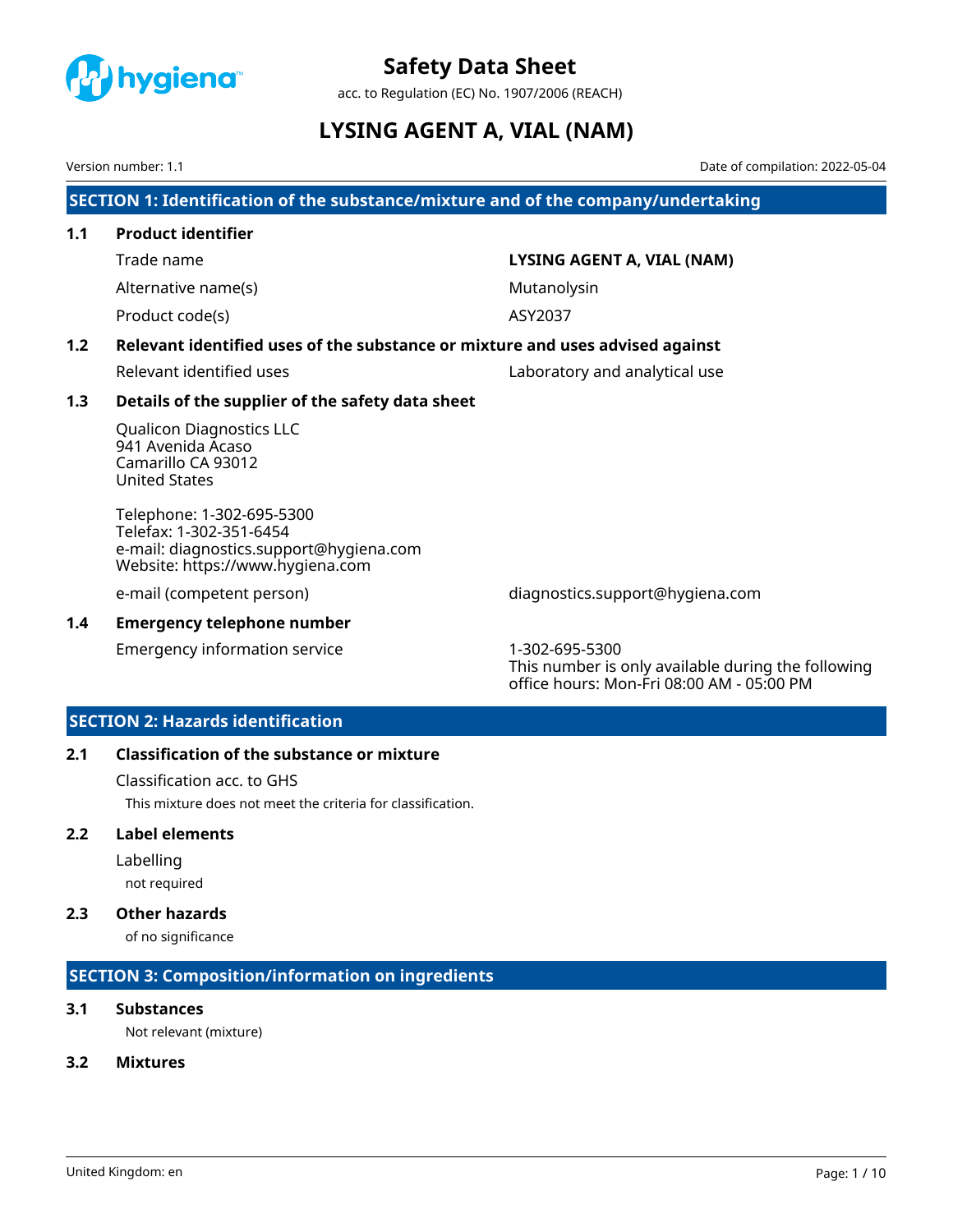

acc. to Regulation (EC) No. 1907/2006 (REACH)

# **LYSING AGENT A, VIAL (NAM)**

Version number: 1.1 Date of compilation: 2022-05-04

#### Description of the mixture

| Name of substance  | <b>Identifier</b>    | $Wt\%$    | <b>Classification acc. to GHS</b> | <b>Pictograms</b> |
|--------------------|----------------------|-----------|-----------------------------------|-------------------|
| Pyrogen Free Water | CAS No<br>7732-18-5  | $\geq 90$ |                                   |                   |
| Mutanolysin        | CAS No<br>55466-22-3 | $0.1 - 1$ |                                   |                   |

For full text of abbreviations: see SECTION 16.

### **SECTION 4: First aid measures**

#### **4.1 Description of first aid measures**

#### General notes

Do not leave affected person unattended. Remove victim out of the danger area. Keep affected person warm, still and covered. Take off immediately all contaminated clothing. In all cases of doubt, or when symptoms persist, seek medical advice. In case of unconsciousness place person in the recovery position. Never give anything by mouth.

#### Following inhalation

If breathing is irregular or stopped, immediately seek medical assistance and start first aid actions. Provide fresh air.

#### Following skin contact

Wash with plenty of soap and water.

#### Following eye contact

Remove contact lenses, if present and easy to do. Continue rinsing. Irrigate copiously with clean, fresh water for at least 10 minutes, holding the eyelids apart.

#### Following ingestion

Rinse mouth with water (only if the person is conscious). Do NOT induce vomiting.

#### **4.2 Most important symptoms and effects, both acute and delayed**

Symptoms and effects are not known to date.

#### **4.3 Indication of any immediate medical attention and special treatment needed**

none

# **SECTION 5: Firefighting measures**

# **5.1 Extinguishing media**

Suitable extinguishing media

Water spray, BC-powder, Carbon dioxide (CO2)

Unsuitable extinguishing media

Water jet

# **5.2 Special hazards arising from the substance or mixture**

# Hazardous combustion products

Carbon monoxide (CO), Carbon dioxide (CO2)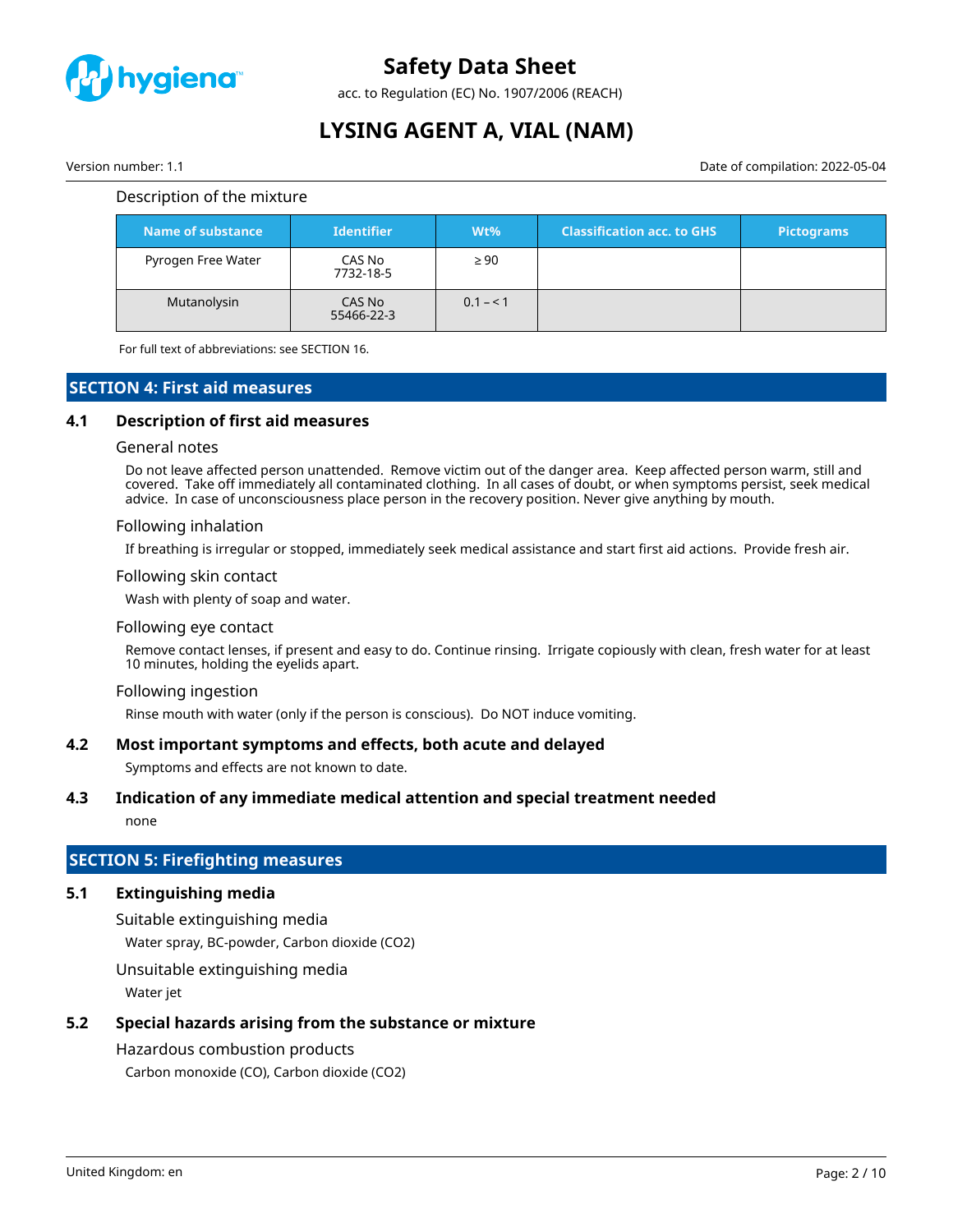

acc. to Regulation (EC) No. 1907/2006 (REACH)

# **LYSING AGENT A, VIAL (NAM)**

Version number: 1.1 Date of compilation: 2022-05-04

### **5.3 Advice for firefighters**

In case of fire and/or explosion do not breathe fumes. Co-ordinate firefighting measures to the fire surroundings. Do not allow firefighting water to enter drains or water courses. Collect contaminated firefighting water separately. Fight fire with normal precautions from a reasonable distance.

### **SECTION 6: Accidental release measures**

#### **6.1 Personal precautions, protective equipment and emergency procedures**

For non-emergency personnel

Remove persons to safety.

#### For emergency responders

Wear breathing apparatus if exposed to vapours/dust/spray/gases.

#### **6.2 Environmental precautions**

Keep away from drains, surface and ground water. Retain contaminated washing water and dispose of it.

#### **6.3 Methods and material for containment and cleaning up**

Advice on how to contain a spill

Covering of drains

#### Advice on how to clean up a spill

Wipe up with absorbent material (e.g. cloth, fleece). Collect spillage: sawdust, kieselgur (diatomite), sand, universal binder

#### Appropriate containment techniques

Use of adsorbent materials.

#### Other information relating to spills and releases

Place in appropriate containers for disposal. Ventilate affected area.

#### **6.4 Reference to other sections**

Hazardous combustion products: see section 5. Personal protective equipment: see section 8. Incompatible materials: see section 10. Disposal considerations: see section 13.

# **SECTION 7: Handling and storage**

#### **7.1 Precautions for safe handling**

#### Recommendations

- Measures to prevent fire as well as aerosol and dust generation

Use local and general ventilation. Use only in well-ventilated areas.

#### Advice on general occupational hygiene

Wash hands after use. Do not eat, drink and smoke in work areas. Remove contaminated clothing and protective equipment before entering eating areas. Never keep food or drink in the vicinity of chemicals. Never place chemicals in containers that are normally used for food or drink. Keep away from food, drink and animal feedingstuffs.

### **7.2 Conditions for safe storage, including any incompatibilities**

#### Control of effects

Protect against external exposure, such as

frost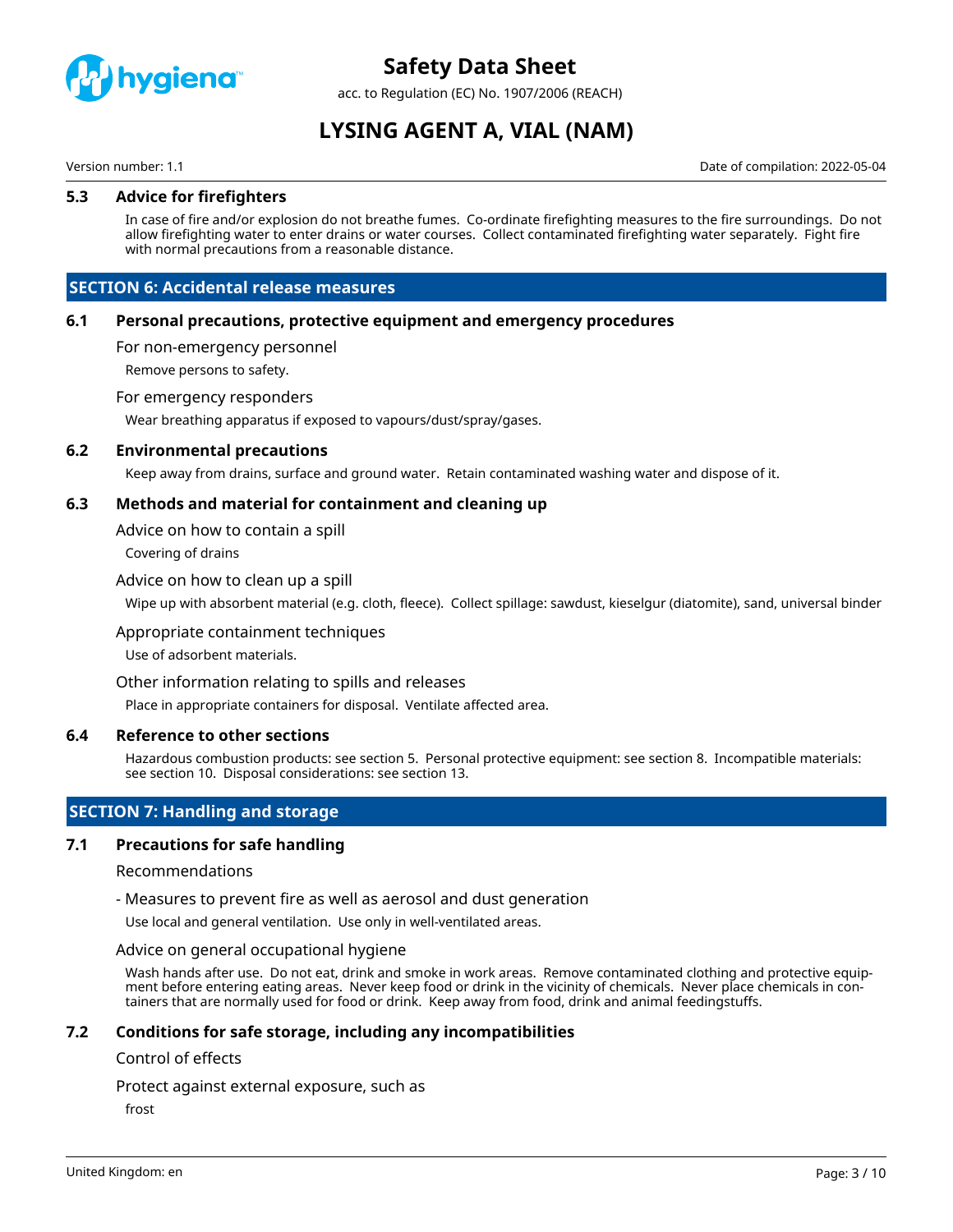

acc. to Regulation (EC) No. 1907/2006 (REACH)

# **LYSING AGENT A, VIAL (NAM)**

Version number: 1.1 Date of compilation: 2022-05-04

# **7.3 Specific end use(s)**

See section 16 for a general overview.

### **SECTION 8: Exposure controls/personal protection**

#### **8.1 Control parameters**

This information is not available.

#### **8.2 Exposure controls**

Appropriate engineering controls

General ventilation.

#### Individual protection measures (personal protective equipment)

#### Eye/face protection

Wear eye/face protection.

#### Skin protection

#### - Hand protection

Wear suitable gloves. Chemical protection gloves are suitable, which are tested according to EN 374. Check leak-tightness/impermeability prior to use. In the case of wanting to use the gloves again, clean them before taking off and air them well. For special purposes, it is recommended to check the resistance to chemicals of the protective gloves mentioned above together with the supplier of these gloves.

#### - Other protection measures

Take recovery periods for skin regeneration. Preventive skin protection (barrier creams/ointments) is recommended. Wash hands thoroughly after handling.

#### Respiratory protection

In case of inadequate ventilation wear respiratory protection.

#### Environmental exposure controls

Use appropriate container to avoid environmental contamination. Keep away from drains, surface and ground water.

### **SECTION 9: Physical and chemical properties**

#### **9.1 Information on basic physical and chemical properties**

| Physical state                                              | liquid                                                       |
|-------------------------------------------------------------|--------------------------------------------------------------|
| Colour                                                      | not determined                                               |
| Odour                                                       | characteristic                                               |
| Melting point/freezing point                                | not determined                                               |
| Boiling point or initial boiling point and boiling<br>range | not determined                                               |
| Flammability                                                | this material is combustible, but will not ignite<br>readily |
| Lower and upper explosion limit                             | not determined                                               |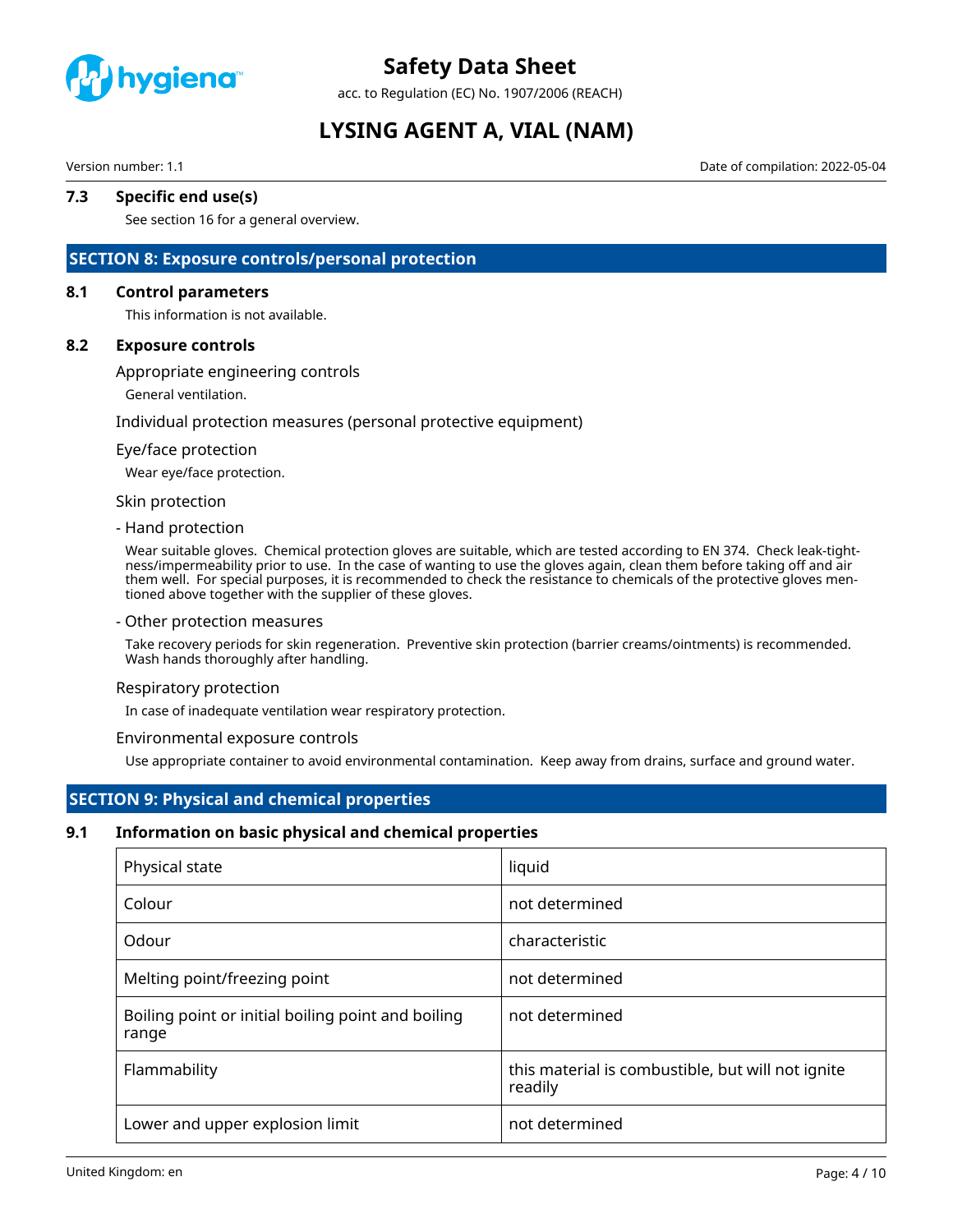

acc. to Regulation (EC) No. 1907/2006 (REACH)

# **LYSING AGENT A, VIAL (NAM)**

Version number: 1.1 Date of compilation: 2022-05-04

| Flash point               | not determined |
|---------------------------|----------------|
| Auto-ignition temperature | not determined |
| Decomposition temperature | not relevant   |
| pH (value)                | not determined |
| Kinematic viscosity       | not determined |
| Solubility(ies)           | not determined |

### Partition coefficient

| this information is not available |
|-----------------------------------|
|                                   |

| Vapour pressure | not determined |
|-----------------|----------------|
|-----------------|----------------|

### Density and/or relative density

| Density                 | not determined                                |
|-------------------------|-----------------------------------------------|
| Relative vapour density | information on this property is not available |

| Particle characteristics | not relevant (liquid) |
|--------------------------|-----------------------|
|--------------------------|-----------------------|

### **9.2 Other information**

| Information with regard to physical hazard classes   hazard classes acc. to GHS (physical hazards): not | relevant |
|---------------------------------------------------------------------------------------------------------|----------|
| Other safety characteristics                                                                            |          |
| Solvent content                                                                                         | 100 %    |
| Solid content                                                                                           | 0 %      |

# **SECTION 10: Stability and reactivity**

### **10.1 Reactivity**

Concerning incompatibility: see below "Conditions to avoid" and "Incompatible materials".

# **10.2 Chemical stability**

The material is stable under normal ambient and anticipated storage and handling conditions of temperature and pressure.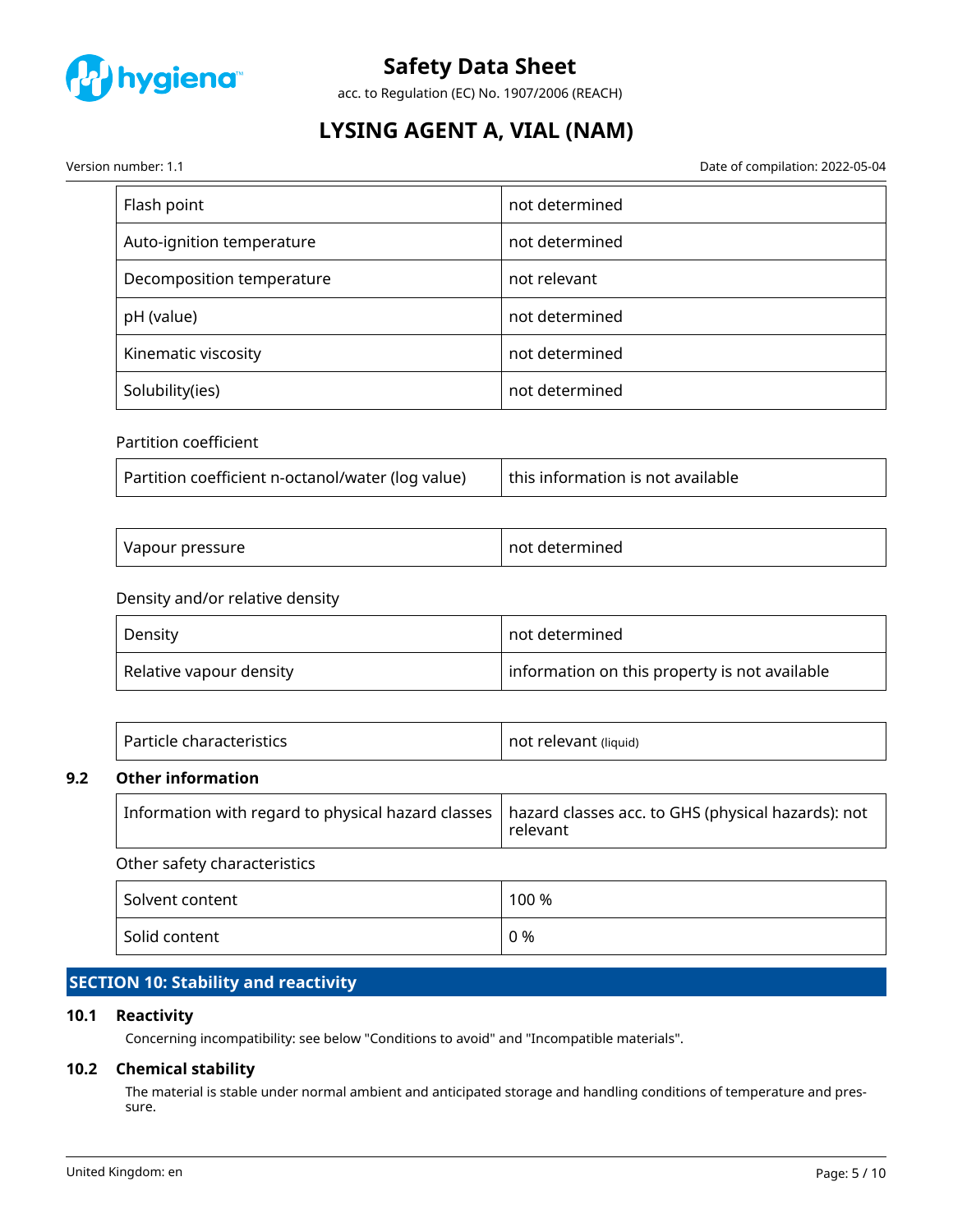

acc. to Regulation (EC) No. 1907/2006 (REACH)

# **LYSING AGENT A, VIAL (NAM)**

Version number: 1.1 Date of compilation: 2022-05-04

### **10.3 Possibility of hazardous reactions**

No known hazardous reactions.

#### **10.4 Conditions to avoid**

There are no specific conditions known which have to be avoided.

#### **10.5 Incompatible materials**

**Oxidisers** 

#### **10.6 Hazardous decomposition products**

Reasonably anticipated hazardous decomposition products produced as a result of use, storage, spill and heating are not known. Hazardous combustion products: see section 5.

### **SECTION 11: Toxicological information**

#### **11.1 Information on toxicological effects**

Test data are not available for the complete mixture.

#### Classification procedure

The method for classification of the mixture is based on ingredients of the mixture (additivity formula).

#### **Classification acc. to GHS**

This mixture does not meet the criteria for classification.

#### Acute toxicity

Shall not be classified as acutely toxic.

#### Skin corrosion/irritation

Shall not be classified as corrosive/irritant to skin.

#### Serious eye damage/eye irritation

Shall not be classified as seriously damaging to the eye or eye irritant.

#### Respiratory or skin sensitisation

Shall not be classified as a respiratory or skin sensitiser.

#### Germ cell mutagenicity

Shall not be classified as germ cell mutagenic.

#### Carcinogenicity

Shall not be classified as carcinogenic.

#### Reproductive toxicity

Shall not be classified as a reproductive toxicant.

#### Specific target organ toxicity - single exposure

Shall not be classified as a specific target organ toxicant (single exposure).

#### Specific target organ toxicity - repeated exposure

Shall not be classified as a specific target organ toxicant (repeated exposure).

#### Aspiration hazard

Shall not be classified as presenting an aspiration hazard.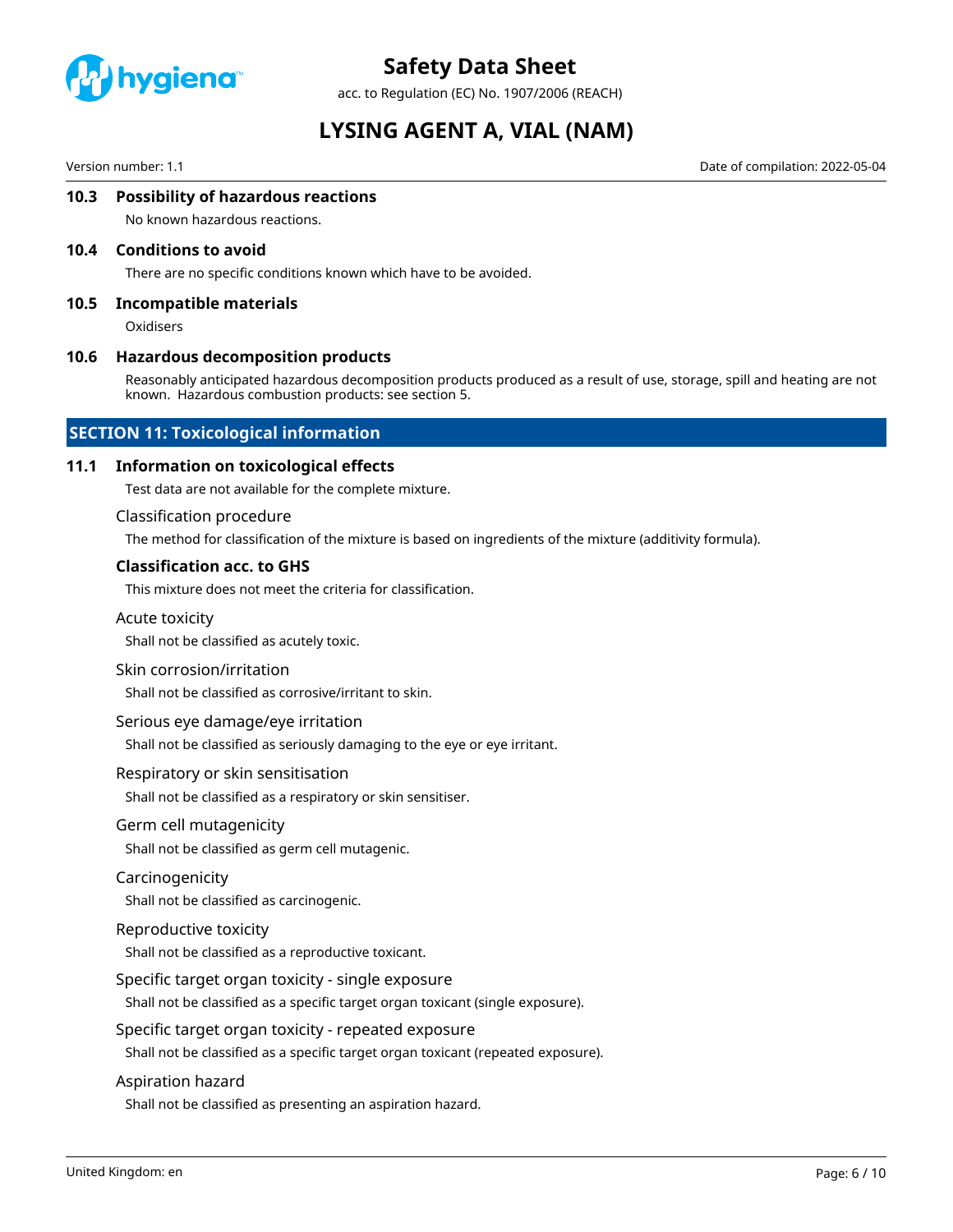

acc. to Regulation (EC) No. 1907/2006 (REACH)

# **LYSING AGENT A, VIAL (NAM)**

Version number: 1.1 Date of compilation: 2022-05-04

### **11.2 Information on other hazards**

There is no additional information.

### **SECTION 12: Ecological information**

#### **12.1 Toxicity**

Shall not be classified as hazardous to the aquatic environment.

#### **12.2 Persistence and degradability**

Data are not available.

# **12.3 Bioaccumulative potential**

Data are not available.

#### **12.4 Mobility in soil**

Data are not available.

**12.5 Results of PBT and vPvB assessment** Data are not available.

#### **12.6 Endocrine disrupting properties**

None of the ingredients are listed.

#### **12.7 Other adverse effects**

Data are not available.

### **SECTION 13: Disposal considerations**

#### **13.1 Waste treatment methods**

Sewage disposal-relevant information

Do not empty into drains. Avoid release to the environment. Refer to special instructions/safety data sheets.

#### Waste treatment of containers/packagings

Completely emptied packages can be recycled. Handle contaminated packages in the same way as the substance itself.

#### **Remarks**

Please consider the relevant national or regional provisions. Waste shall be separated into the categories that can be handled separately by the local or national waste management facilities.

# **SECTION 14: Transport information**

- **14.1 UN number or ID number not subject to transport regulations**
- **14.2 UN proper shipping name** not relevant
- **14.3 Transport hazard class(es)** none
- **14.4 Packing group not assigned**
- 

### **14.6 Special precautions for user**

There is no additional information.

**14.5 Environmental hazards** non-environmentally hazardous acc. to the dangerous goods regulations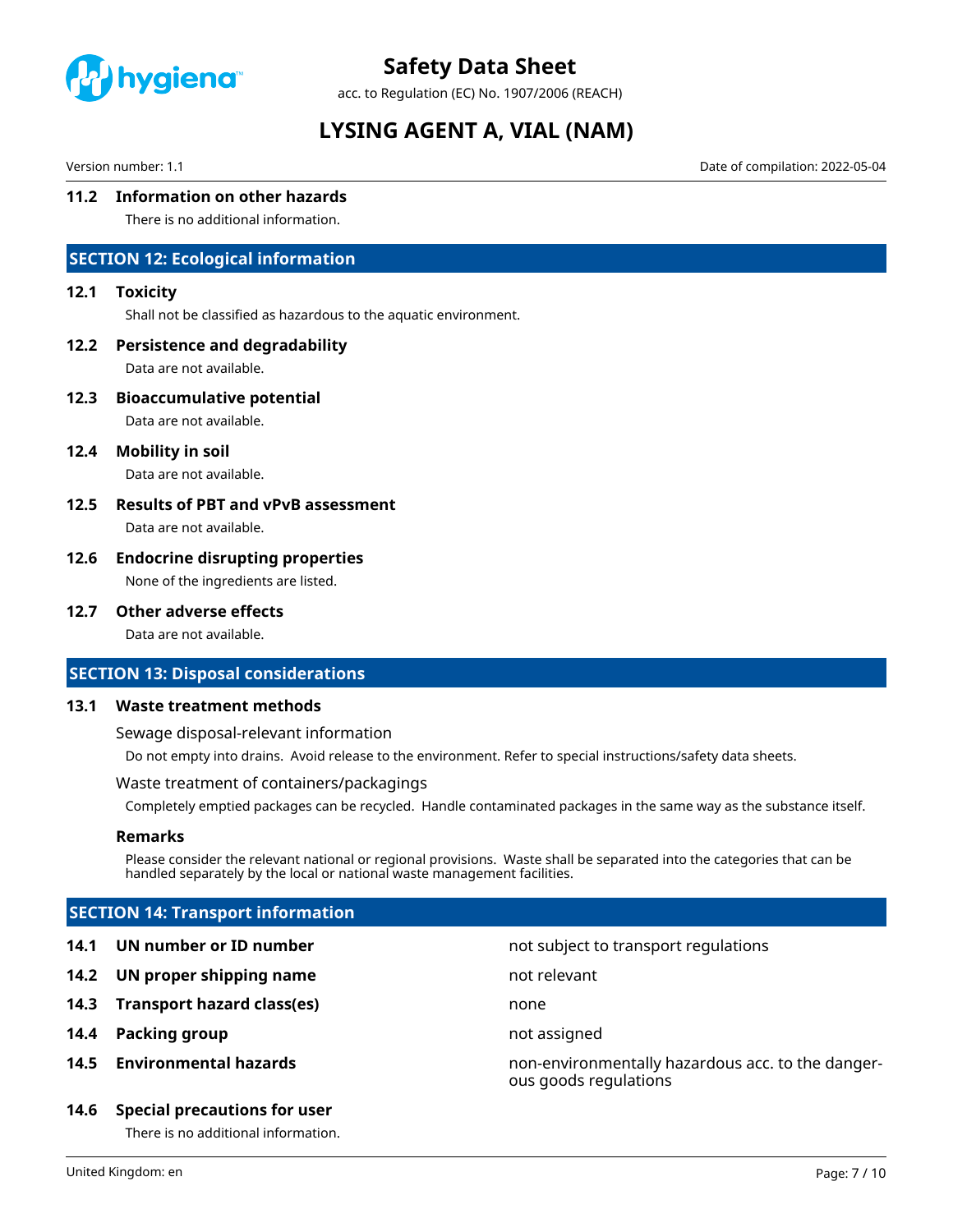

acc. to Regulation (EC) No. 1907/2006 (REACH)

# **LYSING AGENT A, VIAL (NAM)**

Version number: 1.1 Date of compilation: 2022-05-04

# **14.7 Maritime transport in bulk according to IMO instruments**

The cargo is not intended to be carried in bulk.

### **Information for each of the UN Model Regulations**

**International Maritime Dangerous Goods Code (IMDG) - Additional information** Not subject to IMDG.

# **International Civil Aviation Organization (ICAO-IATA/DGR) - Additional information** Not subject to ICAO-IATA.

### **SECTION 15: Regulatory information**

# **15.1 Safety, health and environmental regulations/legislation specific for the substance or mixture Relevant provisions of the European Union (EU)**

### **Deco-Paint Directive**

| 00 %<br>. |
|-----------|
|-----------|

### **Industrial Emissions Directive (IED)**

| VOC content | 100 % |
|-------------|-------|
|-------------|-------|

# **Directive on the restriction of the use of certain hazardous substances in electrical and electronic equipment (RoHS)**

none of the ingredients are listed

### **Regulation concerning the establishment of a European Pollutant Release and Transfer Register (PRTR)**

none of the ingredients are listed

### **Water Framework Directive (WFD)**

none of the ingredients are listed

### **Regulation on persistent organic pollutants (POP)**

None of the ingredients are listed.

### **National inventories**

| <b>Country</b> | <b>Inventory</b> | <b>Status</b>                  |
|----------------|------------------|--------------------------------|
| AU             | AIIC             | not all ingredients are listed |
| <b>CA</b>      | <b>DSL</b>       | not all ingredients are listed |
| <b>CN</b>      | <b>IECSC</b>     | not all ingredients are listed |
| EU             | <b>ECSI</b>      | not all ingredients are listed |
| ΙP             | <b>CSCL-ENCS</b> | not all ingredients are listed |
| <b>KR</b>      | <b>KECI</b>      | not all ingredients are listed |
| <b>MX</b>      | <b>INSO</b>      | not all ingredients are listed |
| <b>NZ</b>      | <b>NZIOC</b>     | not all ingredients are listed |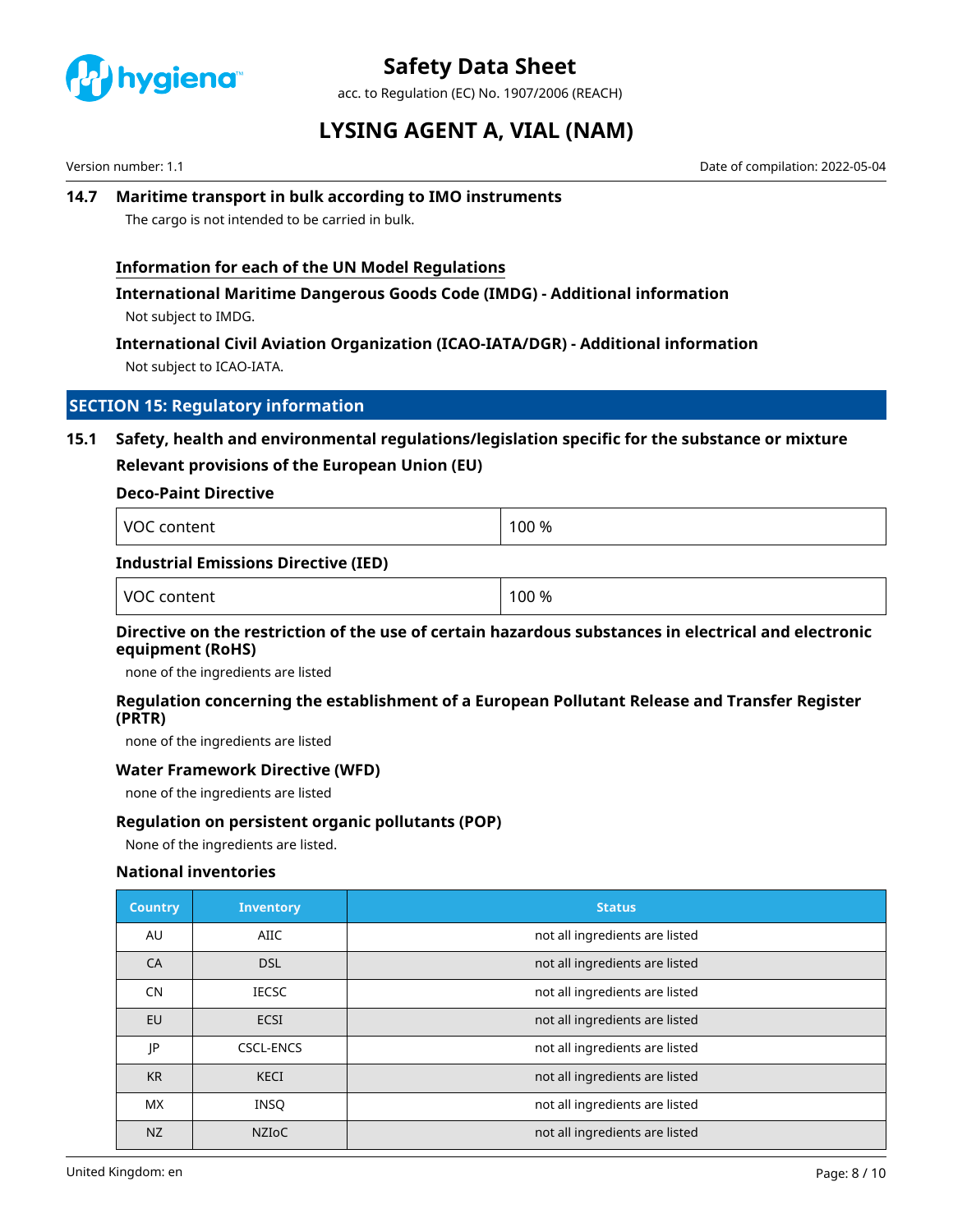

acc. to Regulation (EC) No. 1907/2006 (REACH)

# **LYSING AGENT A, VIAL (NAM)**

Version number: 1.1 Date of compilation: 2022-05-04

| <b>Country</b>                                                                                                                                                                                                                                                                                                                                                                                                                                                                  | <b>Inventory</b> | <b>Status</b>                  |
|---------------------------------------------------------------------------------------------------------------------------------------------------------------------------------------------------------------------------------------------------------------------------------------------------------------------------------------------------------------------------------------------------------------------------------------------------------------------------------|------------------|--------------------------------|
| <b>PH</b>                                                                                                                                                                                                                                                                                                                                                                                                                                                                       | <b>PICCS</b>     | not all ingredients are listed |
| <b>TW</b>                                                                                                                                                                                                                                                                                                                                                                                                                                                                       | <b>TCSI</b>      | all ingredients are listed     |
| US.                                                                                                                                                                                                                                                                                                                                                                                                                                                                             | <b>TSCA</b>      | not all ingredients are listed |
| Legend<br>AIIC<br>Australian Inventory of Industrial Chemicals<br>List of Existing and New Chemical Substances (CSCL-ENCS)<br>CSCL-ENCS<br>Domestic Substances List (DSL)<br>DSL.<br>EC Substance Inventory (EINECS, ELINCS, NLP)<br>ECSI<br>Inventory of Existing Chemical Substances Produced or Imported in China<br>IECSC<br>National Inventory of Chemical Substances<br>INSO<br>Korea Existing Chemicals Inventory<br>KECI<br>New Zealand Inventory of Chemicals<br>NZIoC |                  |                                |

- PICCS Philippine Inventory of Chemicals and Chemical Substances (PICCS)
- 
- TCSI Taiwan Chemical Substance Inventory<br>
TSCA Toxic Substance Control Act Toxic Substance Control Act

### **15.2 Chemical Safety Assessment**

Chemical safety assessments for substances in this mixture were not carried out.

# **SECTION 16: Other information**

### **Abbreviations and acronyms**

| Abbr.           | <b>Descriptions of used abbreviations</b>                                                                                                                                  |
|-----------------|----------------------------------------------------------------------------------------------------------------------------------------------------------------------------|
| <b>ADR</b>      | Accord relatif au transport international des marchandises dangereuses par route (Agreement concerning<br>the International Carriage of Dangerous Goods by Road)           |
| CAS             | Chemical Abstracts Service (service that maintains the most comprehensive list of chemical substances)                                                                     |
| <b>DGR</b>      | Dangerous Goods Regulations (see IATA/DGR)                                                                                                                                 |
| <b>EINECS</b>   | European Inventory of Existing Commercial Chemical Substances                                                                                                              |
| <b>ELINCS</b>   | European List of Notified Chemical Substances                                                                                                                              |
| <b>GHS</b>      | "Globally Harmonized System of Classification and Labelling of Chemicals" developed by the United Nations                                                                  |
| <b>IATA</b>     | <b>International Air Transport Association</b>                                                                                                                             |
| <b>IATA/DGR</b> | Dangerous Goods Regulations (DGR) for the air transport (IATA)                                                                                                             |
| <b>ICAO</b>     | International Civil Aviation Organization                                                                                                                                  |
| <b>IMDG</b>     | International Maritime Dangerous Goods Code                                                                                                                                |
| <b>NLP</b>      | No-Longer Polymer                                                                                                                                                          |
| PBT             | Persistent, Bioaccumulative and Toxic                                                                                                                                      |
| <b>REACH</b>    | Registration, Evaluation, Authorisation and Restriction of Chemicals                                                                                                       |
| <b>RID</b>      | Règlement concernant le transport International ferroviaire des marchandises Dangereuses (Regulations<br>concerning the International carriage of Dangerous goods by Rail) |
| <b>VOC</b>      | Volatile Organic Compounds                                                                                                                                                 |
| vPvB            | Very Persistent and very Bioaccumulative                                                                                                                                   |